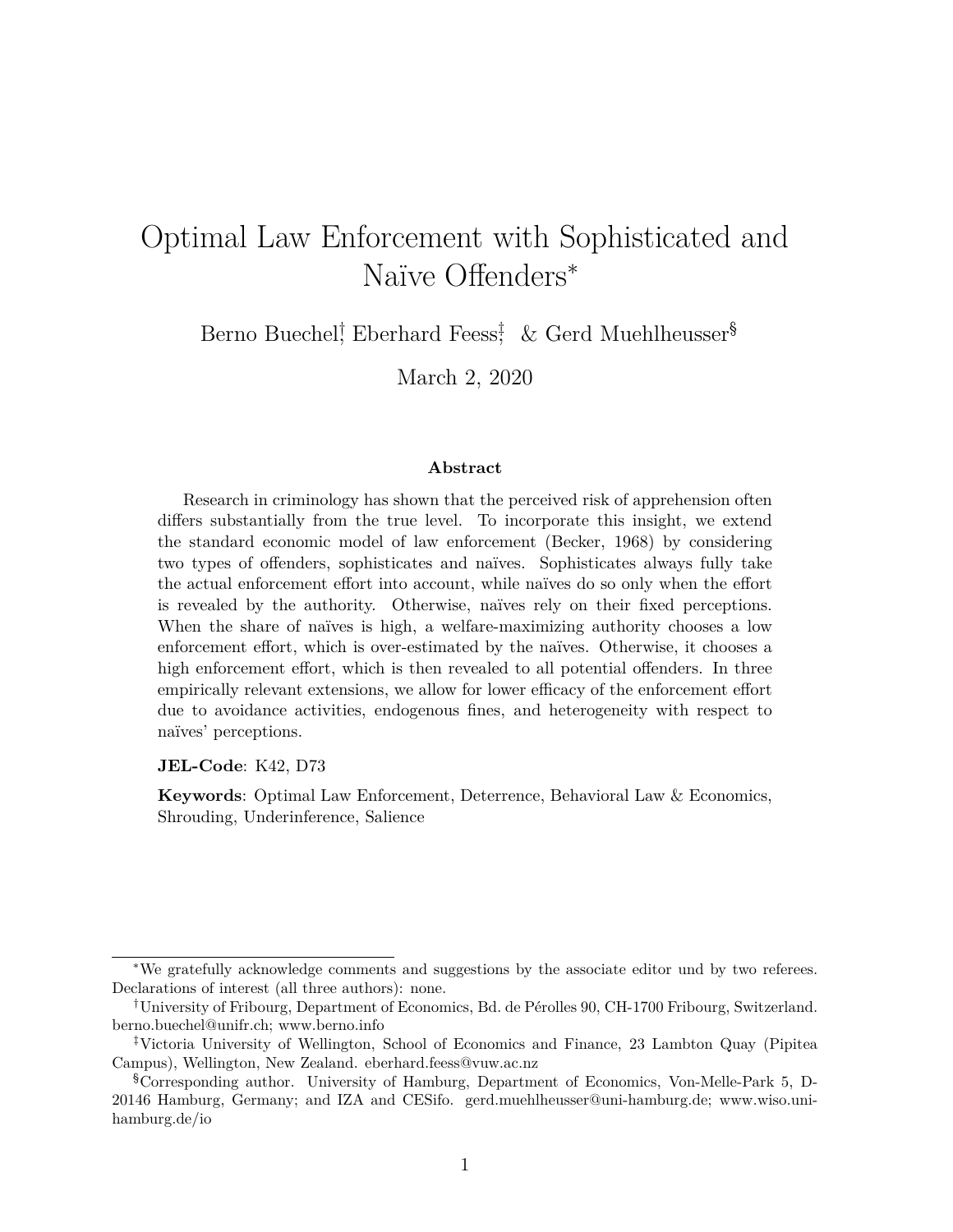## **1 Introduction**

The social and economic costs of crime and other illegal activities render the enforcement of the law an important task for any policy maker. The economic analysis of crime and deterrence in the tradition of [Becker](#page-43-0) [\(1968\)](#page-43-0) assumes that potential offenders perfectly observe or anticipate the authority's enforcement effort (see the survey by [Polinsky and](#page-46-0) [Shavell, 2007\)](#page-46-0), or at least that they form unbiased expectations [\(Bebchuk and Kaplow,](#page-43-1) [1992;](#page-43-1) [Garoupa, 1999\)](#page-44-0). In this paper, we extend the economic model of crime by taking into account three behavioral observations from criminology: First, perceptions of the risk of apprehension are often biased. For instance, respondents in a survey by [Kleck et al.](#page-45-0) [\(2005\)](#page-45-0) assumed apprehension frequencies of 51.9% for murder and 37.9% for burglary, compared to actual arrest rates of 90.2% and 14.2%, respectively. Overall, the risk of apprehension seems to be rather over- than underestimated [\(Apel and Nagin, 2011\)](#page-43-2). Second, perceptions of potential offenders are only sluggishly adjusted to changes in the enforcement policy [\(Chamlin and Langworthy, 1996;](#page-44-1) [Kleck and Barnes, 2014\)](#page-45-1). Third, while sluggish, these perceptions of potential offenders can still be influenced by e.g. media reports and official announcements about (changes in) the risk of apprehension and sanctions (see Apel, 2013 and the survey by Chalfin and McCrary, 2017).

Motivated by these three observations, this paper addresses two research questions: First, if risk perceptions of (some) potential offenders respond only imperfectly to the actual intensity of law enforcement, what are the consequences for the socially optimal enforcement policy? Second, under which circumstances should authorities release additional information on the probability of apprehension that is likely to influence the risk perceptions of potential offenders?

To this end, we develop a model with two offender types, *sophisticates* and *naïves*: Sophisticated offenders always have correct perceptions about the risk of apprehension and hence behave as in the canonical [Becker](#page-43-0) [\(1968\)](#page-43-0) framework. Conversely, the perceptions of *naïve* offenders are biased as they are not (fully) driven by the actual enforcement activities. Rather, they put too much weight on other (exogenous) factors such as, for example, own experience [\(Matsueda et al., 2006;](#page-45-2) [Pogarsky et al., 2004;](#page-46-1) [Anwar and Loughran, 2011\)](#page-43-3) and observations in the social network [\(Stafford and Warr, 1993;](#page-46-2) [Paternoster and Piquero,](#page-45-3) [1995;](#page-45-3) Apel and Nagin,  $2011$  $2011$  $2011$ .<sup>1</sup> Such behavior is not only well-documented in criminology,

<span id="page-1-0"></span><sup>&</sup>lt;sup>1</sup>The distinction between naïve and sophisticated types is borrowed from a literature in behavioral industrial organization [\(Gabaix and Laibson, 2006;](#page-44-2) [Heidhues, Kőszegi, and Murooka, 2012;](#page-44-3) [Armstrong](#page-43-4) [and Vickers, 2012;](#page-43-4) [Heidhues, Kőszegi, and Murooka, 2017\)](#page-44-4), where not all customers familiarize themselves with all terms of a contract.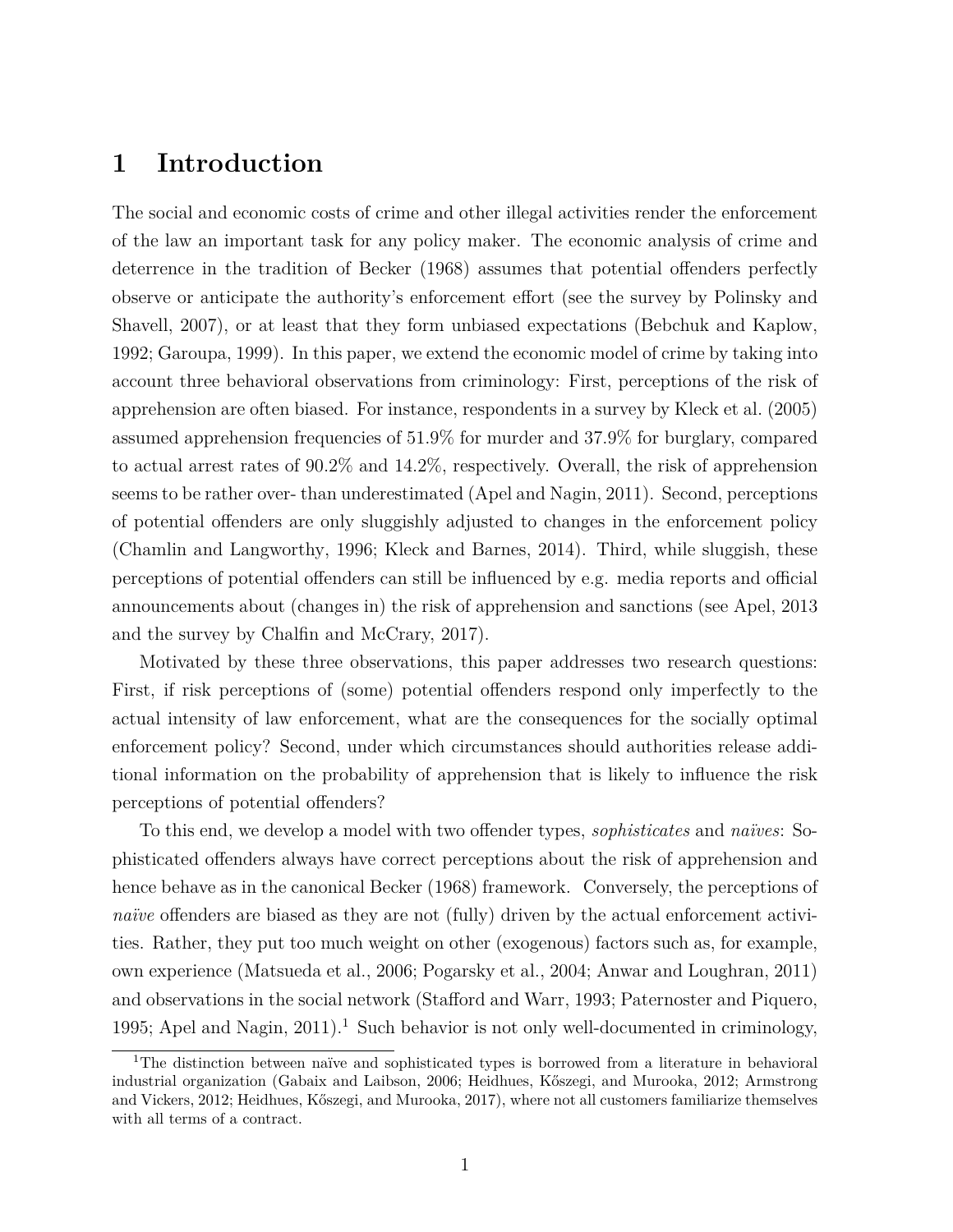but is more generally also in line with the *underinference* bias (also called conservatism bias) known in behavioral economics. Individuals subject to this bias form beliefs that are not sufficiently responsive to relevant information.<sup>[2](#page-2-0)</sup> The empirical relevance of this bias is, for example, documented by [Benjamin](#page-43-5) [\(2019\)](#page-43-5), who summarizes the empirical literature on probability formation by concluding that "underinference is by far the dominant direction of bias".

For our first research question, we consider the case where the authority does not actively attempt to influence the risk perceptions of naïve offenders. The optimal enforcement effort then decreases in the share of naïve offenders as this effort matters more for sophisticates. Whether naïves over- or underestimate the probability of apprehension is endogenous and depends both on their risk perception itself and on their share in the population: If the share of naïves is large, then the authority's optimal effort is low and naïve offenders tend to overestimate the actual effort. In this case, sophisticates largely benefit from the existence of naïves and are less deterred than naïves. Conversely, if the share of naïves is low, the optimal enforcement effort tends to exceed the naïves' perception who would then commit more offenses than sophisticates. These properties give rise to a (maximized) social welfare function which is U-shaped in the share of naïves. In equilibrium, there is either a high enforcement effort underestimated by naïves (when their share is low) or a low enforcement effort overestimated by them (when their share is high).

As for our second research question, we analyze the agency's incentive to publicly reveal information about its enforcement policy.<sup>[3](#page-2-1)</sup> In the empirical literature, such communication has been identified as an important tool to influence deterrence (see e.g. [Apel](#page-43-2) [and Nagin, 2011;](#page-43-2) [Apel, 2013;](#page-43-6) [Chalfin and McCrary, 2017\)](#page-44-5). For example, in the "Operation Ceasefire" as discussed in [Braga et al.](#page-43-7) [\(2001\)](#page-43-7), the Boston police implemented a number of specific enforcement measures against criminal youth gangs, and the police also let gang members know that they would do everything legally possible to punish them collectively. As a second example, the police department of the city of Berlin informed

<span id="page-2-0"></span><sup>&</sup>lt;sup>2</sup> In the main body of the text, we derive our results for the simplest case in which the perceptions of naïve offenders are entirely independent of the authority's actual enforcement effort. In Appendix [B,](#page-36-0) however, we consider a richer model where the actual effort does affect the perceptions of naïves. We show that all results remain unchanged as long as the perceptions of naïves' do not respond too strongly to the actual effort.

<span id="page-2-1"></span><sup>3</sup>While some information about enforcement activities and detection rates is publicly available from official sources (see e.g. <https://ucr.fbi.gov/crime-in-the-u.s/2017/crime-in-the-u.s.-2017>), it tends to be highly aggregated, so that many offenders might find it difficult to correctly infer their actual risk of apprehension.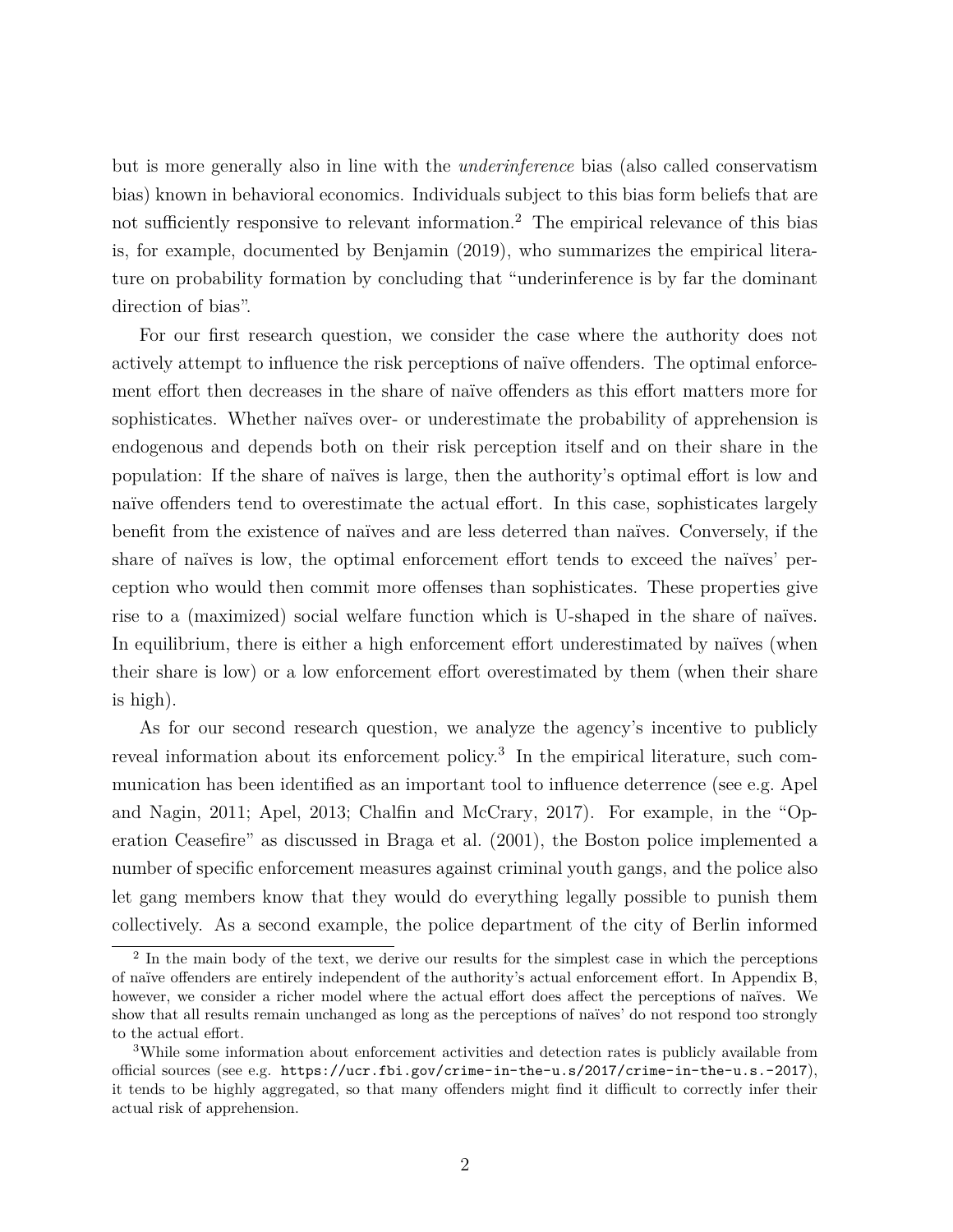the public that the police force in criminal hot spots would be tripled.<sup>[4](#page-3-0)</sup> Moreover, in the context of tax fraud, the German federal state of Brandenburg publicly announced a considerable increase of its budget to carry out tax investigations.<sup>[5](#page-3-1)</sup> Finally, the public transport authority of the German city of Frankfurt informed the public about a 52% increase in the number of ticket inspectors.[6](#page-3-2)

Note that, in all of these examples, the announced policy involves a credible pledge to high(er) enforcement effort. This phenomenon arises as an equilibrium feature of our model. In particular, the enforcement authority simultaneously chooses both its effort and whether to keep it hidden or reveal it. Under hiding, a given effort is observed by sophisticates only, while under revelation, it is observed by all offenders (thereby making naïves and sophisticates identical). We show that two types of optimal enforcement policies emerge:[7](#page-3-3) The first type is to set a high effort and to reveal it (as in the above examples), thereby generating an upwards shift in the risk perceptions of naïves. The second type is to set a low effort, which is kept hidden, and which is below the perceptions of naïves, who therefore in equilibrium overestimate the probability of apprehension. The first policy, choosing high effort which is revealed, is more costly but yields higher deterrence of both naïves and sophisticates. We show that it is optimally chosen by the agency as long as naïves would not strongly overestimate their (equilbrium) probability of apprehension under hiding. Revelation tends to be optimal when the share of naïves is not too large, such that even the optimal effort under hiding is relatively high.

Our results are in line with some of the empirical findings quoted above, and they also suggest scope for potentially beneficial policy interventions. Consider first the empirical findings that offenders' perceptions of the probability of apprehension do often not correspond to the actual level and that overestimation of the probability of apprehension seems to be more prevalent than underestimation. In our model, it turns out that the optimal enforcement policy never matches the expectations of naïves: Either the optimal effort is higher than these perceptions and revealed, or it is lower and remains hidden. Since the

<span id="page-3-1"></span><span id="page-3-0"></span><sup>4</sup>See e.g. <https://www.rbb24.de/politik/beitrag/2019/02/polizei-reform-berlin.html>.

<sup>5</sup>See e.g. [https://www.pnn.de/brandenburg/land-erhoeht-zahl-der-steuerfahnder-67](https://www.pnn.de/brandenburg/land-erhoeht-zahl-der-steuerfahnder-67-millionen-euro/21315690.html) [millionen-euro/21315690.html](https://www.pnn.de/brandenburg/land-erhoeht-zahl-der-steuerfahnder-67-millionen-euro/21315690.html).

<span id="page-3-2"></span><sup>6</sup>See e.g. [http://www.fr.de/rhein-main/verkehr/rmv-und-vgf-schaerfere-kontrollen](http://www.fr.de/rhein-main/verkehr/rmv-und-vgf-schaerfere-kontrollen-gegen-schwarzfahrer-a-567360)[gegen-schwarzfahrer-a-567360](http://www.fr.de/rhein-main/verkehr/rmv-und-vgf-schaerfere-kontrollen-gegen-schwarzfahrer-a-567360).

<span id="page-3-3"></span><sup>7</sup>The question whether or not to reveal the enforcement effort may sound trivial once we assume that more detection is desirable and that revelation is costless: A fixed effort should be revealed if and only if it is larger than expected. In reality, however, the enforcement effort is typically not fixed, but an important dimension of the enforcement policy that is to be chosen. This is taken into account in our framework.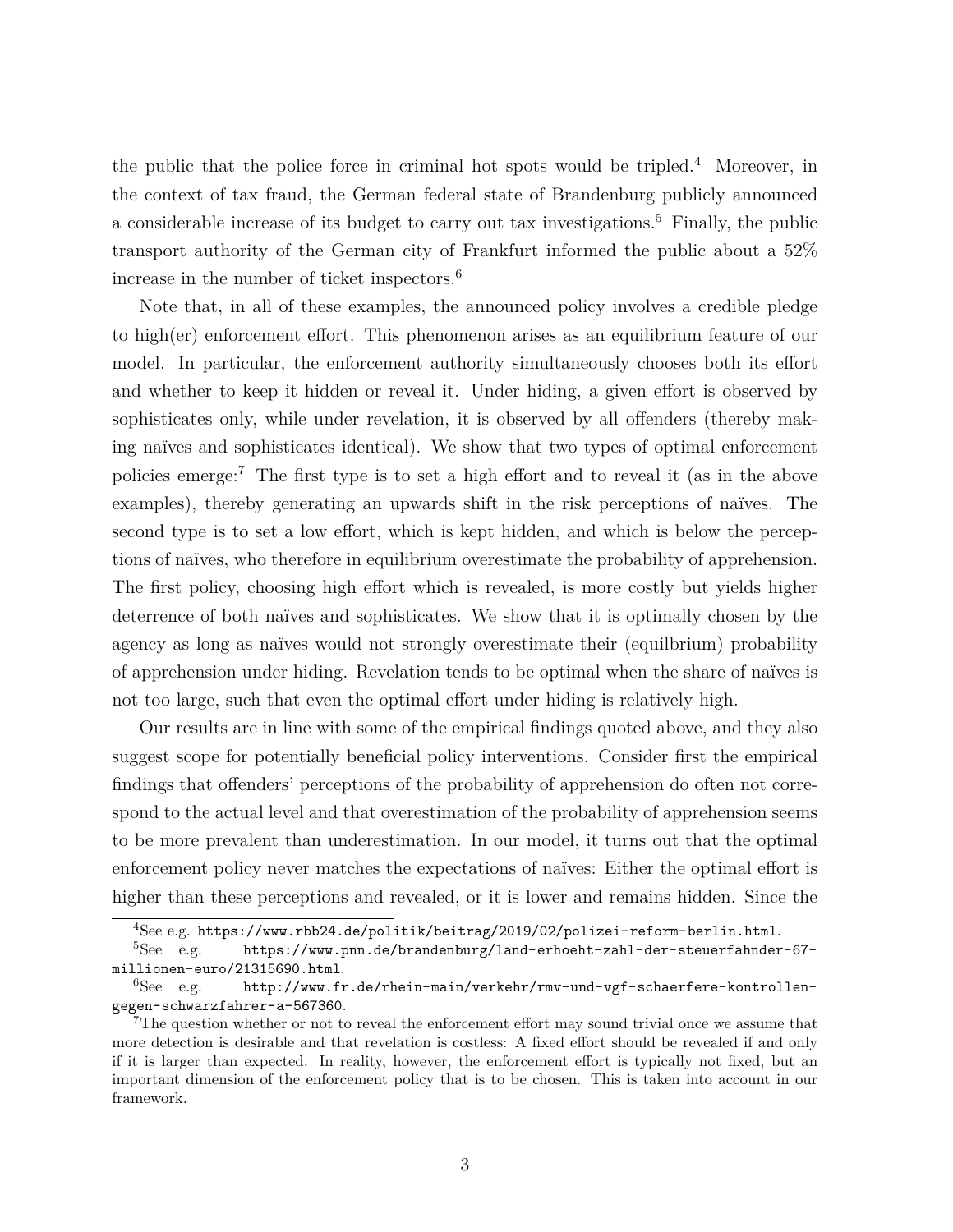incorrect expectations in the former case are corrected, underestimation of enforcement effort does not occur in equilibrium.[8](#page-4-0)

From a policy perspective, in areas where the probability of apprehension was found to be overestimated, our results suggest that it can indeed be optimal for enforcement agencies to hide the low effort actually chosen, and to instead "free-ride" on the deterrence arising from the perceptions of many offenders. By contrast, when offenders tend to underestimate the probability of apprehension, an agency might prefer to make it more salient that it commits considerable resources to enforcement and even increase them, and that many offenders are indeed detected.

We extend our basic model in three empirically relevant directions. First, providing salient information may facilitate evasion activities. For example, the New York City Council recently introduced a policy aimed at increasing the transparency and accountability over the NYPD's use of powerful new surveillance tools. This policy aims at reducing the risk of information abuse but officials fear that it may also reduce the effi-cacy of their effort.<sup>[9](#page-4-1)</sup> We find that the reduction in the efficacy due to revelation leads to an interesting non-monotonicity for the regime comparison as revealing the enforce-ment effort is only optimal for intermediate shares of naïves.<sup>[10](#page-4-2)</sup> This also leads to naïves underestimating the enforcement effort as an equilbrium feature of the model.

Second, we consider the case where the size of the sanction is a further policy variable of the authority. We find that the classical result on the optimality of maximum fines [\(Becker, 1968\)](#page-43-0) does not necessarily hold in our setting with sophisticated and naïve offenders: If the share of naïves is large, then the authority has an incentive to choose low effort and impose a high fine. But if the fine becomes too high, then even naïve offenders with high benefits from committing the act would be (inefficiently) deterred as they are unaware of the actually low probability of apprehension. Perception biases hence also influence the optimal fine.

<span id="page-4-0"></span>Third, we allow for differences in the naïves' risk perceptions. This seems important as

<sup>&</sup>lt;sup>8</sup>As shown in two model extensions (explained in more detail below), this feature of our baseline model changes when either revelation has additional downsides or when there is heterogeneity in the perceptions of naïves.

<span id="page-4-1"></span><sup>9</sup>See [https://www.huffingtonpost.com/entry/new-york-city-is-making-its-citizens](https://www.huffingtonpost.com/entry/new-york-city-is-making-its-citizens-safer-by-overseeing-police-technology_us_58e23f04e4b0ba359596583b)safer-by-overseeing-police-technology us 58e23f04e4b0ba359596583b, lastly retrieved on May, 28, 2018.

<span id="page-4-2"></span><sup>&</sup>lt;sup>10</sup>[Nussim and Tabbach](#page-45-4) [\(2009\)](#page-45-4) demonstrate that higher enforcement effort may actually trigger higher crime levels if criminals can invest in detection avoidance activities. [Tabbach](#page-46-3) [\(2010\)](#page-46-3) finds that costly avoidance strategies can even increase social welfare if they are not completely deterred. The intuition is that anything that increases an offenders's costs can serve as substitute for (costly) punishment, so that avoidance activities should be made expensive but should not be completely eliminated.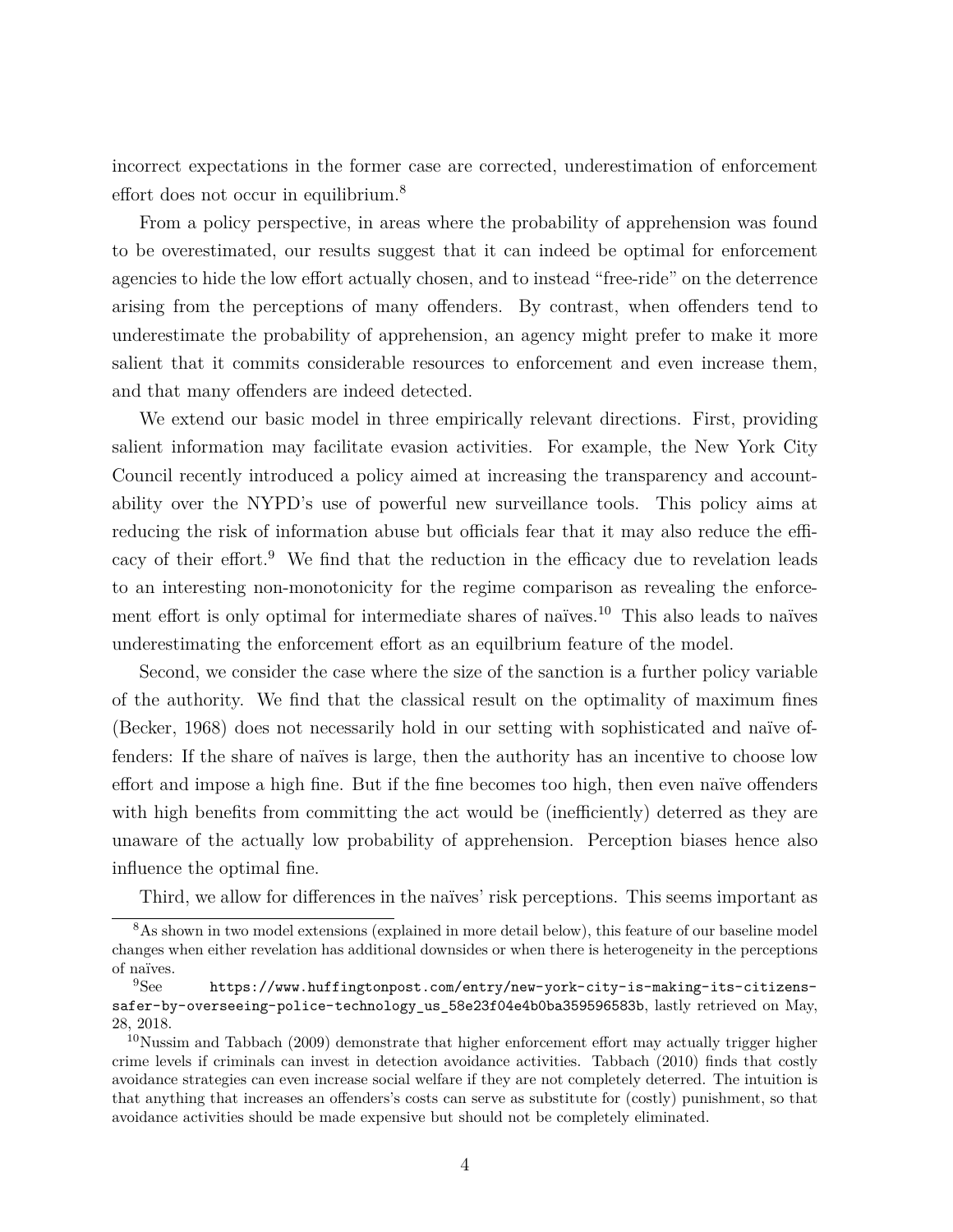heterogeneity is known to be an important determinant of offenses which is, for example, reflected in the fact that young survey respondents who assume lower probability of apprehension are more likely to commit auto theft [\(Lochner, 2007\)](#page-45-5). After showing that our main results prevail, we demonstrate that heterogeneity reinforces an inefficiency that arises in the regime with hidden enforcement effort: some offenders with high private benefits may be deterred, while others with low benefits commit the act.

The remainder of the paper is organized as follows: Section [2](#page-5-0) discusses the related literature. Section [3](#page-8-0) introduces the basic model. Section [4](#page-10-0) characterizes the optimal enforcement policy. Section [5](#page-17-0) considers three model extensions: a lower effectiveness of revealed enforcement effort (Section [5.1\)](#page-17-1), endogenous fines (Section [5.2\)](#page-20-0), and heterogeneity with respect to naïves' perceptions (Section [5.3\)](#page-23-0). We conclude and point to further research in Section [6.](#page-25-0) All proofs are in Appendix [A.](#page-28-0) Appendix [B](#page-36-0) contains the analysis of the more general modeling of belief-formation of naïve offenders.

## <span id="page-5-0"></span>**2 Relation to the Literature**

A large body of empirical work has provided systematic evidence that supports crucial ingredients of our framework: First, perceptions on the probability of apprehension depend on the own personal environment of potential offenders [\(Apel and Nagin, 2011;](#page-43-2) [Nagin,](#page-45-6) [2013\)](#page-45-6) and are often only vaguely related to the actual risk [\(Chalfin and McCrary, 2017;](#page-44-5) [Kleck and Barnes, 2014\)](#page-45-1). Second, studies taking endogeneity issues into account still find a deterrence effect of police strength [\(Levitt and Miles, 2007;](#page-45-7) [Rosenfeld et al., 2007\)](#page-46-4). Third, perceptions can be influenced by the authority's communication strategy [\(Chalfin](#page-44-5) [and McCrary, 2017\)](#page-44-5).

There are also a number of theoretical approaches to which our paper is related. In a model with noisy but unbiased signals about the true probability of apprehension, [Garoupa](#page-44-0) [\(1999\)](#page-44-0) shows that revealing the effort is always welfare-enhancing. The reason is that heterogeneous beliefs misallocate offenses among subjects with high and low private benefits. This property also exists in our model. But since we allow for systematic misperceptions, this gives the authority the possibility to free-ride on the perceptions of naïve offenders when keeping the enforcement effort hidden. This can indeed be the optimal policy when this effect is sufficiently strong. As we do in our second extension, [Bebchuk and Kaplow](#page-43-1) [\(1992\)](#page-43-1) find a rationale for fines below the maximum one. In their model, maximum fines reinforce the negative impact of heterogeneous perceptions. In our approach maximum fines may inefficiently deter subjects who overestimate the actual risk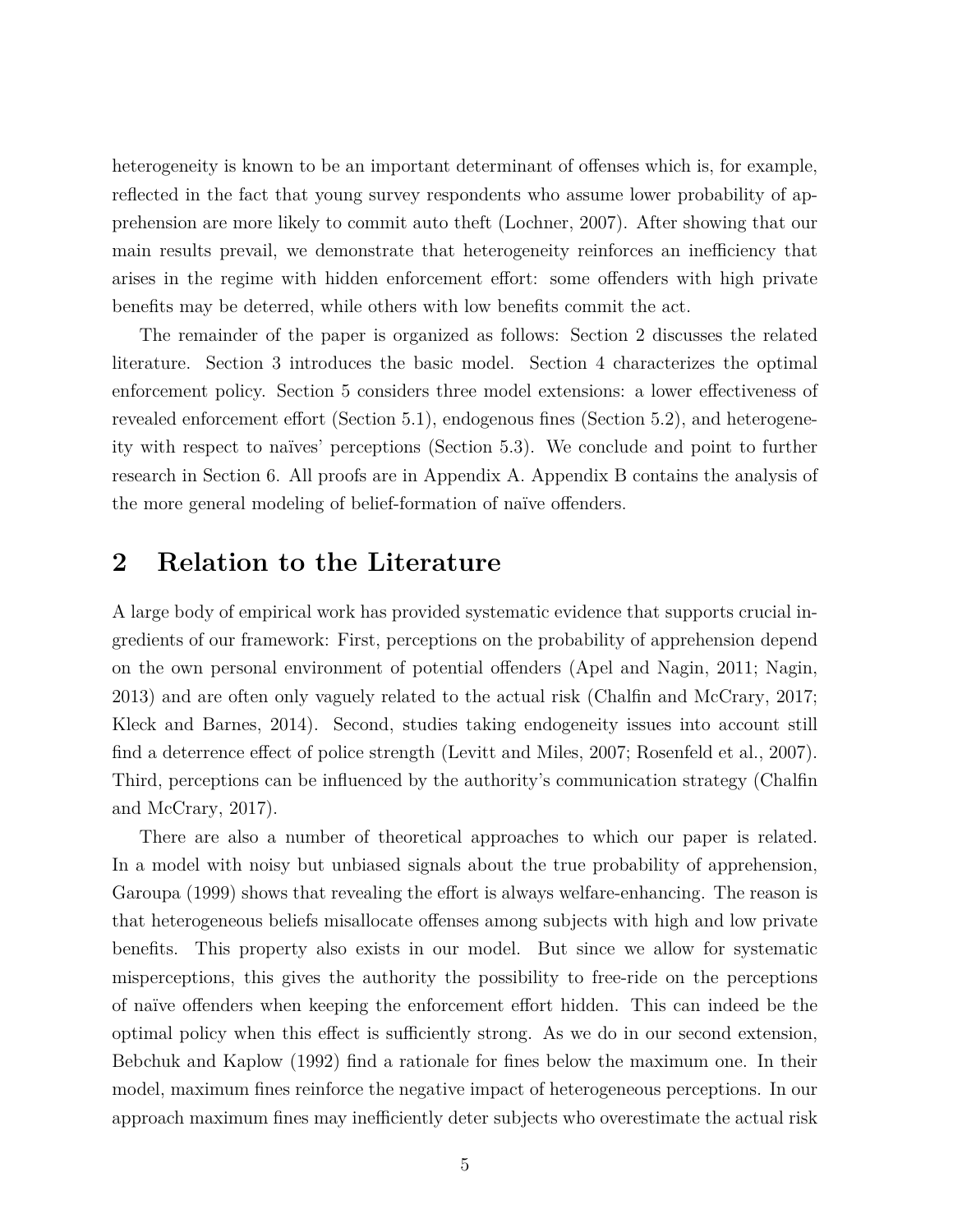of apprehension. [Lang](#page-45-8) [\(2017\)](#page-45-8) shows that legal uncertainty about whether an activity is forbidden or not may enhance social welfare as only offenders with high private benefit will commit an offense.

There are also a number of papers that consider heterogenous perceptions in a dy-namic context:<sup>[11](#page-6-0)</sup> [Sah](#page-46-5) [\(1991\)](#page-46-5) develops a rich model where perceptions may change over time, but treats the authority's policy as exogenous. Our model is complementary in the sense that it takes offenders' (potentially biased) perceptions as given, and focusses on the optimal enforcement policy. In [Ben-Shahar](#page-43-8) [\(1997\)](#page-43-8), heterogeneous perceptions also yield a misallocation of offenses between individuals with high and low private gains. In his two-period model, individuals learn the apprehension risk after having been caught once. This sets incentives to increase first-period arrests by setting low fines, which in turn increases the percentage of individuals who commit the offense in the second period only when their private gains are large. By contrast, our static model considers the revelation of the enforcement effort as part of the optimal policy in a setting with heterogeneous perceptions. [D'Antoni](#page-44-6) [\(2018\)](#page-44-6) shows that initially unbiased uncertainty about the probability of apprehension translates into a systematic overestimation in a dynamic process where only violators learn the true probability. The reason is that offenders who underestimate the true probability have higher violation incentives, so that their bias is reduced while the overestimation of non-violators persists. Our model highlights a different reason for the phenomenon of over-estimation: when an authority decides to choose an effort below the perceptions of naïves, it might not have an incentive to reveal that information.

An important assumption of our model is that the authority can credibly reveal its detection effort. While it seems sensible to assume that, in many countries, official statistics are trustworthy, authorities may well emphasize some facts (such as the number of newly hired inspectors) while keeping silent about others (such as the fact that fare dodging still pays in expectation). Our model covers this only in a stylized way since revelation leads to a perfect update of the probability of apprehension. [Baumann and Friehe](#page-43-9) [\(2013\)](#page-43-9) consider the opposite case where the regulator's announcements are considered as cheap talk and hence need to be incentive compatible. [Baumann and Friehe](#page-43-9) [\(2013\)](#page-43-9) also find that not revealing the actual detection probability might be welfare maximizing, but for a quite different reason. In their model, communication of the exogeneous detection probability can cause under-deterrence or over-deterrence. While they focus on credibility issues, we are mainly interested in the interdependency of the decisions on the probability of appre-

<span id="page-6-0"></span><sup>&</sup>lt;sup>11</sup>As shown in a variety of empirical studies, history matters largely for risk perceptions and behavior (see e.g. Lochner, 2007, Anwar and Loughran, 2011, Apel, 2013).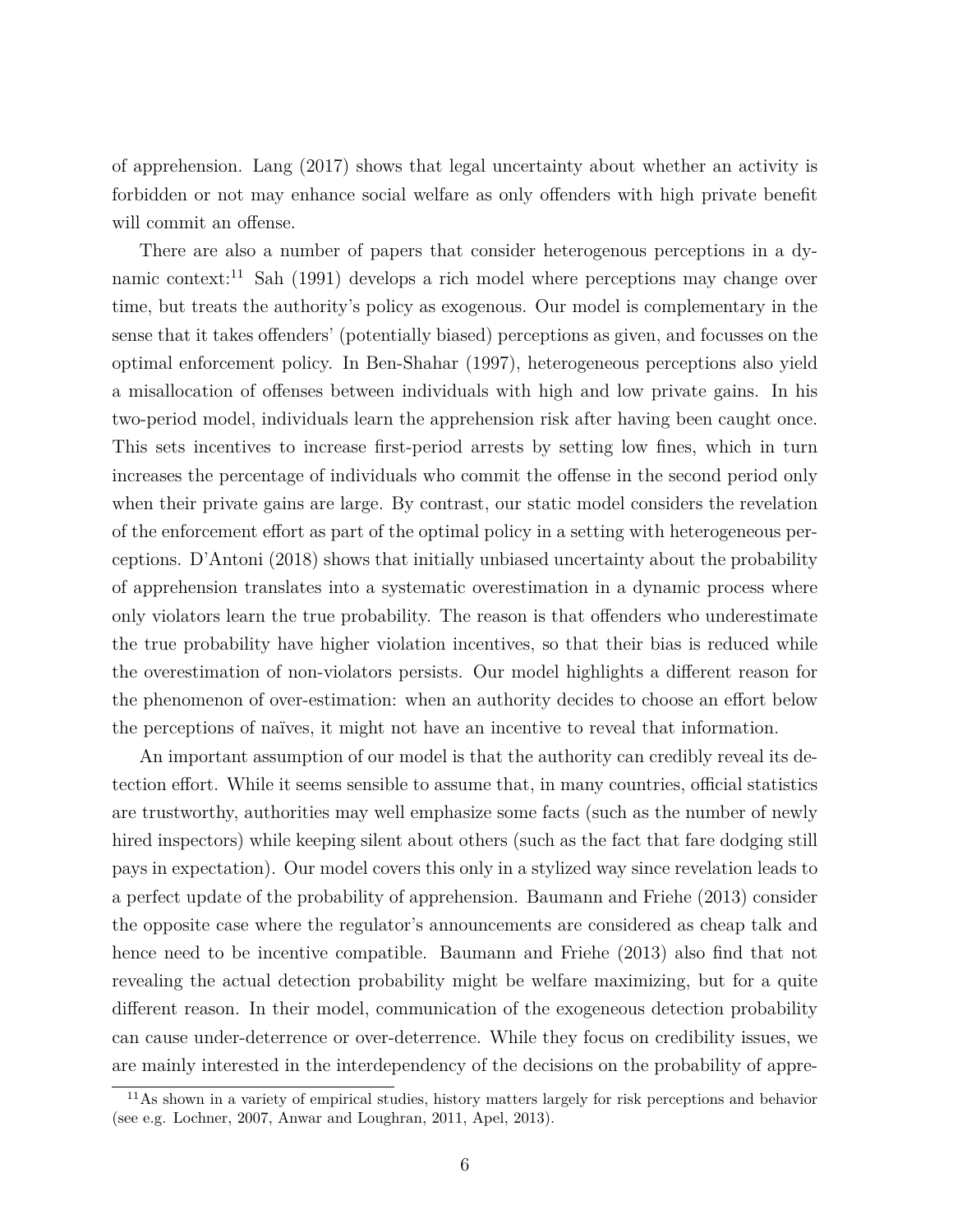hension and its revelation. In our view, the two approaches are complementary as there seems to be a spectrum of more or less credible communication: while general statements like "crime does not pay" are on the cheap talk side, revealing concrete information concerning the enforcement policy (e.g. the number of ticket inspectors) seems much more credible (at least in countries where one can reasonably assume that authorities do not deliberately release false information). Interestingly, the two approaches exhibit different comparative statics properties: In [Baumann and Friehe](#page-43-9) [\(2013\)](#page-43-9) revelation is only incentive compatible for low levels of harm and high costs of sanctioning, while in our model, revelation emerges as an equilibrium feature when the harm is high and enforcement costs are low.

The possibility to either hide or reveal the enforcement effort is also a crucial issue in studies of so-called crackdowns [\(Eeckhout, Persico, and Todd, 2010;](#page-44-7) [Lazear, 2006\)](#page-45-9). These are phases and/or regions of very high enforcement effort, e.g. controls for speeding for one day in one part of a city, which are announced in advance. The announcement leads to higher deterrence for the group targeted by the enforcement authority but may reduce the deterrence of other offenders. Revealing a focused effort is optimal when many potential offenders otherwise perceive a low overall probability of apprehension. In our framework, this corresponds to the case of a large share of naïves with a low perception of enforcement effort. Moreover, in a field experiment in the context of littering, [Dur](#page-44-8) [and Vollaard](#page-44-8) [\(2019\)](#page-44-8) find that increasing the salience of the enforcement policy through simple warning labels close to garbage collection areas reduces the number of illegally disposed garbage bags. In line with our framework, this points to underestimation of the probability of apprehension, before the policy was revealed.[12](#page-7-0)

The decision whether or not to reveal the enforcement effort is also discussed in the context of tax evasion. [Cronshaw and Alm](#page-44-9) [\(1995\)](#page-44-9) assume that a tax authority, whose effort costs are private information, decides on its effort simultaneously with tax payers choosing the honesty of their report. They then show that in a Bayesian Nash-mixed strategy equilibrium, reducing uncertainty on the authority's effort costs increases compliance under reasonable assumptions. [Snow and Warren](#page-46-6) [\(2005\)](#page-46-6) show that uncertainty on the detection probability increases tax compliance with ambiguity averse offenders. As uncertainty also enhances betrayal incentives for ambiguity lovers, however, they conclude that increasing uncertainty is no sound policy option. [Lang and Wambach](#page-45-10) [\(2013\)](#page-45-10) extend

<span id="page-7-0"></span><sup>&</sup>lt;sup>12</sup>The effects of the salience of policies has also been studied in other contexts such as taxation and incentive schemes, see e.g. [Brown, Hossain, and Morgan](#page-43-10) [\(2010\)](#page-43-10), [Chetty, Looney, and Kroft](#page-44-10) [\(2009\)](#page-44-10), [Englmaier, Roider, and Sunde](#page-44-11) [\(2016\)](#page-44-11).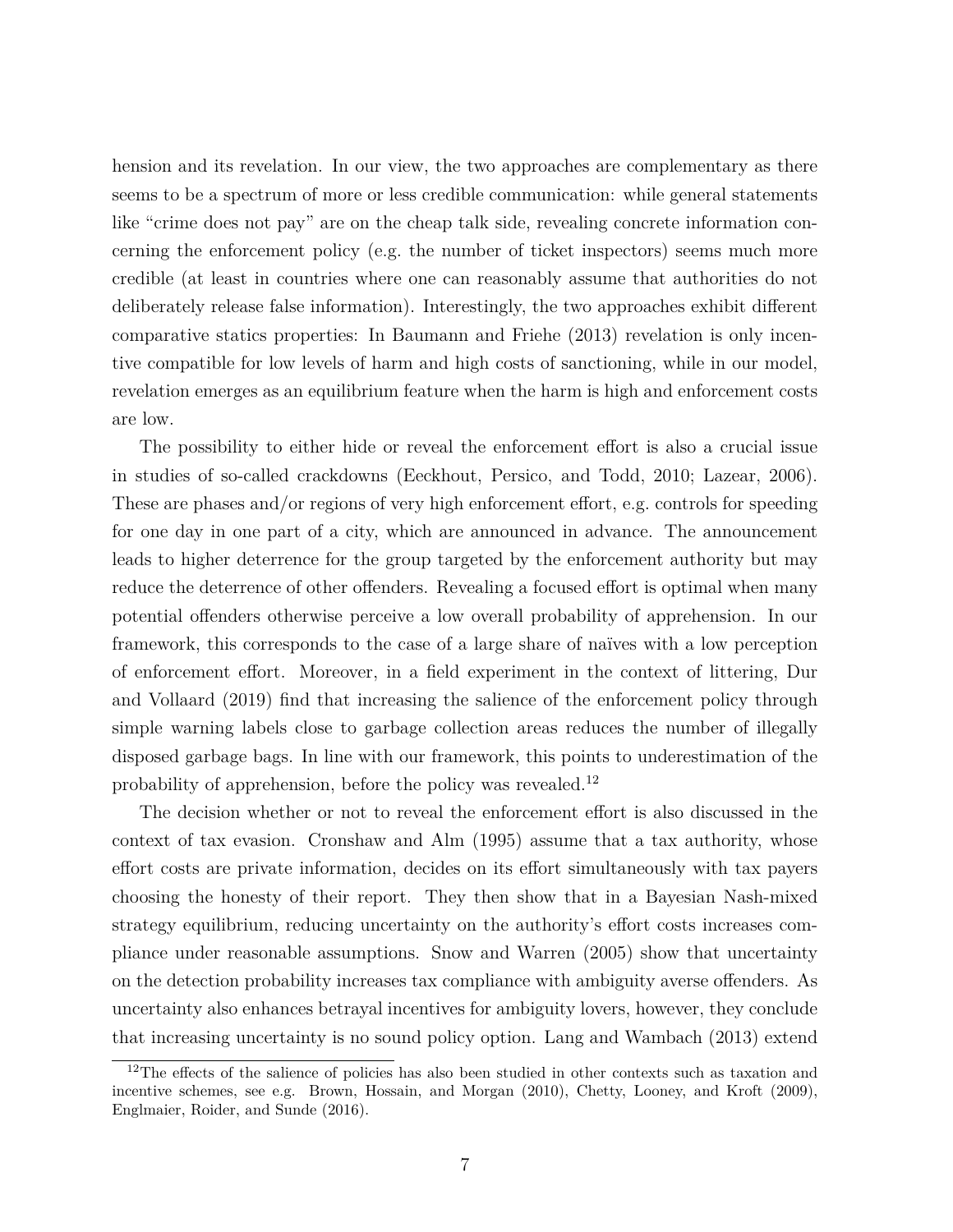the analysis to a market setting where insurance companies decide on whether to commit to an auditing strategy. They find that no commitment can be a market equilibrium due to the deterrence effect on ambiguity-averse offenders. Thus, while considering different settings, also these papers provide rationales for why it might be optimal to not reveal the chosen enforcement effort.

### <span id="page-8-0"></span>**3 Model**

Law enforcement is conducted by an authority which takes two decisions: a level of enforcement effort  $e \geq 0$ , and whether to *hide* (*H*) or to publicly *reveal* (*R*) it to the potential offenders.[13](#page-8-1)

There is a unit mass of (risk-neutral) individuals who differ in their gains  $q \in \mathbb{R}$ from committing an offense. Gains are distributed according to a cumulative distribution function *G*, which is twice continuously differentiable and strictly increasing, satisfying  $G'(g) < \infty$  for all g. Each offense leads to a social harm  $h > 0$ .

We distinguish two types of offenders. A fraction  $(1 - a)$  is *sophisticated* in the sense that they always take into account the authority's true enforcement effort *e*, irrespective of whether or not it has been revealed. The remaining fraction  $a \in [0,1]$  of offenders is *naïve* in the sense that they take into account the true enforcement effort *e* only when it is publicly revealed by the authority.<sup>[14](#page-8-2)</sup> When it remains hidden, they perceive it to be  $\hat{e} \geq 0$ instead. As mentioned above, the level of  $\hat{e}$  might well depend on the type of offense under consideration and other situation-specific factors. In the basic model we assume that  $\hat{e}$  is exogenously given from the viewpoint of the enforcement authority. However, we show in Appendix [B](#page-36-0) that the results are qualitatively the same when the actual enforcement effort does affect the perception of naïves, as long as this effect is not too strong. For simplicity, all naïve agents have the same perception  $\hat{e}$  in the baseline model, while the extension to heterogeneous perceptions is analyzed in Section [5.3.](#page-23-0) Moreover, the gain distribution *G* applies to both sophisticated and naïve offenders.

Irrespective of the type, each offender is detected with probability  $p(e)$ , which satisfies  $p(0) = 0$  and  $lim_{e\to\infty}p(e) = 1$ . Moreover,  $p(e)$  is assumed to be twice continuously

<span id="page-8-1"></span> $13$ In the behavioral industrial organization literature discussed above, the revealing (hiding) of the chosen policy is often referred to as unshrouding (shrouding), see e.g. [Gabaix and Laibson](#page-44-2) [\(2006\)](#page-44-2); [Heidhues, Kőszegi, and Murooka](#page-44-4) [\(2017\)](#page-44-4).

<span id="page-8-2"></span><sup>14</sup>The standard economic model of law enforcement (see e.g. [Becker, 1968;](#page-43-0) [Polinsky and Shavell, 2000,](#page-46-7) [2007\)](#page-46-0) is nested in our model when either the effort is revealed or when all offenders are sophisticates  $(a = 0).$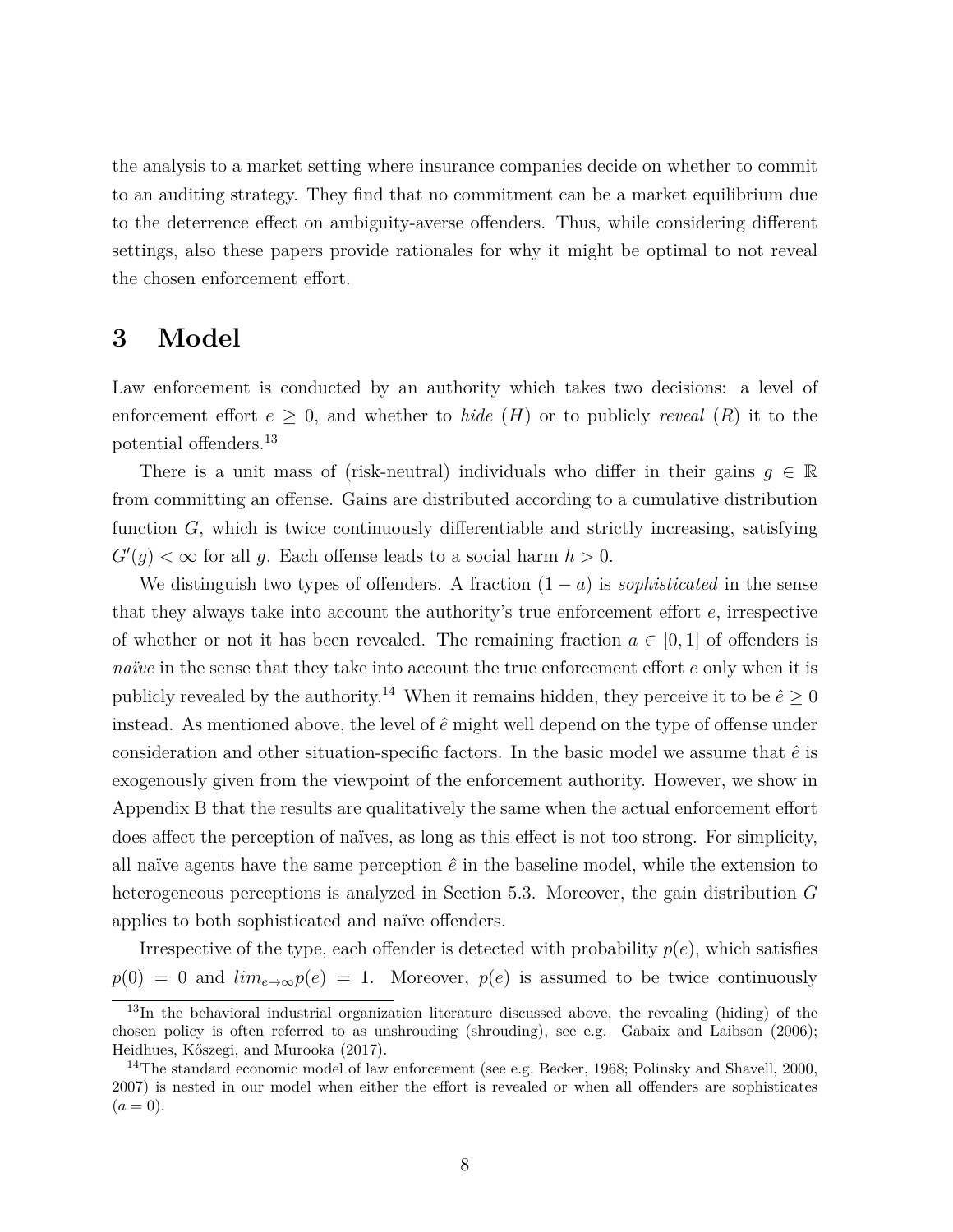differentiable and strictly increasing, with  $0 < p'(e) < \infty$ , for all effort levels  $e > 0$ . In deciding whether or not to commit the offense, sophisticates always take into account the actual probability  $p(e)$ . By contrast, naïves perceive it to be  $p(\hat{e})$  when the enforcement effort is hidden, and  $p(e)$  when it is revealed. Each detected offender is subject to a fine  $f > 0$ . In the basic model, we treat  $f$  as exogenous, while the case where it also becomes a choice variable of the enforcement authority is considered in Section [5.2.](#page-20-0) The cost of enforcement effort  $e$  is given by a function  $C(e)$ , which is twice continuously differentiable, satisfying  $C(0) = 0$  and the Inada condition  $C'(0) = 0$ . Moreover,  $C(e)$  is assumed to be strictly increasing and weakly convex, i.e.  $C'(e) > 0$ ,  $C''(e) \ge 0$  for all  $e > 0$ .

The sequence of events is as follows: At stage 1, the enforcement authority decides on its effort and on whether to reveal or to hide it. At stage 2, each individual decides on whether or not to commit the offense.

At stage 2, each offender will commit the offense when her gain exceeds the expected (respectively perceived) punishment, i.e. for  $g \geq g_{\eta}^{j}$  $j<sub>T</sub>$ , where the threshold gain  $g_I^j$  $_T^j$  in general depends on both the regime  $T = H, R$  and the offender types  $j = s, n$  where  $s(n)$ indicates sophisticates and naïves, respectively. Thereby, the deterrence of sophisticates is independent of whether or not the effort is revealed. By contrast, the deterrence of naïves is determined by the true enforcement effort *e* under regime *R* and by the perceived effort ( $\hat{e}$ ) under regime H. In summary, this leads to  $g_H^s = g_R^s = g_R^n = p(e) \cdot f$  and  $g_H^n = p(\hat{e}) \cdot f$ , which is independent of *e*.

The enforcement authority chooses its policy  $(T, e)$  to maximize the overall expected surplus

<span id="page-9-1"></span>
$$
W_T(e) := (1-a) \cdot \left[ \int_{p(e)\cdot f}^{\infty} (\pi g - h)G'(g)dg \right] + a \cdot \left[ \int_{g_T^m}^{\infty} (\pi g - h)G'(g)dg \right] - C(e), \quad (1)
$$

where the first (second) term gives the surplus generated by sophisticates (naïves) and where  $\pi \in (0,1]$  denotes the weight placed on the offenders' gains.<sup>[15](#page-9-0)</sup> With respect to candidate maximizers of the surplus function [\(1\)](#page-9-1), the above Inada conditions rule out corner solutions of *e*. Moreover, we also assume that the surplus function [\(1\)](#page-9-1) is singlepeaked under both regimes  $T = H, R$  such that we get a unique interior optimum with

<span id="page-9-0"></span><sup>15</sup>Most scholars would agree that benefits from severe crimes should not be considered as part of social welfare (see e.g. [Stigler, 1970\)](#page-46-8). However, things might be different for smaller offenses such as, for example, violations of environmental standards leading to a monetary gain in the form of a lower production cost. As a result, the gains are usually included (with weight 1) in the social surplus function (see e.g. [Polinsky and Shavell, 2000,](#page-46-7) [2007\)](#page-46-0). Our slightly more general formulation hence allows to capture different forms of offenses or different preferences of the social planner. Even when gains from an offense receive a weight  $\pi < 1$ , we always treat the payment of fines as purely redistributive.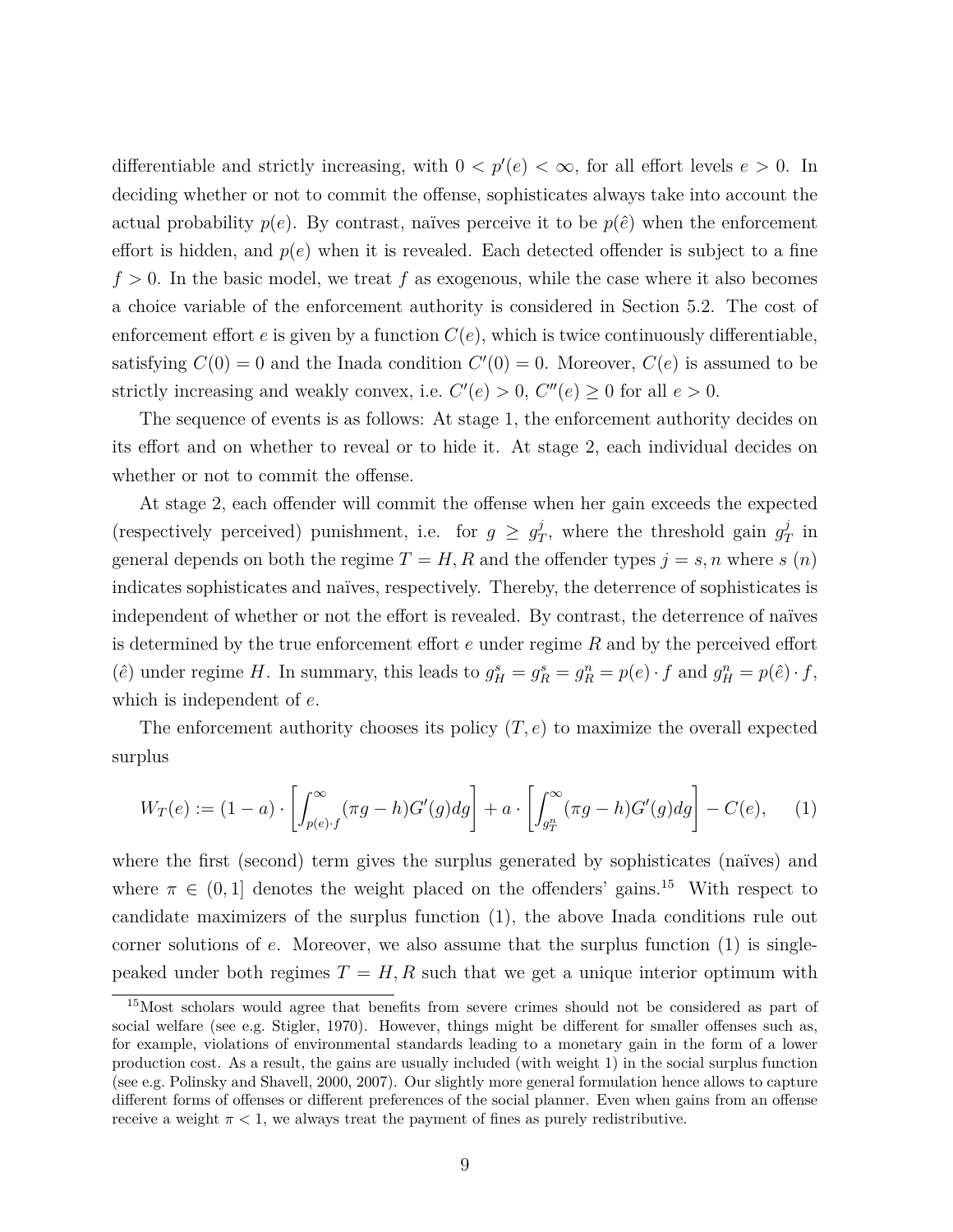respect to the enforcement effort.<sup>[16](#page-10-1)</sup>

# <span id="page-10-0"></span>**4 Optimal Enforcement Policy**

#### **4.1 Basic Properties of Optimal Enforcement Effort**

We consider first the regime where the enforcement authority hides its effort  $(T = H)$ , so that the two offender types face (different) threshold values,  $g_T^s = p(e)f$  and  $g_T^n = p(\hat{e})f$ . The authority therefore chooses its enforcement effort *e* to maximize

<span id="page-10-2"></span>
$$
W_H(e) := (1-a) \cdot \left[ \int_{p(e)f}^{\infty} (\pi g - h)G'(g)dg \right] + a \cdot \left[ \int_{p(\hat{e})f}^{\infty} (\pi g - h)G'(g)dg \right] - C(e). \tag{2}
$$

We denote the (unique) maximizer of surplus function [\(2\)](#page-10-2) by  $e_H^*(a)$  and the resulting maximum surplus by  $W_H^*(a, \hat{e}) := W_H(e_H^*(a); a, \hat{e})$ .<sup>[17](#page-10-3)</sup> The interior solution for  $e_H^*(a)$  is implicitly given by the first order condition

<span id="page-10-5"></span>
$$
(1-a) [(h - \pi p(e)f) \cdot G'(p(e)f) \cdot p'(e)f] = C'(e), \tag{3}
$$

i.e. when the marginal benefit of deterring sophisticates equals the marginal effort cost.

Consider next the regime where the enforcement authority reveals its effort  $(T = R)$ , so that it is observed by both offender types. As a result, they both face the same threshold  $g_R^s = g_R^n = p(e)f$ . The optimal enforcement effort therefore maximizes

<span id="page-10-4"></span>
$$
W_R(e) := \int_{p(e)f}^{\infty} (\pi g - h)G'(g)dg - C(e),
$$
\n(4)

and we denote the (unique) maximizer by  $e_R^*$  and the resulting maximum surplus by  $W_R^* := W_R(e_R^*)$ . Since also naïve offenders learn the actual effort under this regime, both  $e_R^*$  and  $W_R^*$  are independent of  $\hat{e}$  and  $\hat{a}$ . The interior solution  $e_R^*$  solves the first order condition:

<span id="page-10-6"></span>
$$
[(h - \pi p(e)f) \cdot G'(p(e)f) \cdot p'(e)f] = C'(e).
$$
 (5)

<span id="page-10-1"></span> $16$ Single-peakedness is for example ensured when the surplus function  $(1)$  is globally concave, i.e. when

$$
(1-a)f\left[-\pi p'(e) \cdot G'(p(e)f) + (h - \pi p(e)f)\left[G''(p(e)f) (p'^2 f \cdot p'(e)f + G'(p(e)f) p''(e)\right]\right] < C''(e)
$$

holds for all  $e > 0$ . For example, this condition is satisfied as long as the distribution of gains *G* is not too convex or as long as the effort cost function  $C(e)$  is sufficiently convex.

<span id="page-10-3"></span><sup>&</sup>lt;sup>17</sup>Notice that the first integral in the surplus function [\(2\)](#page-10-2) is independent of  $\hat{e}$  (as  $\hat{e}$  does not affect the behavior of sophisticates), while the second is independent of *e* (as the deterrence of naïves is solely determined by  $\hat{e}$ ). As a result,  $e^*_{H}(a)$  does not depend on  $\hat{e}$ .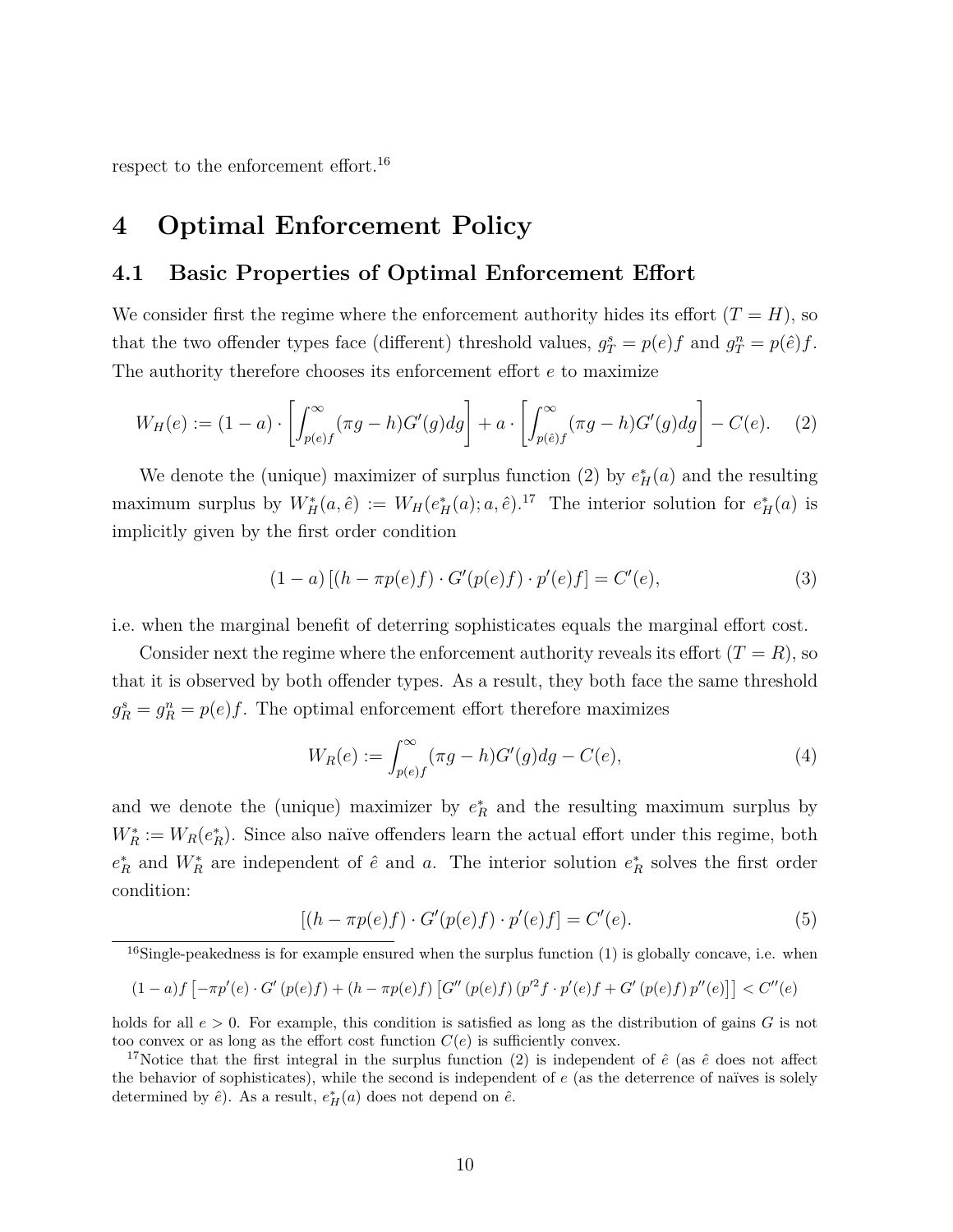While the exact characterization of  $e_H^*(a)$  and  $e_R^*$  depend on the details of the cost function *C*(*e*), the distribution of gains *G* and the other model parameters, some general results are nevertheless available. If there were no costs of enforcement, the enforcement authority would deter all potential offenders whose (weighed) gain is below social harm and not deter the others, i.e. the optimal enforcement effort would just balance the (weighed) gains of the indifferent offender  $\pi g_R^j = p(e)f$  with the social harm *h* such that  $\pi p(e)f = h$ . Reaching this high level of deterrence is only possible when the exogenous fine is not too small:  $f > \frac{h}{\pi}$ , which we assume from now on.<sup>[18](#page-11-0)</sup> For notational convenience, we define  $e^{max} := p^{-1} \left( \frac{h}{\pi f} \right)$  as the enforcement effort under which the indifferent sophisticated offender's (weighed) gain just equals the social harm.

<span id="page-11-1"></span>**Lemma 1.** *(No Over-Deterrence) For both regimes H and R, the (weighed) gain of the indifferent sophisticated offender resulting under the optimal enforcement effort is below* social harm, i.e.  $\pi p(e_H^*(a))f < h$  and  $\pi p(e_R^*)f < h$  or, equivalently,  $e_H^*(a), e_R^* < e^{max}$ .

Lemma [1](#page-11-1) corresponds to a well-known result of the literature (see e.g. [Polinsky and](#page-46-0) [Shavell, 2007\)](#page-46-0), which focuses on the case where all offenders are sophisticates. Intuitively, because enforcement is costly, some offenses with gains below social harm are not deterred in the social optimum. To simplify the analysis, we assume that the naïves' perceived enforcement effort  $\hat{e}$  satisfies the same property:

<span id="page-11-2"></span>**Assumption 1.** The perceived enforcement effort of naïve offenders  $\hat{e}$  satisfies  $\pi p(\hat{e})f$  < *h*, which is equivalent to  $\hat{e} < e^{max}$ .

Assumption [1](#page-11-2) ensures that the (weighted) gain of the indifferent naïve offender is lower than the social harm. This implies that naïves are not over-deterred. Thus, in our analysis of the baseline model we can focus on the settings in which more deterrence is always desirable for the social planner.[19](#page-11-3)

#### **4.2 Optimal Enforcement Effort under Regime** *H*

We now use the insights from the previous section to characterizes the optimal enforcement effort under regime  $H$ , i.e. when this effort is not revealed to the potential offenders:

<span id="page-11-0"></span><sup>&</sup>lt;sup>18</sup>This assumption also implies  $\pi \cdot 1 \cdot f > h$ , which does not affect our results, but puts the focus on the relevant scenarios. It excludes the somewhat unrealistic scenario in which even with maximal effort, it is impossible to deter all offenders that should be deterred when effort is costless. By setting  $\pi = 1$  as is standard in the literature, the assumption reads  $f > h$ , which is a typical feature of enforcement policies.

<span id="page-11-3"></span><sup>&</sup>lt;sup>19</sup>This assumption will be relaxed in the model extension considered in Subsection [5.2](#page-20-0) below.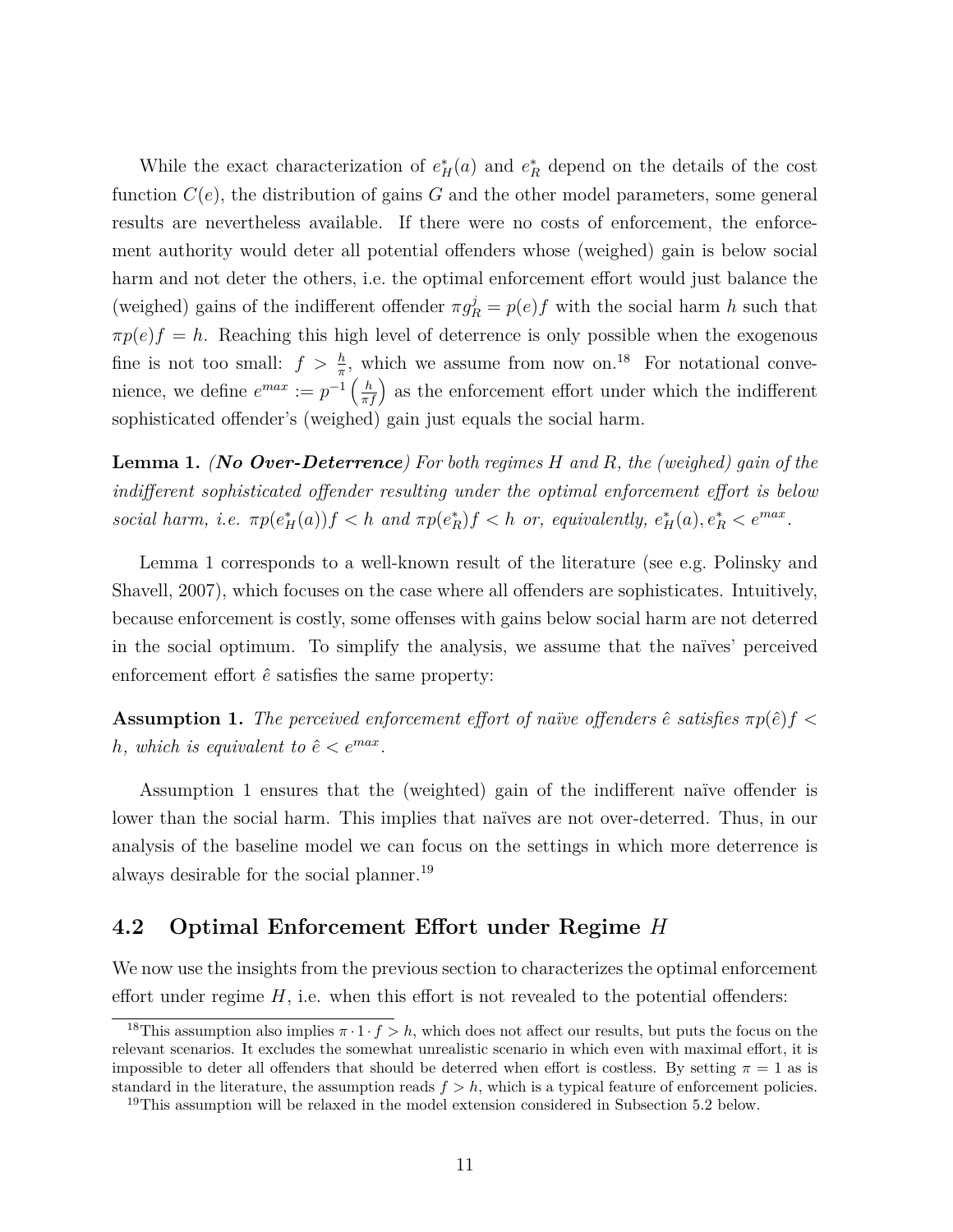#### <span id="page-12-0"></span>**Proposition 1.** *(Optimal Enforcement Effort under Regime H)*

- *(i)* The optimal (interior) effort level  $e^*_{H}(a)$  is strictly decreasing in the share of naïves *a and satisfies*  $e_H^*(0) = e_R^*$ *,*  $e_H^*(a) < e_R^*$  for all  $a \in (0,1]$ *, and*  $e_H^*(1) = 0$ *.*
- *(ii)* For any given share of naïves  $a > 0$ , the resulting maximum surplus  $W^*_{H}(a, \hat{e})$  *is strictly increasing in the naïves' perceived enforcement effort*  $\hat{e}$ .
- *(iii)* When the perceived effort of naïve offenders is sufficiently large (i.e.  $\hat{e} > e^*_{H}(0)$ ), *the social welfare under hiding*  $W_H^*(a, \hat{e})$  *is strictly increasing in the share of naïves*  $a$  *for all*  $a \in [0, 1]$ *.*
- *(iv) Otherwise (i.e. for*  $0 < \hat{e} < e^*_{H}(0)$ *), there exists a threshold for the share of naïves*  $\hat{a} \in (0,1)$ , *implicitly defined by*  $e_H^*(\hat{a}) = \hat{e}$ , *such that*  $W_H^*(a,\hat{e})$  *is strictly decreasing (increasing) in a for all*  $a < (>)\hat{a}$ *.*

As for part (i), when there are no naïve agents  $(a = 0)$ , the two surplus functions  $(2)$ and [\(4\)](#page-10-4) coincide, so that  $e_H^*(0) = e_R^*$  (and  $W_H^*(0, \hat{e}) = W_R^*$ ) must hold. Moreover,  $e_H^*(a)$  is decreasing in *a* as the authority's effort matters only for sophisticates. Thus, the optimal effort is always smaller when it is hidden rather than revealed (i.e.  $e_H^*(a) < e_R^*$  for all  $a \in (0,1]$ . In the polar case where all offenders are naïve  $(a = 1)$ , the optimal effort is zero as the deterrence for the whole population of offenders no longer depends on it, so that a positive effort level would not lead to more deterrence. Note also that under regime *H*, the fraction of sophisticates that is deterred from committing the offense decreases in the fraction of naïves: Sophisticates with gains  $g > p(e_H^*)f$  benefit from the presence of naïves as they face a lower detection probability than they would if there were no naïves.

Part (ii) expresses the fact that a higher enforcement effort as perceived by naïves  $(\hat{e})$ increases their deterrence, while at the same time not affecting the behavior of sophisticates. Given Assumption [1,](#page-11-2) which ensures that naïves are not over-deterred, this directly implies that the maximum attainable surplus under hiding increases in  $\hat{e}$ .

As for part (iii), not even the maximum effort the authority would choose exceeds the perceived effort of naïves  $(e^*_H(0) < \hat{e})$ . Then, naïves will always overestimate the probability of apprehension, so that their deterrence is higher compared to sophisticates (i.e.  $g_H^n = p(\hat{e})f > p(e_H^*(a))f = g_H^s$  for all  $a \in [0,1]$ ). As a larger share of naïves hence leads to higher deterrence, the (maximum) social surplus is monotone increasing in *a* (again under Assumption [1\)](#page-11-2).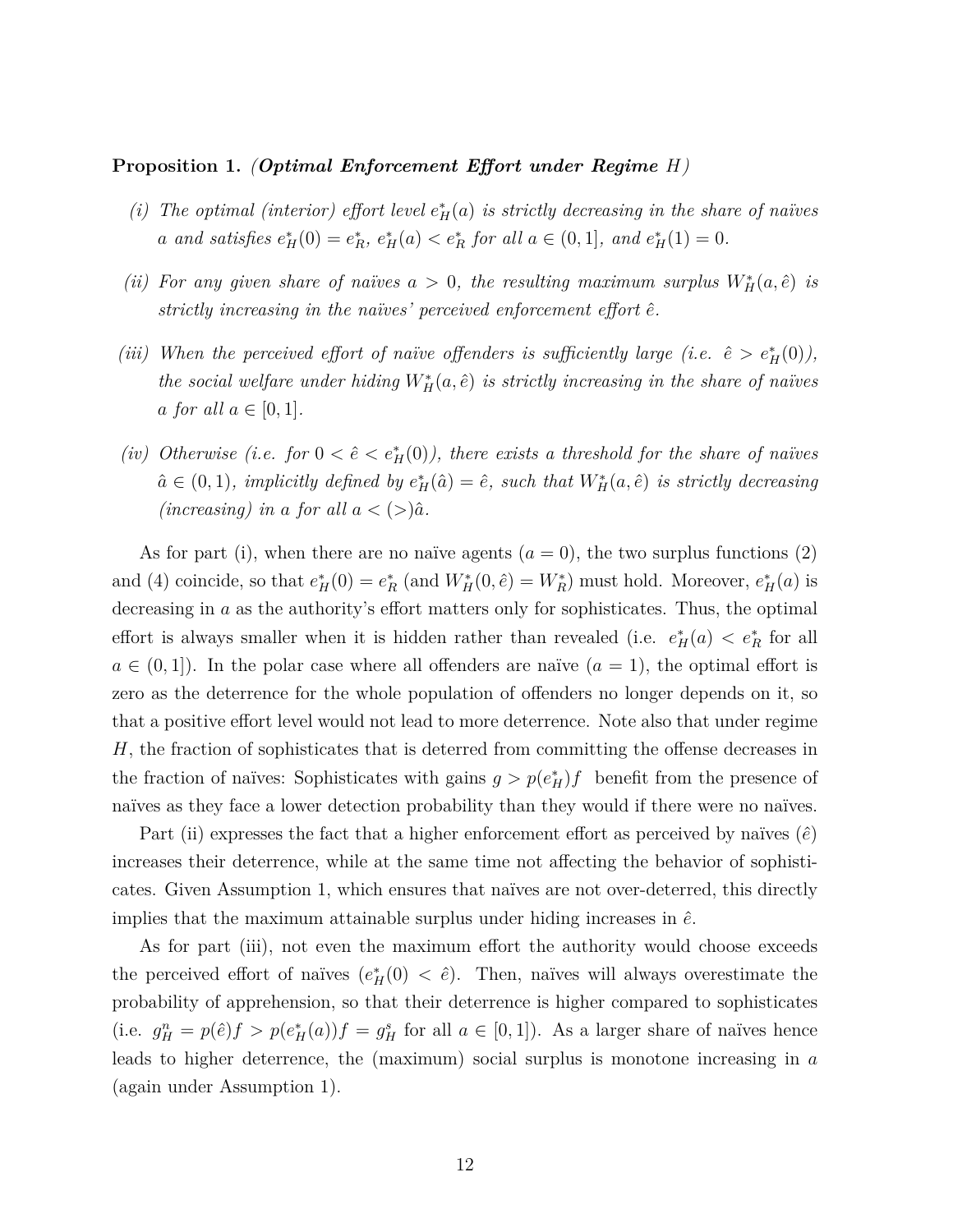As for the case of non-excessive levels of *e*ˆ considered in part (iv), it now depends on the share of naïves (*a*) whether the optimal enforcement effort is higher or lower than naïves' perception about it. In particular,  $e_H^*(a) < \hat{e}$  and the argument from part (iii) only applies when *a* exceeds the threshold level  $\hat{a}(\hat{e})$ . By contrast, for *a* small (i.e.  $a < \hat{a}(\hat{e})$ ), the optimal enforcement effort exceeds the perception of naïves about it  $(e^*_H(a) > \hat{e}),$ which leads them to underestimate the probability of apprehension. Moreover, also the deterrence is weaker for naïves compared to sophisticates  $(g_H^n = p(\hat{e})f < p(e_H^*(a))f = g_H^s$ , so that in this parameter region an increase in *a* leads to a net reduction of both deterrence and social welfare. Combining these two cases together give rise to a (maximized) social welfare function which is U-shaped in the share of naïves (*a*).

In summary, the crucial feature of regime *H* is that, in equilibrium, there is either a high enforcement effort leading naïves to underestimate the probability of apprehension (when the share of naïves *a* is low) or a low enforcement effort leading naïves to overestimate it (when their share is high).

#### **4.3 Optimal Regime Choice**

In a next step, we characterize the authority's optimal regime choice by comparing the resulting maximum surplus under the optimal enforcement levels  $e_H^*(a)$  and  $e_R^*$ , respectively. Recall that under regime  $H$ , the optimal enforcement effort  $e_H^*$  is only effective for sophisticated offenders, while naïves are deterred by their perceived effort  $\hat{e}$ . By contrast, under regime  $R$ , only the actual effort  $e_R^*$  matters for all offenders, while  $\hat{e}$  is no longer relevant. Therefore, enforcement effort under regime *H* is decreasing in the share of naïves *a* and satisfies  $e^*_{H}(a) < e^*_{R}$  for all  $a \in (0, 1]$ .

Intuitively, there are thus two candidate optimal enforcement policies (i.e. an effort choice and the decision whether to reveal it or to keep it hidden) for the agency: Either it sets a high effort and reveals it, or it chooses a low effort and keeps it hidden. The former policy is more costly, but it leads to higher deterrence for both types of offenders. The following result provides a detailed characterization under which conditions each of these two candidate policies is optimal.

#### <span id="page-13-0"></span>**Proposition 2.** *(Optimal Regime Choice)*

*(i)* When the perceived effort of naïve offenders is sufficiently large (i.e.  $\hat{e} > e^*_{H}(0)$ ), *then it is always optimal to hide the effort, i.e.*  $W^*_H(a, \hat{e}) > W^*_R \ \forall a \in (0, 1].$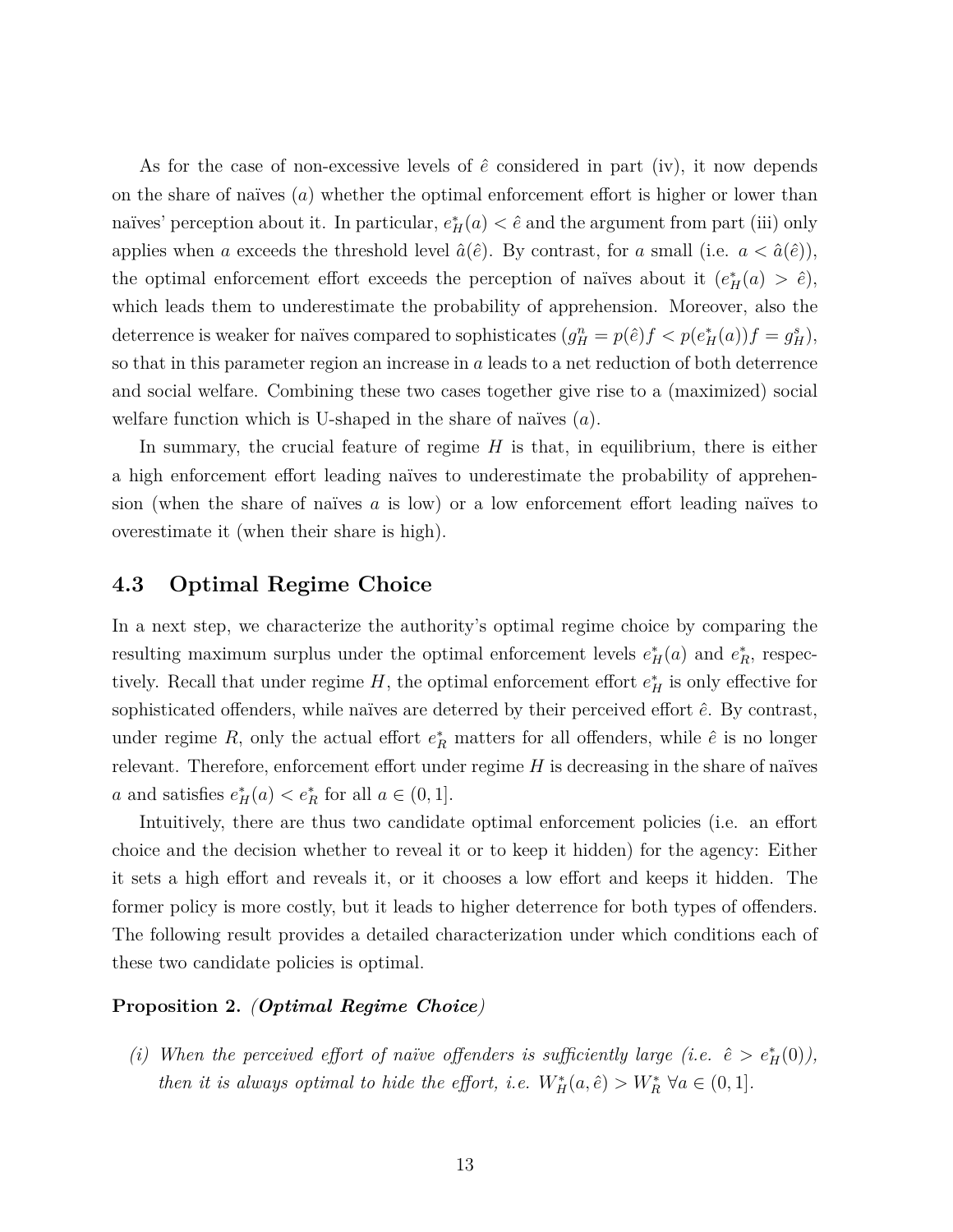- *(ii) Otherwise (i.e, for*  $\hat{e} < e^*_{H}(0)$ *), either regime can be optimal. For*  $W^*_{H}(1, \hat{e}) > W^*_{R}$ *, there exists a threshold*  $\tilde{a}(\hat{e}) \in (0,1)$  *implicitly defined by*  $W^*_{H}(\tilde{a}(\hat{e}), \hat{e}) = W^*_{R}$  *such that it is optimal to hide (reveal) the effort when the share of naïves is sufficiently large (small), i.e.*  $W_H^*(a, \hat{e}) > (<)W_R^* \ \forall a > (<) \tilde{a}(\hat{e})$ .
- *(iii)* If  $\hat{e} < e^*_{H}(0)$  and  $W^*_{H}(1, \hat{e}) < W^*_{R}$  hold, then revealing the effort is always optimal, *i.e.*  $W_H^*(a, \hat{e}) < W_R^* \ \forall a \in (0, 1].$

The proposition is illustrated in Figure [1,](#page-15-0) where each of the three cases is represented by one panel. For  $\hat{e} > e^*_{H}(0)$ , even the maximum enforcement effort which the enforcement authority would choose under regime *H* is lower than the naïves' perception about it. As these high perceptions of naïves are a powerful deterrence device, regime *H* is then optimal (see panel (i) of Figure [1\)](#page-15-0). This result relies on the model feature that more deterrence is always desirable for the social planner, which holds due to Lemma [1](#page-11-1) and Assumption [1.](#page-11-2)[20](#page-14-0)

Conversely, for lower levels of  $\hat{e}$  satisfying  $\hat{e} < e_H^*(0)$ , we know from Proposition [1](#page-12-0) that the maximum social surplus under hiding  $(W^*_H(a, \hat{e}))$  is U-shaped in *a*. Since the social surplus when revealing the effort is independent of the share of naïves (*a*), revealing the effort is optimal as long as this share is sufficiently small. Whether or not the regime with hiding eventually becomes optimal for large levels of *a* depends on whether the value of *a* where  $W^*_{H}(a, \hat{e}) = W^*_{R}$  holds lies inside or outside the range  $a \in (0, 1)$  (see panels (ii) and (iii) of Figure [1\)](#page-15-0). A necessary and sufficient condition for the former case is  $W_H^*(1, \hat{e}) > W_R^*$ , as stated in the proposition.

To summarize the result in an intuitive way, ignore the trivial case (i) and recall that the two regimes coincide in the special case that there are no naïves  $(a = 0)$ . In this case, a high effort is optimal as it is effective for all potential offenders. When the share of naïves is not zero but small, the optimal effort under hiding is still relatively high (since the many sophisticates do respond to it). As the few naives would then underestimate the effort, it is optimal to reveal it. In fact, the effort under revelation is even slightly higher than under hiding since now all offenders respond to it. As the share of naïves increases, the optimal effort and the resulting cost under hiding decrease (Proposition [1\)](#page-12-0). This generates a low level of deterrence for (fewer and fewer) sophisticates. However, the (more and more) naïves eventually overestimate the probability of apprehension, which

<span id="page-14-0"></span><sup>&</sup>lt;sup>20</sup>Suppose Assumption [1](#page-11-2) is violated, i.e.  $\hat{e} > e^{max}$ . Then there is an additional downside of regime *H* as some naïves are over-deterred. To change the regime comparison, however, this effect would have to outweigh the welfare loss from under-deterrence that always emerges in regime *R* (see Lemma [1\)](#page-11-1).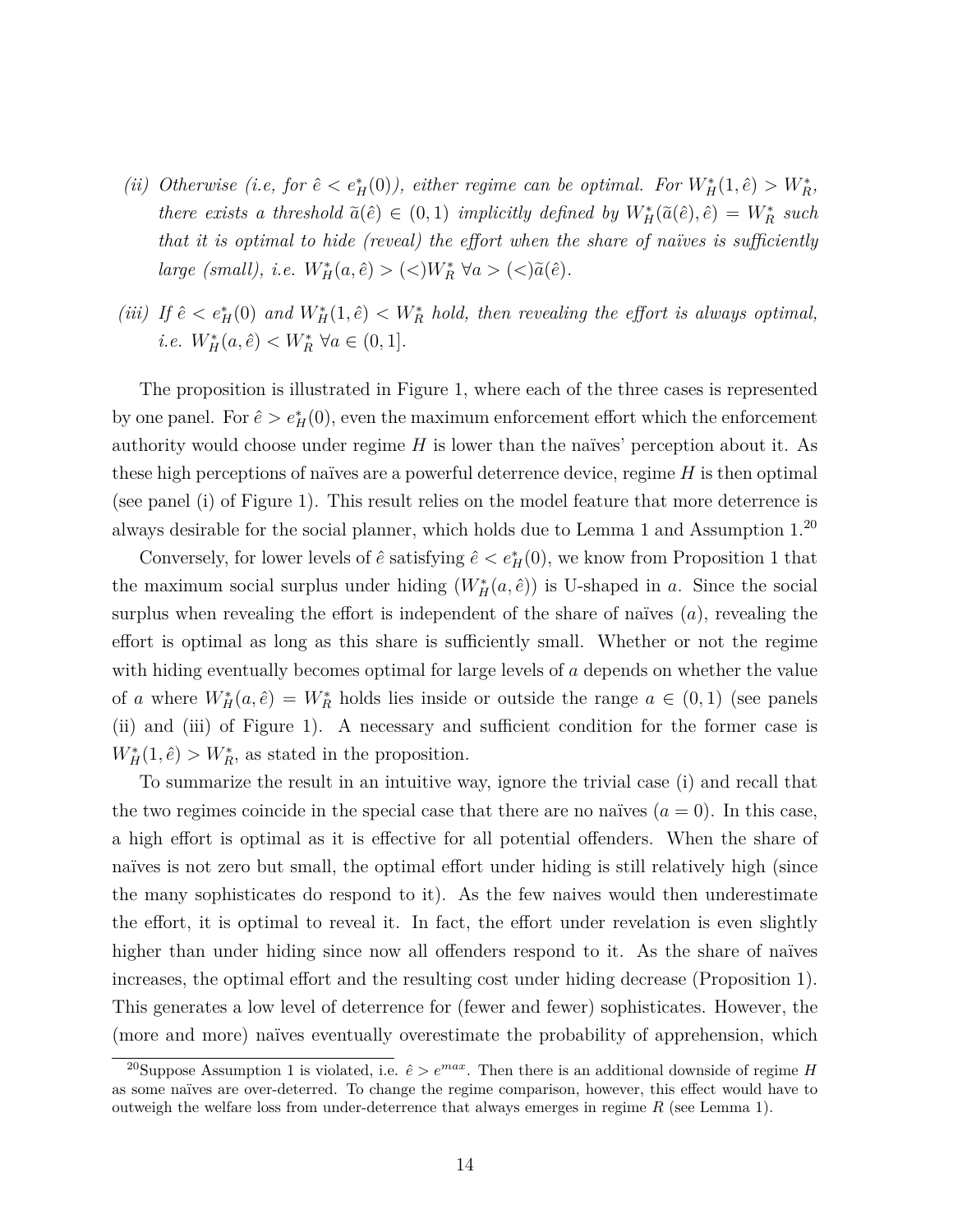<span id="page-15-0"></span>

Figure 1: Illustration of Proposition [2.](#page-13-0)

Notes: Welfare comparison when hiding  $(W_H^*)$  respectively revealing  $(W_R^*)$  the enforcement effort. The horizontal axis represents the share of naïves *a*. Each panel corresponds to one part of Proposition [2.](#page-13-0)

generates constant deterrence for this group at no additional cost for the agency. When the share of naïves is sufficiently large, this effect might become sufficiently strong so that hiding in combination with a low effort indeed constitutes the optimal policy.<sup>[21](#page-15-1)</sup> While this policy saves on enforcement costs, it induces a misallocation of crime in the sense that the minimum private benefit for committing the crime is lower for sophisticates than for naïves.

These findings can lead to empirically testable predictions.As an example, suppose that there is a new app that provides its users with information about the current intensity of speeding controls in some metropolitan area. This technological innovation could be interpreted as a *decrease* of the share of naïve motorists in that area. The local enforcement authority is hence predicted to increase its enforcement effort, even if it remains hidden to the non-users of the app (cf. Proposition [1\)](#page-12-0). Moreover, if the decrease of the share of naïves is sufficiently strong, the enforcement authority is predicted to increase the enforcement effort discontinuously and switch the regime by actively revealing it to all customers (cf. Proposition [2\)](#page-13-0).

<span id="page-15-1"></span><sup>&</sup>lt;sup>21</sup>Note that the cutoff level  $\tilde{a}$  for the optimal regime switch does not coincide with the point  $\hat{a} < \tilde{a}$ , which determines whether naïves over- or underestimate the optimal effort under regime *H*. Hence, the underestimation of this effort is a necessary, but not sufficient, condition for the optimality this regime.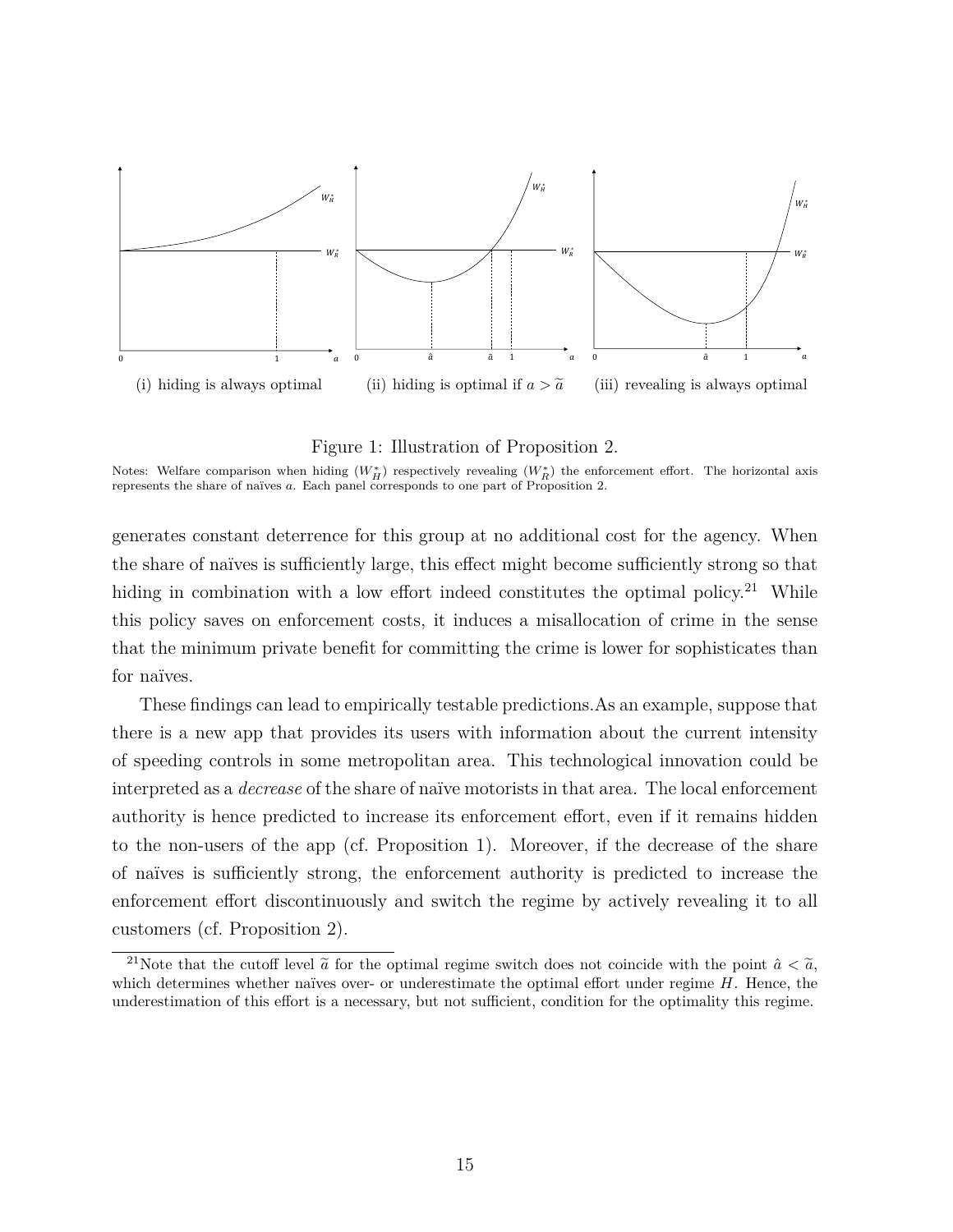#### **4.4 Implications**

The properties of the optimal enforcement policy can be useful to rationalize some of the empirical findings discussed above (e.g. [Kleck et al., 2005;](#page-45-0) [Apel and Nagin, 2011\)](#page-43-2), and also to suggest scope for potentially beneficial policy interventions.

First, one implication of Proposition [2](#page-13-0) is that the optimal enforcement effort never matches the expectations of naïves. That is, for any ex ante perception  $\hat{e}$  of naïves, the authority will always optimally choose an enforcement effort that differs from it.<sup>[22](#page-16-0)</sup> In the light of this finding, it might appear less surprising that empirical evidence shows that offenders' perceptions of the probability of apprehension do often not correspond to the actual level.

Second, a further implication of the proposition is that the enforcement effort is never underestimated in equilbrium. This is broadly in line with the empirical evidence showing that overestimation of the probability of apprehension seems to be more prevalent than underestimation [\(Apel and Nagin, 2011\)](#page-43-2). But of course, this somewhat strong result is also due to the fact that, in the baseline model, revealing the effort does not reduce its effectiveness. This assumption is relaxed Section [5.1](#page-17-1) below.

Third, our analysis supports the empirical evidence in situations where the probability of apprehension is often overestimated. As the proposition shows, it can indeed be optimal for enforcement agencies to hide the low effort actually chosen, and to instead "free-ride" on the deterrence arising from the seemingly high perceptions of many offenders.

Fourth, a policy recommendation arises for situations where the empirical evidence suggests that many offenders underestimate the probability of apprehension (and hence the underlying enforcement effort). Our results suggest that it might be better to even increase the enforcement effort, and accompany this with a campaign that makes the high probability of apprehension more salient to potential offenders. The examples for the revelation of enforcement effort as discussed in the Introduction indeed show that revelation is often combined with a high or increased level of enforcement effort.

Finally, using comparative statics analysis, one can also investigate how the regime comparison is affected by changes in the model parameters. To fix ideas, consider the cost function  $C(e) = kc(e)$ . It is then easily shown that, ceteris paribus, revealing the

<span id="page-16-0"></span><sup>&</sup>lt;sup>22</sup>To see this, suppose first that regime *H* and effort  $e_H^*(a) = \hat{e}$  are chosen. By Proposition [2,](#page-13-0) this is the case for  $a = \hat{a}$  as illustrated in Figure [1.](#page-15-0) As it can be seen from the figure, in that case revelation together with a higher effort  $e_R^*$  would instead be optimal. Suppose now that regime R and effort  $e_R^* = \hat{e}$ are chosen. The enforcement authority could replicate the same welfare with the regime *H* and the effort  $e_H = \hat{e}$ , but further improve it by lowering the effort to its optimal level  $e_H^*$ .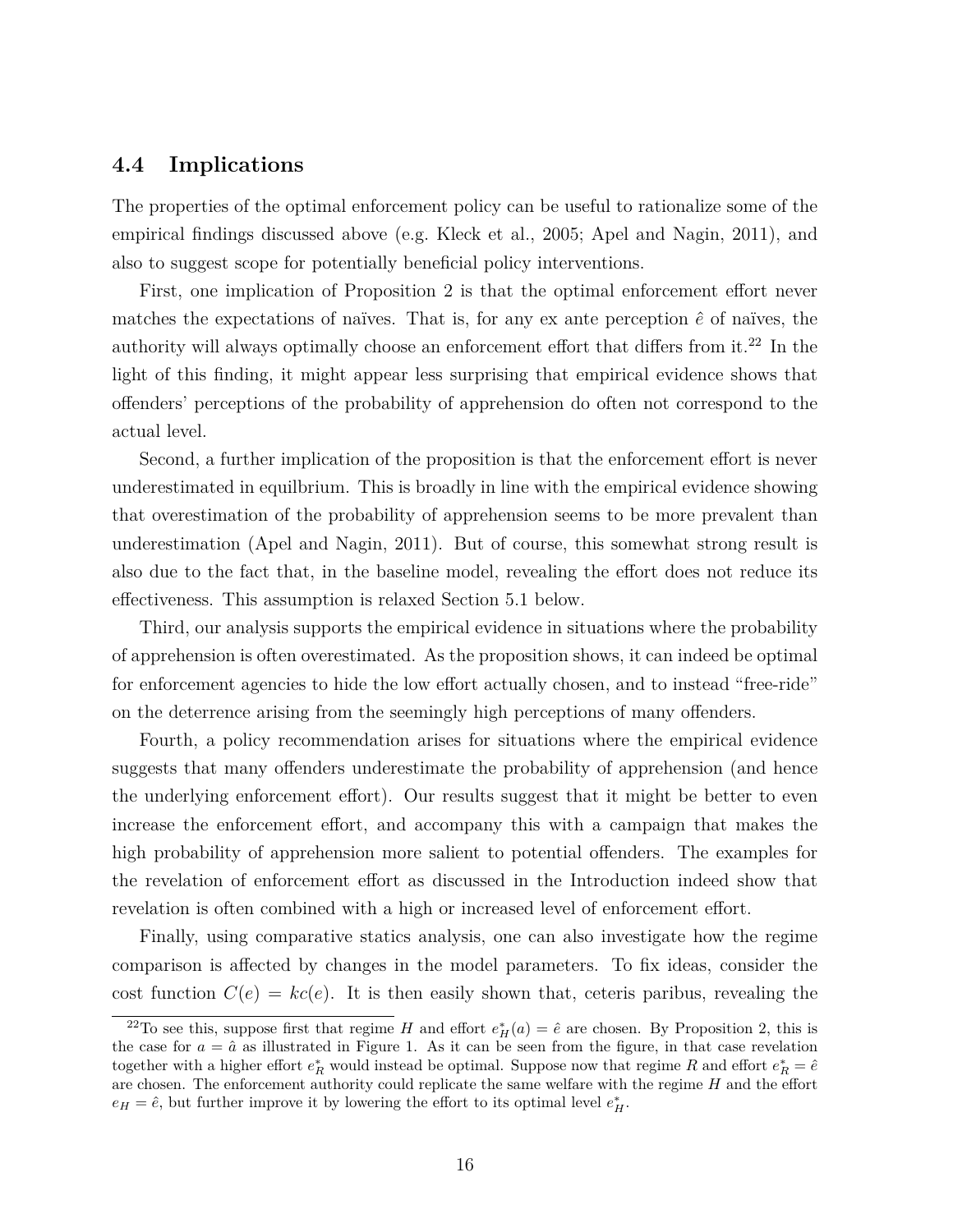enforcement effort becomes relatively more attractive when the costs of enforcement (*k*) or the weight of offenders' gains in the social welfare function  $(\pi)$  are low, and when the harm from the offense  $(h)$  is high.<sup>[23](#page-17-2)</sup> These effects are all intuitive once we account for the key result that revelation is optimally combined with a high enforcement effort.

Generally, our results suggest that a change in the communication policy should be accompanied by a change in the level of enforcement activity.

### <span id="page-17-0"></span>**5 Extensions**

### <span id="page-17-1"></span>**5.1 Extension A: Revealed Enforcement Effort Reduces its Effectiveness**

So far, revealing the enforcement effort only changed the perception (and thereby the deterrence level) of naïve offenders, but not the effectiveness of the actual effort in terms of the detection of offenses. However, it is also argued that revealing the effort might compromise police investigations as this allows offenders to adapt their behavior in order to avoid detection.

We now account for the possibility that the revelation of the effort reduces its effectiveness. In particular, when revealing its effort, the authority detects each offender only with probability  $\tilde{p}_R(e)$ , where  $\tilde{p}_R(e) < p(e) \ \forall e > 0$ . The detection function  $\tilde{p}_R(e)$  is assumed to satisfy the same properties as the function  $p(e)$ . The reduction in effectiveness affects both offender types so that, as in the basic model, the distinction between sophisticates and naïves vanishes when the enforcement effort is revealed. The enforcement authority's maximization problem is then given by

$$
\max_{e} W_R(e) := \int_{\widetilde{p}_R(e)f}^{\infty} (\pi g - h)G'(g)dg - C(e). \tag{6}
$$

We denote the (unique) maximizer by  $\tilde{e}_R^*$  and the resulting maximum surplus by  $\tilde{W}_R^* :=$  $W_R(\tilde{e}_R^*)$ . As in the basic model,  $\tilde{e}_R^*$  and  $\tilde{W}_R^*$  are independent of *a* and  $\hat{e}$ . If interior,  $\tilde{e}_R^*$ satisfies the first order condition

$$
-[(\pi \widetilde{p}_R(e)f - h) \cdot G'(\widetilde{p}_R(e)f) \cdot \widetilde{p}'_R(e)f] = C'(e),\tag{7}
$$

which, again, equalizes the expected social loss from the marginal offense with the marginal

<span id="page-17-2"></span><sup>&</sup>lt;sup>23</sup>Formally, let  $e_R^* > \hat{e}$  (otherwise, regime *H* is always optimal) and define  $\Delta^* := W_R^* - W_H^*$  which measures the relative attractiveness of regime R. It is then straightforward to show that  $\Delta^*$  is decreasing in  $k$  and  $\pi$ , and increasing in  $h$ .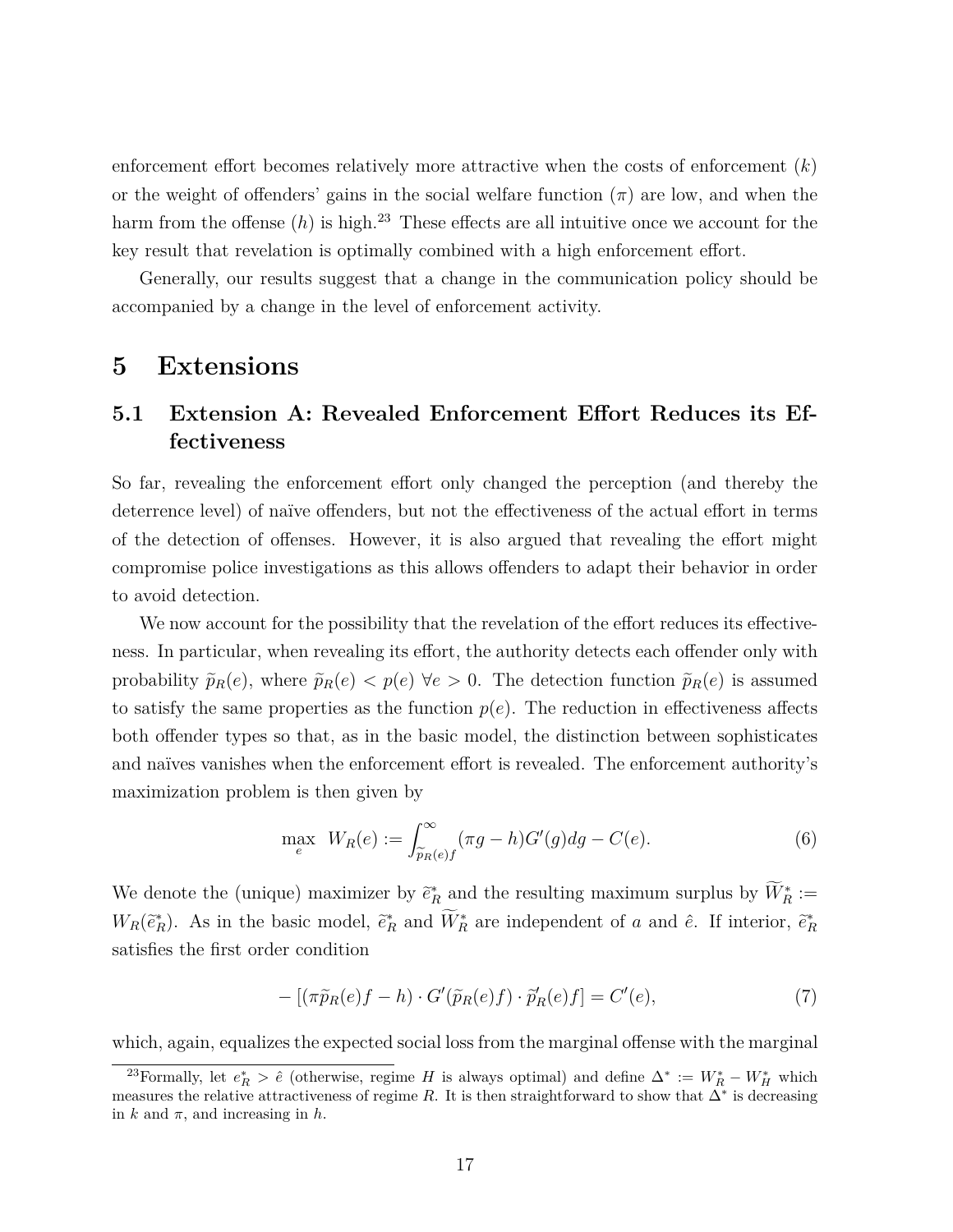cost of effort. In comparison to the baseline model, a lower effectiveness of the enforcement effort reduces the attainable maximum welfare, as the following lemma shows.

<span id="page-18-0"></span>**Lemma 2.** *When revealing the effort reduces its effectiveness, the maximum surplus is smaller compared to the basic model, i.e.*  $\widetilde{W}_R^* < W_R^*$ .

From Lemma [2,](#page-18-0) it follows immediately that hiding the effort is strictly superior to revelation when the population of offenders consists of sophisticates only  $(a = 0)$ . Proposition [3](#page-18-1) characterizes the optimal regime choice in more detail:

#### <span id="page-18-1"></span>**Proposition 3.** *(Regime Comparison with Reduced Effectiveness)*

- *(i)* For  $\hat{e} > e^*_{H}(0)$ , it is optimal to hide the effort, i.e.  $W^*_{H}(a, \hat{e}) > \widetilde{W}^*_{R} \ \forall a \in (0, 1].$
- (*ii*) For  $\hat{e} < e^*_{H}(0)$ , *it is optimal to hide the effort if the attainable surplus under revealed effort is sufficiently low, i.e. if*  $\widetilde{W}_R^* < W_H^*(\hat{a}, \hat{e})$ *, where*  $\hat{a}$  *is the share of naïves at*  $which e_H^*(\hat{a}) = \hat{e}.$
- *(iii)* For  $\hat{e} < e^*_{H}(0)$  and  $\widetilde{W}^*_{R} > W^*_{H}(\hat{a}, \hat{e}),$  either regime can be optimal. In particu- $Iar, for W^*_{H}(1, \hat{e}) > W^*_{R}$ , there exist two thresholds  $a_1$  and  $a_2$  implicitly defined by  $W_H^*(a_1, \hat{e}) = W_H^*(a_2, \hat{e}) = \tilde{W}_R^*$  with  $0 < a_1 < a_2 < 1$ , such that it is optimal to hide *the effort if the share of naïves is either smaller than the first threshold or larger than the second (i.e.*  $a < a_1$  *or*  $a > a_2$ *), but not in-between.*
- *(iv) By contrast, if the two conditions from part <i>(iii)* hold, but if  $W^*_H(1, \hat{e}) < W^*_R$  *(implying*  $a_2 > 1$ *), it is optimal to hide (reveal) the effort if the share of naïves is sufficiently small (large).*

Proposition [3](#page-18-1) is illustrated in Figure [2,](#page-19-0) and has a similar structure as Proposition [2.](#page-13-0) Again, hiding the effort is optimal for sufficiently large share of naïves, and/or when their perceived enforcement effort  $(\hat{e})$  is sufficiently large. However, there are also qualitative changes compared to the baseline model: First, due to  $W_R^*$   $\lt W_R^*$ , the parameter range where hiding the effort is optimal increases. In particular, as shown in part (ii), even when  $W_H^*$  is U-shaped, hiding can still be optimal for all shares of naïves  $a$  when the negative impact of revelation of the effort on its effectiveness is sufficiently large.

Second, as for parts (iii) and (iv), when hiding is not globally optimal, the regime comparison becomes non-monotonic in the share of naïves (*a*). In particular, there now also exists an interval of small values of  $[0, a_1]$  where hiding is optimal. This qualitative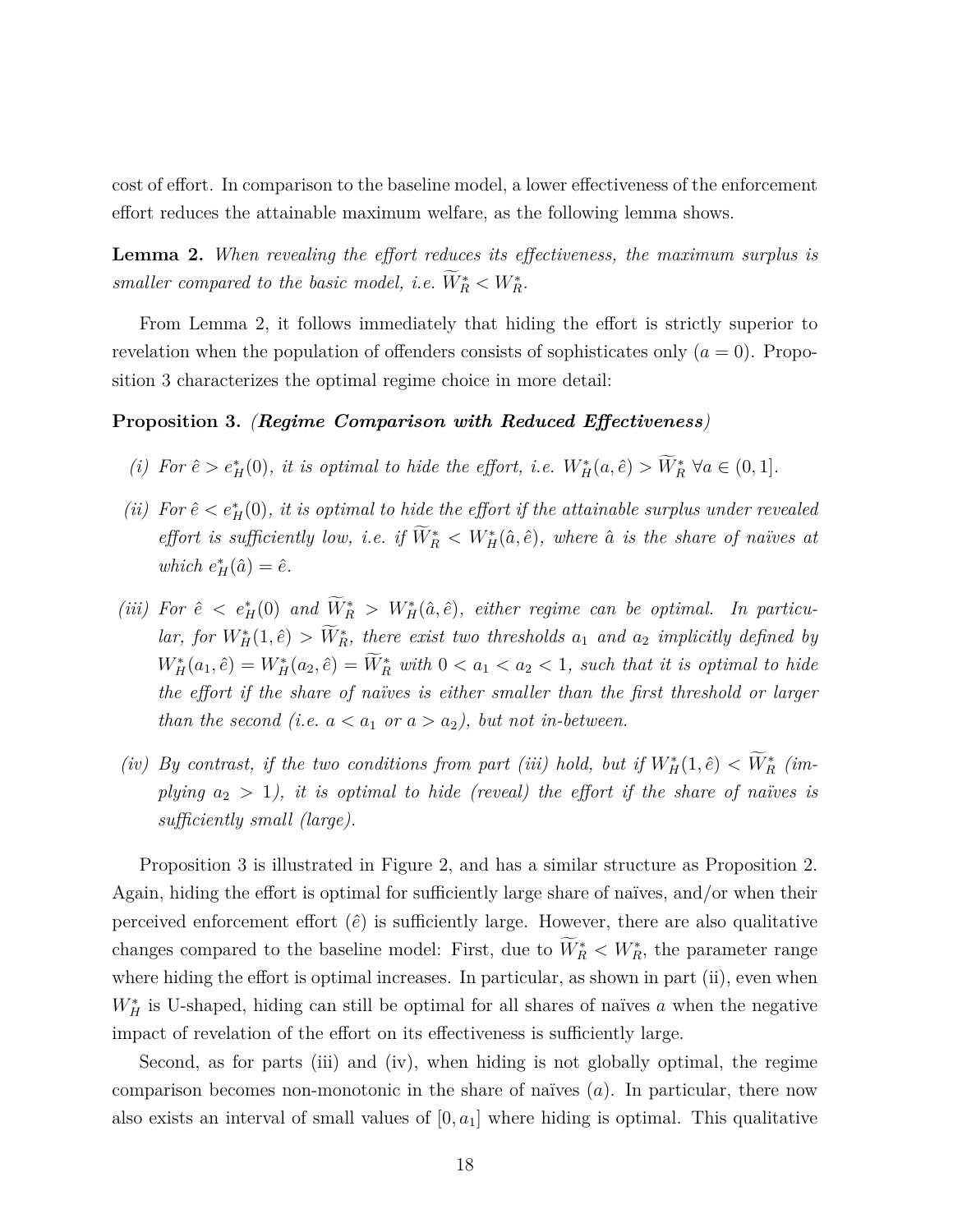<span id="page-19-0"></span>

Figure 2: Illustration of Proposition [3.](#page-18-1)

Notes: Welfare comparison when either hiding the enforcement effort  $(W^*_H)$  or revealing it with reduced effectiveness  $(W^*_R)$ <br>(the case of revealing enforcement effort with unchanged effectiveness of the baseline model (the case of revealing enforcement effort with unchanged effectiveness of the baseline model  $(W_R^*)$  is kept as a benchmark). The horizontal axis represents the share of naïves *a*. Each panel corresponds to one part of Proposition [3.](#page-18-1)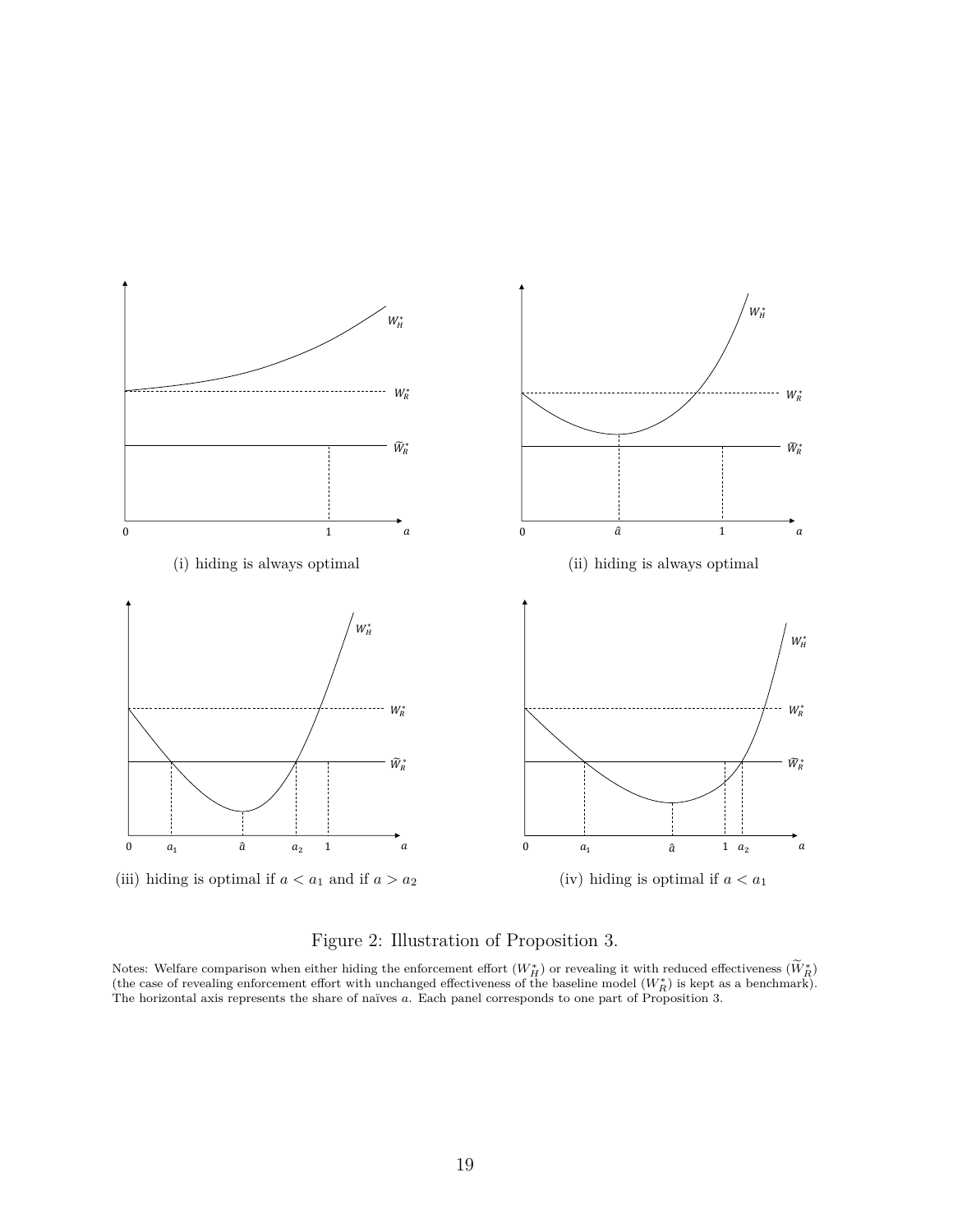difference to the baseline model (compare with Figure [1\)](#page-15-0) is due to the fact that revealing the effort would indeed improve deterrence for the few naïves, but the deterrence for all sophisticates would decrease due to the lower probability of apprehension  $(\tilde{p}(e) < p(e))$ . In the interval  $[0, a_1)$  this second effect is larger so that hiding is optimal. Note that, in this interval, the effort optimally remains hidden and is underestimated by naïve offenders in equilbrium (since  $a_1$  is smaller than  $\hat{a}$ , for which  $W_H^*$  is minimum). This feature did not arise in the baseline model. Finally, for intermediate values of  $a \in (a_1, a_2)$  revealing is optimal, while hiding becomes again optimal for  $a$  sufficiently large when  $a_2 < 1$  holds.

#### <span id="page-20-0"></span>**5.2 Extension B: Endogenous Choice of Fine**

We have so far treated the fine *f* as exogenously given. This is appropriate in settings where the enforcement authority only chooses its enforcement effort *e*, while fines have been chosen by other parties such as legislators. In other settings, it is the enforcement authority which decides on both fine and effort. For such settings, the classic insight of [Becker](#page-43-0) [\(1968\)](#page-43-0) is that any level of deterrence  $p(e)f > 0$  can also be reached with a slightly lower effort and a slightly higher fine. Moreover, such a change leads to higher welfare since it is typically less costly to increase the fine compared to increasing the effort. As a consequence, it is generally optimal to set the largest possible fine.

In this section, we analyze a model extension in which the authority simultaneously decides on both the fine and its enforcement effort. We show that in our setting with sophisticated and naïve offenders, Becker's argument does not always apply, i.e. it might be optimal for the authority to set the fine strictly below its maximum level. Intuitively, with the maximum fine and low effort, too many naïve offenders with high benefits from the act would be deterred as they overestimate the probability of apprehension. Hence, our analysis adds a further and novel reason why imposing the maximum fine may not be optimal.<sup>[24](#page-20-1)</sup> As for the regime comparison, we find that allowing for endogenous fines is either neutral or works in favor of regime *H*.

Consider an authority that chooses effort  $e \geq 0$  and fine  $f \in [0, F]$ , where the maximal possible fine  $F$  might for example be given by law or by the wealth of offenders.<sup>[25](#page-20-2)</sup>

<span id="page-20-1"></span> $24$ The previous literature has already identified a number of reasons why maximum fines may not be optimal, for example, costs of fine collection, the requirement that the punishment should reflect the severity of the offense, offenders' risk aversion, offenders' heterogeneity with respect to wealth, or offenders who engage in socially undesirable avoidance activities. See the survey by [Polinsky and Shavell](#page-46-0) [\(2007\)](#page-46-0) for a detailed discussion of these factors.

<span id="page-20-2"></span><sup>&</sup>lt;sup>25</sup>Since f is now a choice variable, unlike in the baseline model, we do not force it to satisfy Assumption [1](#page-11-2) or the assumption  $f > \frac{h}{\pi}$ .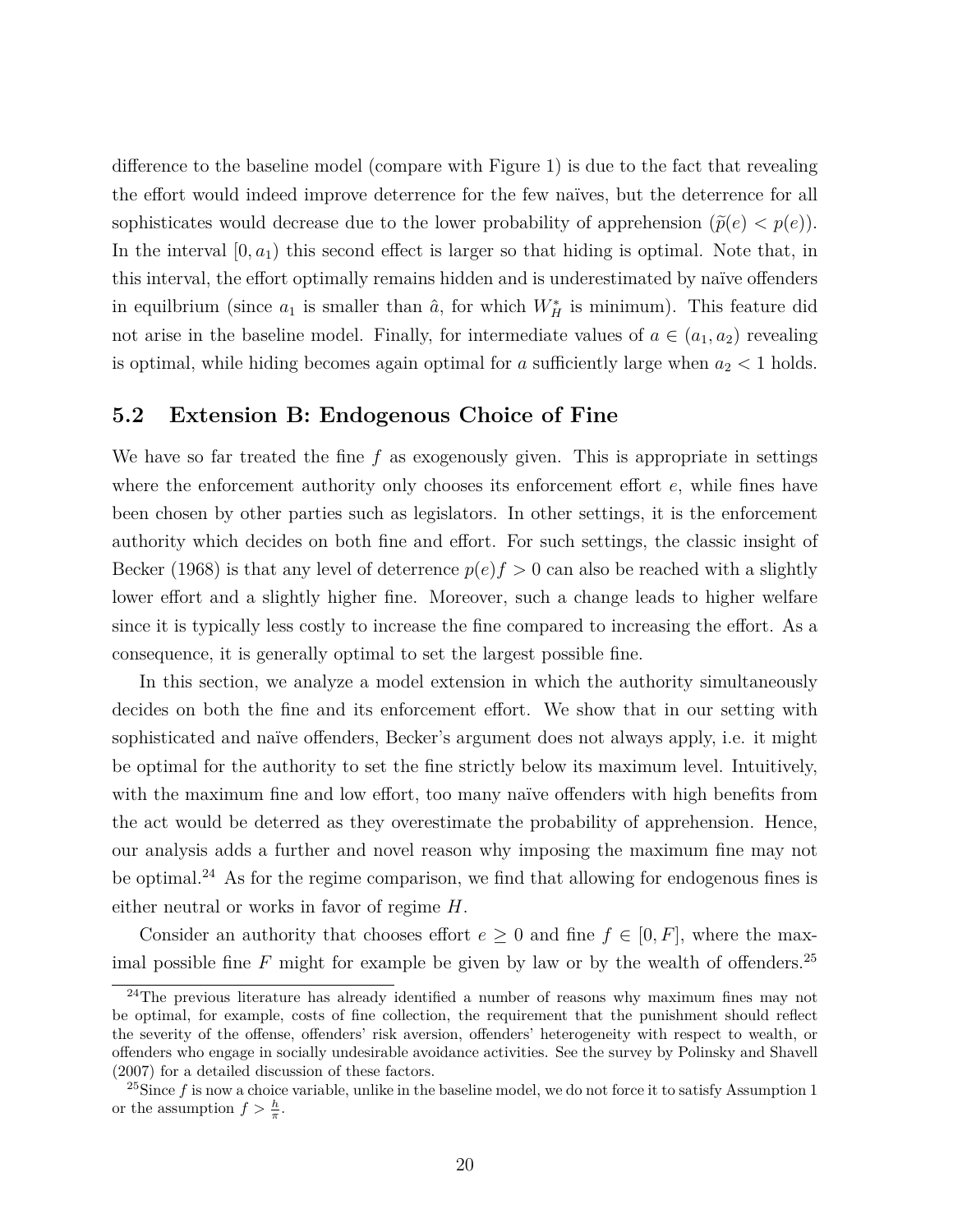The optimization problem of the enforcement authority from the baseline model (see the surplus function [\(1\)](#page-9-1)) then needs to be adapted as follows:

$$
\max_{\substack{e \ge 0, f \ge 0 \\ T \in \{H, R\}}} W_T(e) := (1 - a) \cdot \left[ \int_{p(e) \cdot f}^{\infty} (\pi g - h) G'(g) dg \right] + a \cdot \left[ \int_{g^n_T}^{\infty} (\pi g - h) G'(g) dg \right] - C(e),
$$
\nsubject to  $f \le F$ .

The authority can now also affect the respective threshold for the marginal offenders (lower bounds of the two integrals) through its choice of *f* (recall that  $g_T^n \in \{p(e)f, p(\hat{e})f\}$ ).<sup>[26](#page-21-0)</sup> Denoting by  $e_T^*$  and  $f_T^*$  the respective optimal choices under regime  $T = R, H$ , we have the following result:

<span id="page-21-3"></span>**Proposition 4.** *(Endogenous Fine)* Suppose  $a \in (0,1)$  and  $\hat{e} > 0$ *. When the enforcement authority also chooses the fine*  $f \in [0, F]$  *in addition to its enforcement effort e and the regime*  $T \in \{H, R\}$ *, then:* 

- *(i)* In regime R, the maximal fine is optimal,  $f_R^* = F$ . All results of the baseline model *hold by substituting the exogenous fine*  $\bar{f}$  *with the maximal fine*  $F^{27}$  $F^{27}$  $F^{27}$
- *(ii)* In regime *H*, when the maximal fine *F* is not too large, then setting  $f_R^* = F$  is opti*mal. In this case all results of the baseline model hold by substituting the exogenous fine*  $\bar{f}$  *with the maximal fine*  $F$ *.*
- *(iii) In regime H, when the maximal fine F is sufficiently large, then the optimal fine*  $f_H^*$  *is interior, i.e.*  $f_H^* < F$ . In this case the optimal enforcement effort is below *the naïves' perceived enforcement effort, i.e.*  $e_H^* < \hat{e}$ . The gain of the indifferent *sophisticated offender is below social harm, while the gain of the indifferent naïve offender is above social harm, i.e.*  $\pi p(e_H^*) f_H^* < h < \pi p(\hat{e}) f_H^*$ .
- *(iv) For the extended model with a maximal possible fine F, consider the corresponding baseline model where the fixed fine*  $\bar{f}$  *equals*  $F^{28}$  $F^{28}$  $F^{28}$  *If regime H leads* to *higher* wel*fare than regime R in the baseline model, then this also holds in the corresponding extended model.*

<span id="page-21-0"></span><sup>&</sup>lt;sup>26</sup>Formally, this is a constrained optimization problem. Of course, besides the crucial constraint  $f \leq F$ , there are two more constraints,  $e \geq 0$  and  $f \geq 0$ . However, as explained in the proof of Proposition [4](#page-21-3) they are never binding in our setting, and hence are left out here for the sake of readability.

<span id="page-21-1"></span> $27$ To emphasize the difference to the baseline model where the fine was exogenous, we now use the notation  $\bar{f}$  when referring to an exogenous fine.

<span id="page-21-2"></span><sup>28</sup>The constructed baseline model need not satisfy Assumption [1.](#page-11-2)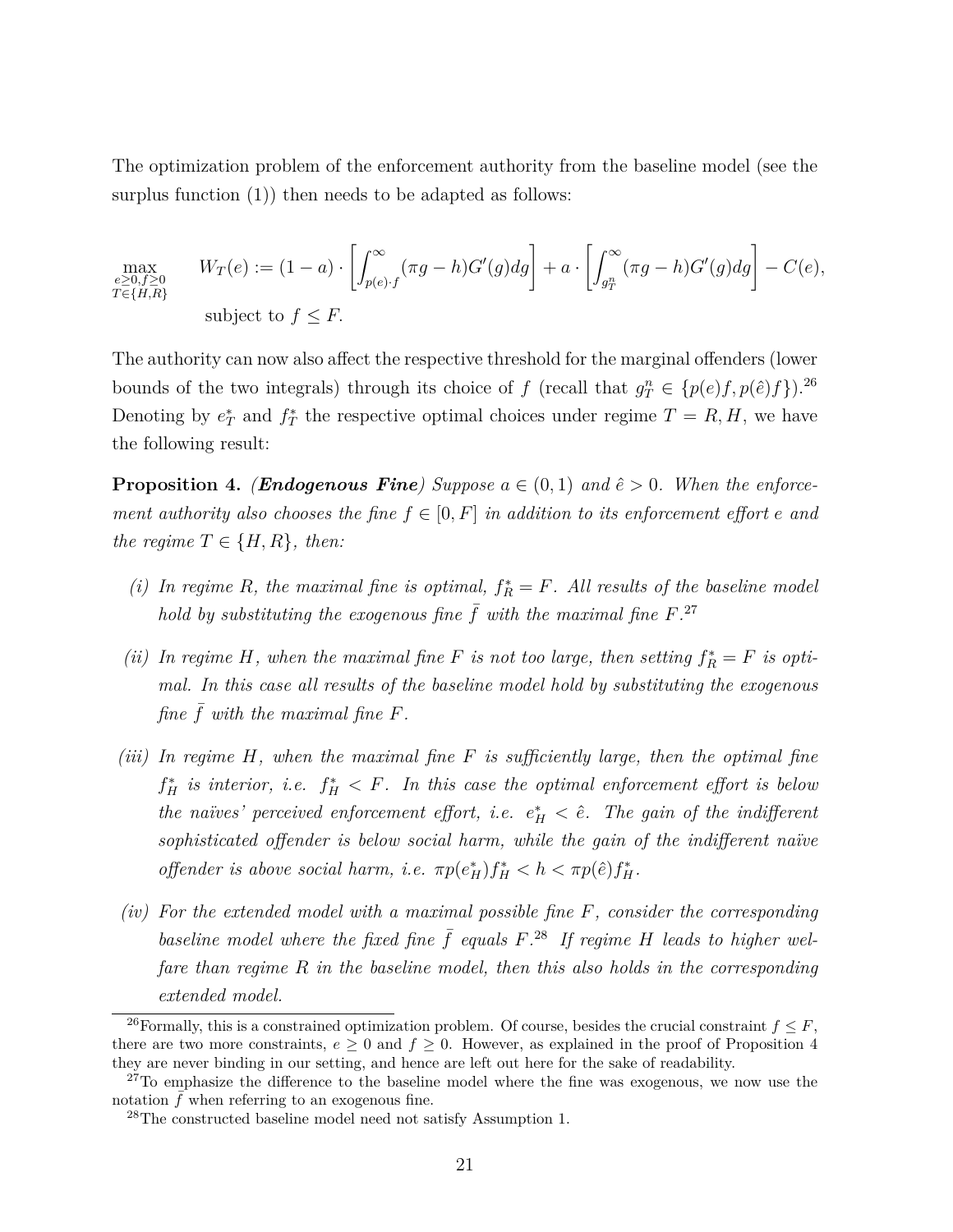Parts (i) and (ii) of the proposition provide an additional justification for considering fixed fines in the baseline model: As the fine optimally chosen is just equal to the maximum amount (which is exogenously given), assuming an exogenous fine in the baseline model can be interpreted as a reduced form.

As it can be seen from the proof, the relevant first order conditions in each of these two cases are not different from the corresponding first order conditions, [\(3\)](#page-10-5) and [\(5\)](#page-10-6), in the baseline model. Also the second order conditions boil down to concavity of the surplus function  $W_T(e, f)$  in  $e$ , as it was the case in the baseline model.

Part (iii) of the proposition, however, reveals a novel case where the optimal fine is below the maximal one. While increasing small fines is beneficial by deterring more offenders, naïves are over-deterred when the fine becomes too large: Their private benefit from the offense might exceed social harm, but they are nevertheless deterred as the fine has reached the point where  $\pi p(\hat{e}) f \geq h^{29}$  $\pi p(\hat{e}) f \geq h^{29}$  $\pi p(\hat{e}) f \geq h^{29}$  Further increasing the fine then involves a trade-off between deterring more sophisticates, which is still desirable (as  $\pi p(e_H^*) f_H^* < h$ ), and deterring more naïves. The optimal interior fine  $f_H^* < F$  satisfies two relevant first order conditions, one of which shows this novel trade-off:

$$
(1-a) [(h - \pi p(e)f) \cdot G'(p(e)f) \cdot p(e)] = a [(\pi p(\hat{e})f - h) \cdot G'(p(\hat{e})f) \cdot p(\hat{e})], \quad (8)
$$

i.e. the marginal benefit of deterring sophisticated agents by increasing fine *f* (LHS) equals the marginal loss of deterring naïve agents with a high benefit from crime (RHS).<sup>[30](#page-22-1)</sup>

The model with sophisticated and naïve agents thus reveals a new reason for why Becker's classic argument for maximal fines does not always apply. With too high a fine, one would deter inefficiently many offenders who are not aware that effort  $e^*$  is actually low. While over-deterrence seems unlikely for severe crimes, it may well be relevant in other situations where not committing an offense leads to high opportunity costs, e.g. when violating a production standard of minor importance leads to a large cost reduction.

Finally, part (iv) of Proposition [4](#page-21-3) shows that endogenizing the fine works in favor of regime *H*, as it gives the enforcement authority more flexibility. Under regime *R*, however, the fine is always chosen maximally, so that the authority just replicates the welfare from the baseline model by choosing  $f^* = F = \bar{f}$  and effort optimal as before. Under regime *H*,

<span id="page-22-0"></span> $\frac{29}{\text{In the baseline model, Assumption 1}$  $\frac{29}{\text{In the baseline model, Assumption 1}$  $\frac{29}{\text{In the baseline model, Assumption 1}$  precluded this case. It has become possible because the fine can be chosen to be high.

<span id="page-22-1"></span> $30$ The other first order condition reflects the common trade-off between costs and benefits of deterrence:  $(1-a)$   $[(h - \pi p(e)f) \cdot G'(p(e)f) \cdot p'(e)f] = C'(e)$ , i.e. the marginal benefit of deterring sophisticated agents by increasing effort *e* equals the marginal effort cost. The second order conditions are considered in the proof of Proposition [4.](#page-21-3)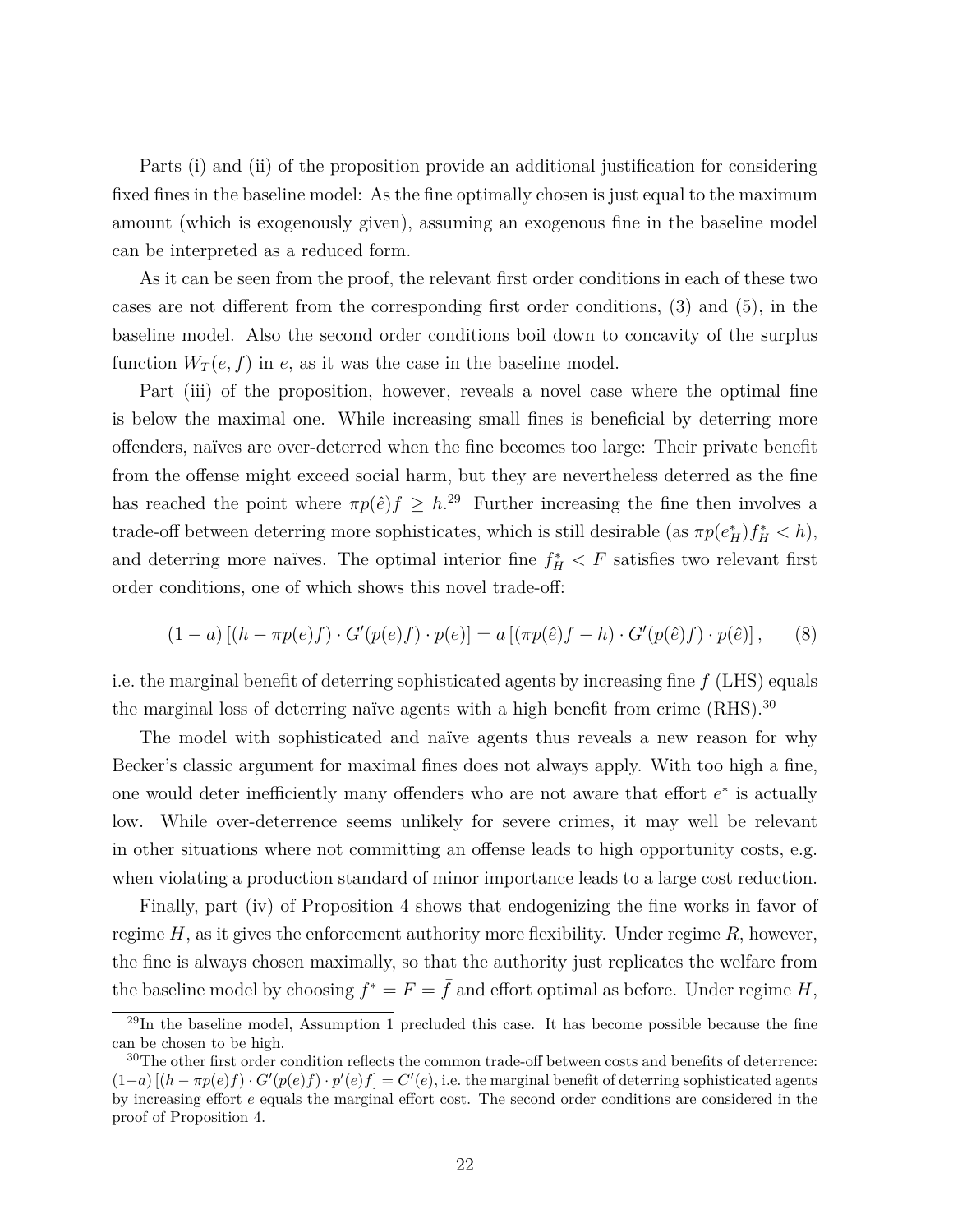this may also be the case, but we have just seen that it may also be optimal to implement a lower fine. Overall, extending the model to endogenous fines leads largely to the choice of a maximum fine, which is a replication of the baseline model (with  $f^* = F = \overline{f}$ ), but it may also lead to a lower fine in regime *H* in order to counteract over-deterrence.

#### <span id="page-23-0"></span>**5.3 Extension C: Heterogeneity of Perceptions**

In the baseline model, all naïve individuals share the same perception  $\hat{e}$  when enforcement effort is hidden. In the following, we first show that the results of the baseline model carry over to heterogeneous perceptions. Then, we demonstrate that heterogeneity sets additional incentives to reveal the effort.

Let there be *L* groups of naïves with perceptions  $\hat{e}_1, \ldots, \hat{e}_L$  and group sizes  $a_1, \ldots, a_L$ . All other model features are as in the baseline model (see Section [3\)](#page-8-0). In particular, gains from crime are distributed according to a cdf *G* for the sophisticated agents as well as for all groups of naïve individuals. Furthermore, all naïve individuals learn the actual effort  $e_R$  in case of revelation.<sup>[31](#page-23-1)</sup> Finally, we extend Assumption [1](#page-11-2) to all perceptions  $\hat{e}_l$  i.e.  $0 < \hat{e}_l < e^{max}$  holds for any group *l*. As the marginal offender's gain from crime is thus below social harm, deterrence is socially desirable.

Welfare under revealing  $W_R(e)$  is unaffected from heterogeneity of perceptions, so that the maximum welfare in this case is still  $W_R(e_R^*) = W_R^*$ . Welfare under regime *H* is now given by:

<span id="page-23-3"></span>
$$
W_H(e) := (1 - \sum_{l=1}^L a_l) \cdot \left[ \int_{p(e)f}^{\infty} (\pi g - h) G'(g) dg \right] + \sum_{l=1}^L a_l \cdot \left[ \int_{p(\hat{e}_l)f}^{\infty} (\pi g - h) G'(g) dg \right] - C(e), \tag{9}
$$

which is a straightforward generalization of the surplus function [\(2\)](#page-10-2).

To analyze the impact of different degrees of heterogeneity, the following definition is useful. Two models are referred to as *welfare equivalent* when they lead to the same welfare when the same policies  $(T, e)$  are chosen in the two models.

<span id="page-23-2"></span>**Proposition 5.** *(Reduction of General Model to Baseline Model) For every model with heterogeneous perceptions*  $(\hat{e}_1, ..., \hat{e}_L)$  *of the fractions*  $(a_1, ..., a_L)$  *of naïve agents, there is a unique model with a homogeneous perception*  $\tilde{e}$  *of the fraction of naïve agents*  $a :=$  $\sum_{l=1}^{L} a_l$  *that is welfare equivalent to it.* 

<span id="page-23-1"></span> $31\text{We assume that revelation of effort is public in the sense that it is impossible to reveal it to just some.}$ groups of naïves. While partial revelation could never be optimal in the baseline model, there could now be an incentive to reveal the effort only to naïves who underestimate the effort.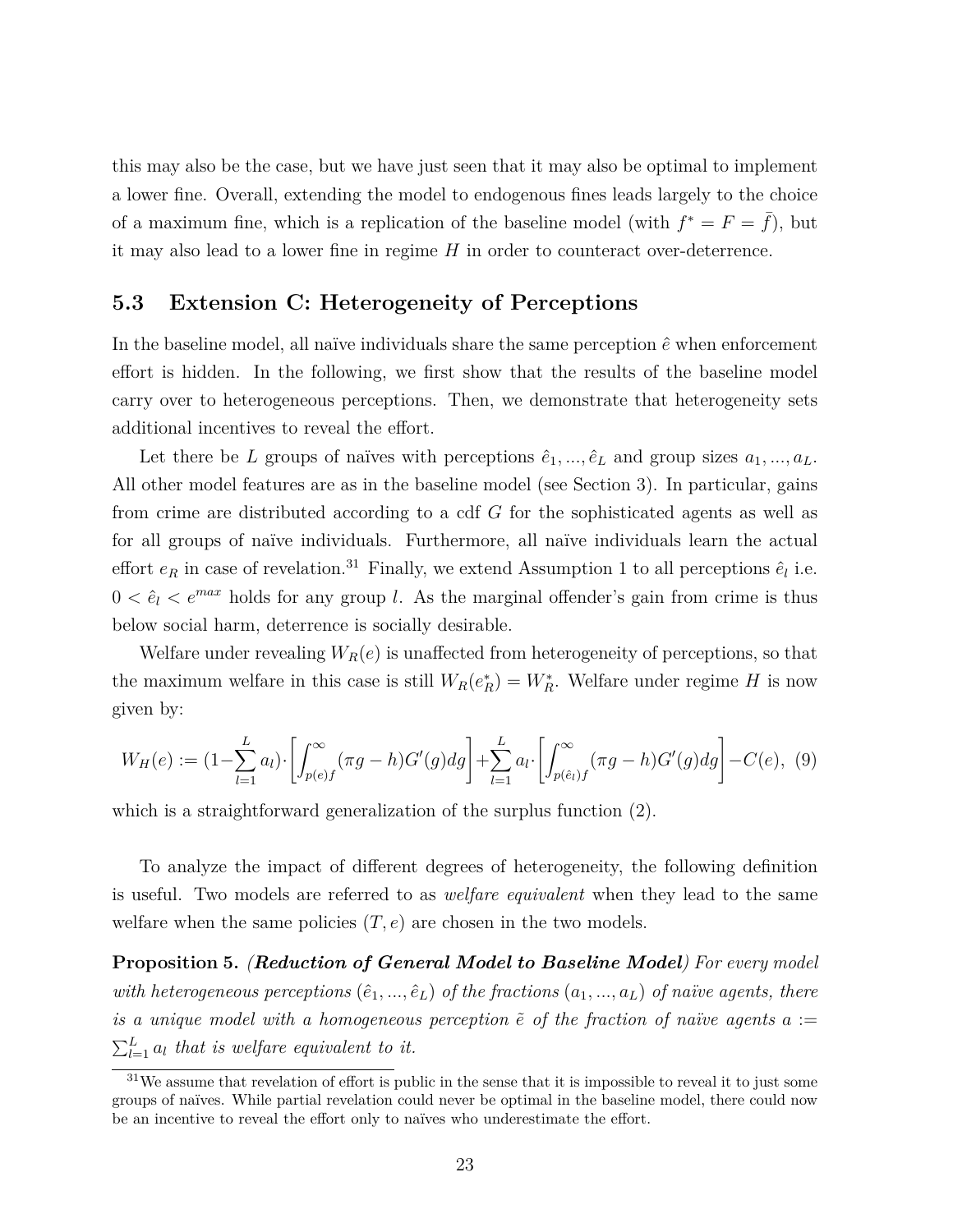Intuitively, any model with heterogeneous perceptions can be mirrored by the unique (baseline) model with homogeneous perceptions where  $\hat{e} = \tilde{e}$  and  $a = \sum_{l=1}^{L} a_l$ . This implies that all results for this baseline model (Section [4\)](#page-10-0) carry over. In particular, Proposition [1](#page-12-0) characterizes the optimal policy under hiding, and Proposition [2](#page-13-0) characterizes the optimal regime choice. Moreover, we can generate some additional comparative statics insights by studying how the parameters of the extended model, with  $(\hat{e}_1, ..., \hat{e}_L)$  and  $(a_1, ..., a_L)$ , affect the parameters of the welfare equivalent model, with *a* and  $\tilde{e}$ . This leads to the following observations: First, as the optimal effort  $e_H^*$  depends only on the percentage of sophisticated agents, it is strictly decreasing in *a<sup>l</sup>* for each group *l*. Second, welfare  $W_H^*$  is strictly decreasing (increasing) in  $a_l$  when the group's perception satisfies  $\hat{e}_l < \hat{e}_H^*$  $(\hat{e}_l > \hat{e}_H^*)$ . Finally, welfare  $W_H^*$  is strictly increasing in the perception  $\hat{e}_l$ ( $\lt e^{max}$ ) of any group *l* (with  $a_l > 0$ ).

The reduction result expressed in Proposition [5](#page-23-2) shows that the insights from of our baseline model are robust. However, we have not yet specified how the degree of heterogeneity affects welfare, i.e. which (welfare-equivalent) homogeneous perception  $\tilde{e}$  corresponds to the given heterogeneous perception levels  $\hat{e}_1, \ldots, \hat{e}_L$ . It turns out that the perception level  $\tilde{e}$  is not simply the mean of the heterogeneous perceptions  $\sum_{l=1}^{L} \hat{e}_l$ , but lower than that, because increasing the dispersion of perceptions has a deteriorating effect on welfare. To illustrate the intuition behind this insight, we analyze a simple set-up, in which the dispersion of the perceptions is varied while the mean level of perceptions is kept constant.

We study  $L = 2$  groups of equal sizes  $(a_1 = a_2 > 0)$  and with perceptions  $\hat{e}_1 = \hat{e} - \sigma$ and  $\hat{e}_2 = \hat{e} + \sigma$ . Let  $\sigma$  be small enough such that  $0 < \hat{e}_1 < \hat{e}_2 < e^{max}$ . The construction is such that the mean perception level is  $\hat{e}$  and the distance of each group to the mean is *σ*. While we already know that a higher mean of perceived effort  $\hat{e}$  is welfare enhancing (since this holds true for the perception  $\hat{e}_l$  for any group *l*), we now turn to the impact of the distance  $\sigma$ . We show that increasing the distance  $\sigma$  reduces welfare with hidden effort  $W_H^*$  under very mild assumptions.

<span id="page-24-0"></span>**Proposition 6.** *(Heterogeneity of Perceptions Reduces Welfare) Let there be*  $L = 2$  *groups of naïve agents of equal sizes*  $(a_1 = a_2)$  *and with perceptions*  $\hat{e}_1 = \hat{e} - \sigma$  *and*  $\hat{e}_2 = \hat{e} + \sigma$ *. Suppose that the gain distribution G* and the detection function  $p(e)$  are not too *convex (they may well be linear, concave or slightly convex), i.e.*  $\frac{G'(p(\hat{e}+\sigma)f)}{G'(p(\hat{e}-\sigma)f)}$  $\frac{G'(p(\hat{e}+\sigma)f)}{G'(p(\hat{e}-\sigma)f)}\cdot\frac{\partial p(\hat{e}+\sigma)/\partial\sigma}{-\partial p(\hat{e}-\sigma)/\partial\sigma} < 0$  $h-\pi p(\hat{e}-\sigma)f$  $\frac{h-\pi p(\hat{e}-\sigma)f}{h-\pi p(\hat{e}+\sigma)f}$  (> 1). Then, welfare  $W_H^*$  under regime *H* is strictly decreasing in the distance *σ of the perceptions to the mean.*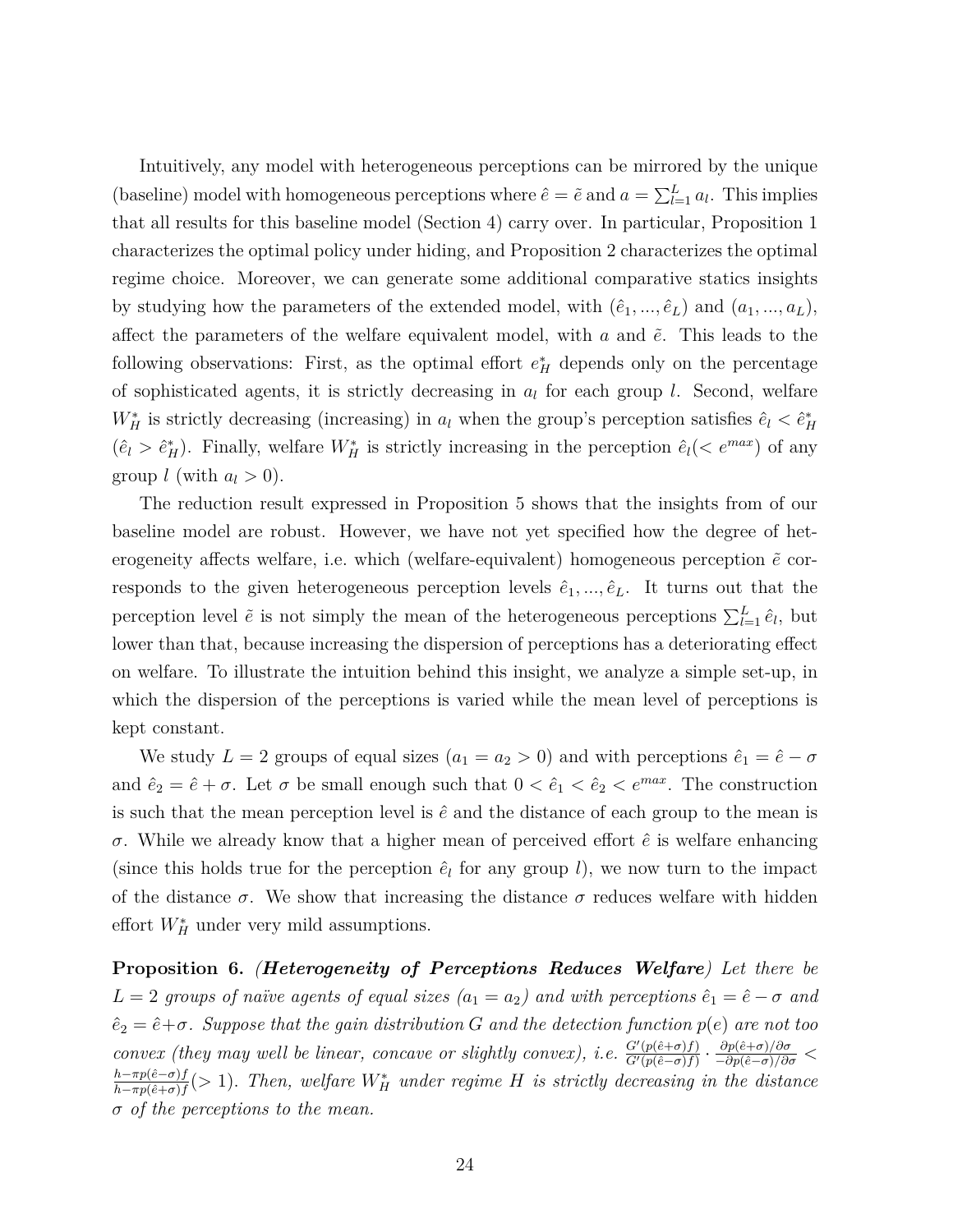Heterogeneity among naïve offenders reduces welfare under hiding because it induces different thresholds for the indifferent offenders in each group of naïves  $(g_H^{n_2} = p(\hat{e}_2)f >$  $p(\hat{e}_1)f = g_H^{n_1}$ ). As a result, some naïves with  $\hat{e}_2$  and large gains are deterred, while others with  $\hat{e}_1$  and small gains are not. As in the baseline model, for any given number of offenses the total surplus is highest when the offenses are committed by the offenders with the largest gains. Since this condition is violated for any  $\sigma > 0$ , there is some inefficiency. Moreover, as  $\sigma$  increases, so does the wedge between the two threshold values and the resulting inefficiency, so that overall welfare decreases. As for the regime comparison, since welfare with revealed effort is independent of the perceptions and their distribution, revealing is more likely to be optimal when the heterogeneity of perceptions is large. Our finding also extends the result by [Garoupa](#page-44-0) [\(1999\)](#page-44-0) on the benefits of revelation to our setting with naïves and sophisticates. While revelation is always optimal in [Garoupa](#page-44-0) [\(1999\)](#page-44-0) if it incurs no cost, hiding may still be optimal in our setting if perceptions of naïves tend to be large and are not too dispersed.

Note that different perceptions on enforcement effort would not lead to different welfare if gains from offenses were ignored (i.e. if  $\pi = 0$ ) and the density of benefits was constant, as it would then not make a difference from a social welfare perspective who commits an offense. For several applications such as environmental or product liability, however, it can be argued that private gains do matter as they often come in the form of lower avoidance costs. If firms have different perceptions of the authority's enforcement effort, this is likely to lead to inefficiencies in the form of inefficient care levels. Our results suggest that the larger heterogeneity in perceptions, the more likely is it that revealing the true effort to firms is optimal.

## <span id="page-25-0"></span>**6 Conclusion**

The economic literature on law enforcement assumes that potential offenders are either fully informed about the agency's enforcement effort (and, hence, the probability of apprehension) or form unbiased beliefs in case of uncertainty. At the same time, criminologists emphasize that the perceived probability of apprehension differs considerably among individuals and is often not systematically related to the true probability. We propose a model that combines both perspectives by distinguishing between sophisticated and naïve offenders, and characterize the optimal enforcement policy. Thereby, in addition to determining its enforcement effort, the enforcement authority can also decide whether to hide or reveal it to the offenders.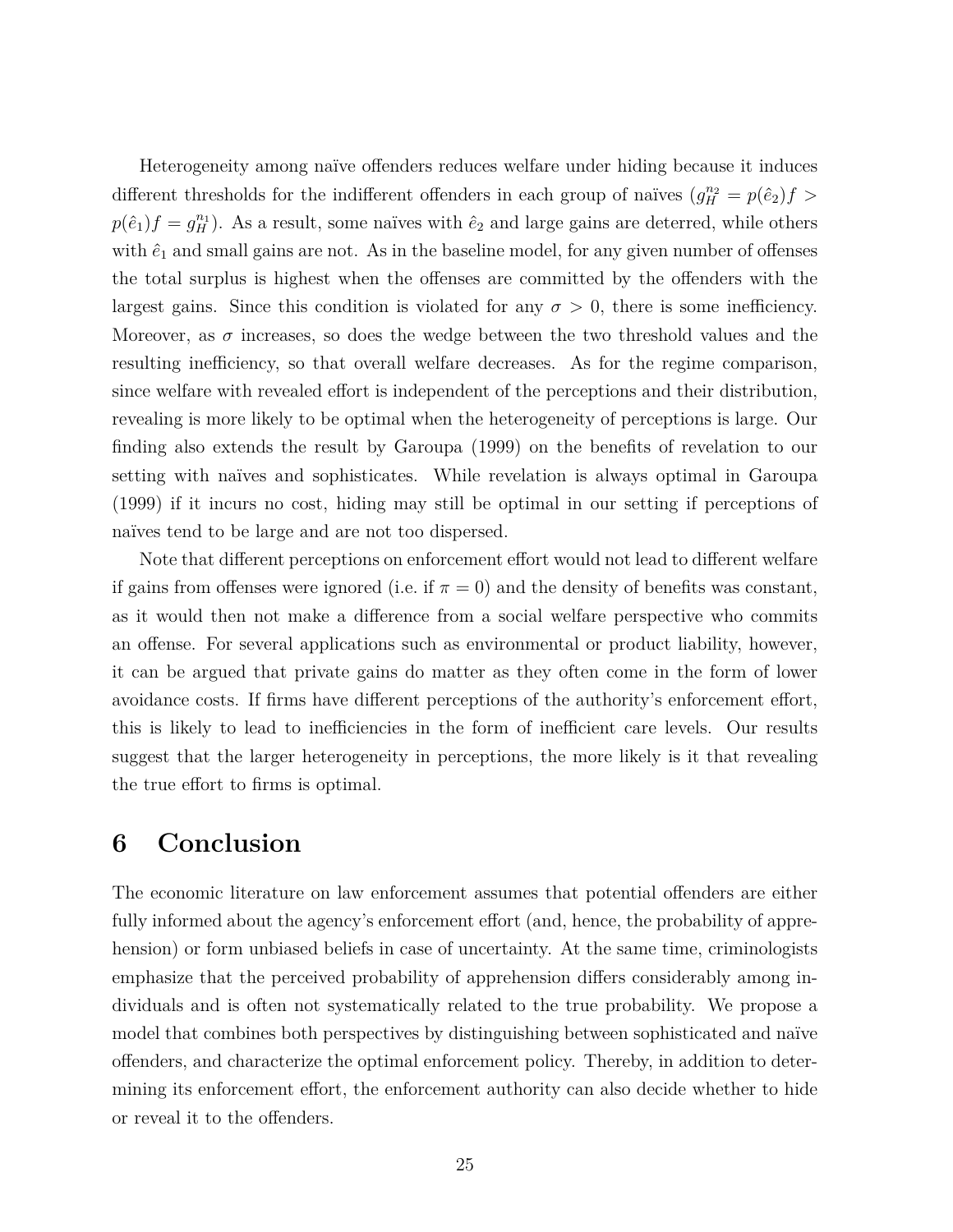We show that the welfare-maximizing authority chooses either a policy  $(R, e_R^*)$  in which the enforcement effort  $(e_R^*)$  is relatively high and is revealed to the offenders, or a policy  $(H, e_H^*)$  in which the enforcement  $(e_H^*)$  is relatively low and remains hidden. The reason for the low effort under regime *H* is that it only affects the deterrence of a fraction of the agents, the sophisticates, whereas under regime *R* it is effective for all agents. Intuitively, the optimal policy reflects the trade-off that enforcement costs can be saved under hiding (due to the low optimal effort), but leads to low deterrence of sophisticates.

In extensions, we consider several additional factors that affect the regime comparison just described. First, revealing the effort may reduce its effectiveness as offenders learn how to avoid detection. This makes hiding favorable, not only when the share of naïves is high, but also when it is low. Second, when the fine also becomes part of the enforcement policy, the authority may prefer to set a fine below the maximal level to mitigate the effect that inefficiently many naïve offenders are deterred. Third, the naïve offenders may differ with respect to their perceptions about the enforcement effort, which reinforces the issues that it might no longer be the subjects with the highest benefits who commit the act. This works in favor of revelation. Overall, our results show that, when deciding on their effort and communication strategy, authorities should take into account the number of offenders with mis-perceptions and their degree of mis-perception. Those parameters, might well differ across different types of offenses [\(Kleck et al., 2005\)](#page-45-0). We view our paper as contributing to the overall agenda of integrating the perspectives from (behavioral) law & economics and criminology (see e.g. [Chalfin and McCrary, 2017\)](#page-44-5) in the academic debate on law enforcement and deterrence.

Our framework could be extended in several directions. First, we assume that the authority maximizes social welfare, which neglects potential principal-agent issues between society and the law enforcement authority. In particular in the context of private law enforcement, the authority may have an incentive to signal its competency by focusing on the number of detected offenders instead of overall welfare. This could make the analysis of the optimal enforcement policy (and the decision concerning revelation) more intricate due to a potentially non-monotone relationship between the enforcement effort and the number of apprehensions (see e.g. [Buechel and Muehlheusser, 2016\)](#page-44-12). Second, a similar effect on the optimization problem arises when the fine is no longer purely re-distributive as in our framework, but for example receives the same weight (*π*) as the offenders' gains. In this case, each apprehended offender generates a welfare gain, so that the enforcement authority also cares about the number of apprehensions. Third, it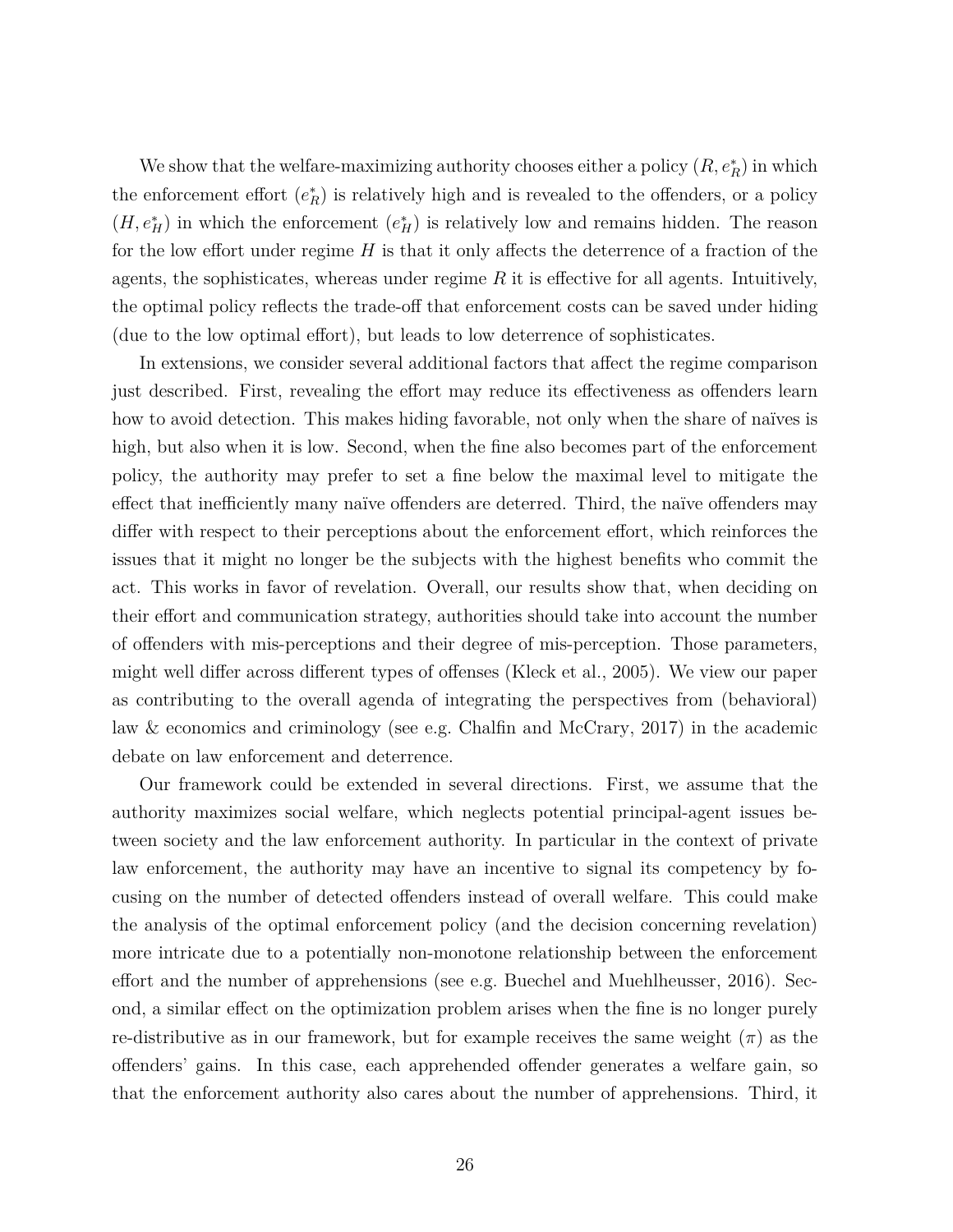would be interesting to relax the assumption that the perceptions of naïve offenders are exogenous and static. Instead, they could adapt their beliefs upon receiving noisy signals on the actual enforcement level, for example based on experiences of their own or within their social network as in [Sah](#page-46-5) [\(1991\)](#page-46-5). Enforcement authorities would then face a dynamic optimization problem that has not yet been solved. Fourth, the naïveté of offenders may only refer to some but not to all enforcement technologies. As an example, consider Ben Gurion airport where all arriving vehicles must first pass through a preliminary security checkpoint where armed guards search the vehicle and exchange a few words with the driver and occupants to gauge their mood and intentions.<sup>[32](#page-27-0)</sup> As this effort is observable to everyone, our distinction between naïve and sophisticated offenders is likely to be of minor importance. In addition, however, plain clothes officers patrol the area outside the terminal building, assisted by hidden surveillance cameras which operate around the clock, and not all offenders might be aware of this effort. The general question is then how the authority should divide its effort between the directly observable and the not directly observable technology, and how the incentive to reveal information on the latter depends on the relative efficacy and costs of the two technologies. Fifth, the probability of apprehension might not only depend on the enforcement effort and the sanction, but moreover be weakly decreasing in the number of actual and/or potential offenders due to capacity constraints in the enforcement activity. To our knowledge, this has not yet been studied in an economic model of law enforcement. Finally, our model could be extended to include precaution on the side of the victims. Potential victims might invest into safety technologies like alarm equipment, but they may also have inaccurate perceptions on the benefits of those technologies.

<span id="page-27-0"></span> $32$ See e.g. [https://edition.cnn.com/travel/article/ben-gurion-worlds-safest-airport](https://edition.cnn.com/travel/article/ben-gurion-worlds-safest-airport-tel-aviv)[tel-aviv](https://edition.cnn.com/travel/article/ben-gurion-worlds-safest-airport-tel-aviv).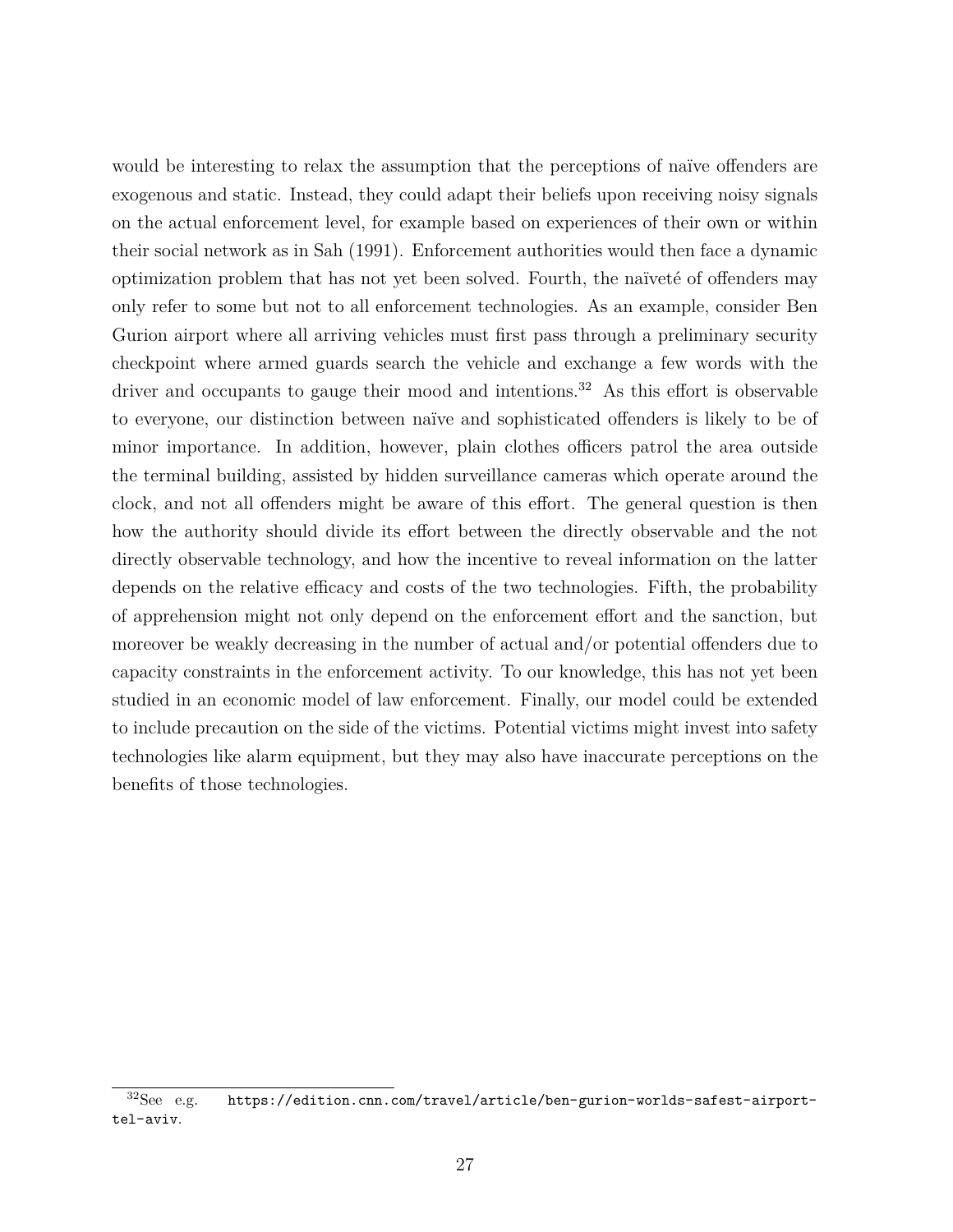# **Appendix**

# <span id="page-28-0"></span>**A Proofs**

### **A.1 Proof of Lemma [1](#page-11-1)**

As for regime *H*, suppose first that  $a = 1$ . Then the maximizer of surplus function [\(2\)](#page-10-2) is  $e^*_{H}(1) = 0$ . Hence,  $\pi p(e^*_{H}(a))f = \pi p(0)f = 0 < h$ . Now, let  $a < 1$ . Then surplus function [\(2\)](#page-10-2) is increasing at  $e = 0$  because of the Inada condition  $C'(0) = 0$ . Hence, the maximizer satisfies  $e^*_{H}(a) > 0$ , i.e. the optimal effort is interior, and satisfies the first order condition Eq. [\(3\)](#page-10-5). Our assumptions on the cost function  $C(e)$  ensure that the RHS of Eq. (3) is always strictly positive for all  $e > 0$ . Hence, the condition can only be satisfied when the LHS is also strictly positive. Since  $G'(\cdot) > 0$ , and  $p'(e) > 0$  and  $f > 0$ , it follows that also  $h - \pi p(e)f > 0$  must hold at  $e = e^*_{H}(a)$  for the LHS to be strictly positive. This, however, is just equivalent to the statement in the Lemma. The proof for regime *R* is completely analogous to the case  $a < 1$  in regime *H* and hence omitted.  $\Box$ 

### **A.2 Proof of Proposition [1](#page-12-0)**

(i) First suppose  $a < 1$ . Then surplus function [\(2\)](#page-10-2) is increasing at  $e = 0$  because of the Inada condition  $C'(0) = 0$ . Hence, the maximizer satisfies  $e^*_{H}(a) > 0$ , i.e. the optimal effort is interior, and satisfies the first order condition Eq. [\(3\)](#page-10-5). That the optimal effort  $e^*_{H}(a)$  is strictly decreasing in *a* can be established as follows: From Eq. [\(3\)](#page-10-5), applying the implicit function theorem, one gets

$$
\frac{\partial e_H^*(a)}{\partial a}=-\frac{(-1)\left[(h-\pi p(e)f)\cdot G'(p(e)f)\cdot p'(e)f\right]}{W_H''(e)}<0.
$$

To verify the sign of this expression, note first that the denominator is just the second derivative of the surplus function  $(2)$ . At the optimal effort  $e^*(a)$ , this is strictly negative since this is the condition for a maximum. Furthermore, the numerator is strictly negative since  $G'(\cdot) > 0$ , and  $p'(e) > 0$  and  $f > 0$  and by Lemma [1.](#page-11-1) Moreover, for  $a = 0$ , the surplus functions [\(2\)](#page-10-2) and [\(4\)](#page-10-4) coincide and so must the optimal enforcement levels. The property  $e_H^*(a) < e_R^*$  for  $a > 0$  then follows directly from the above arguments. Finally, for  $a = 1$ , the claim  $e_H^*(1) = 0$  can be established by contradiction: Suppose, there are only naive offenders in the population  $(a = 1)$  and some  $e > 0$  were optimal. Then social welfare would be strictly higher when *e* is reduced, since it would lead to lower cost (since  $C(e)$  is strictly increasing), but to no loss in deterrence. The reason is that as under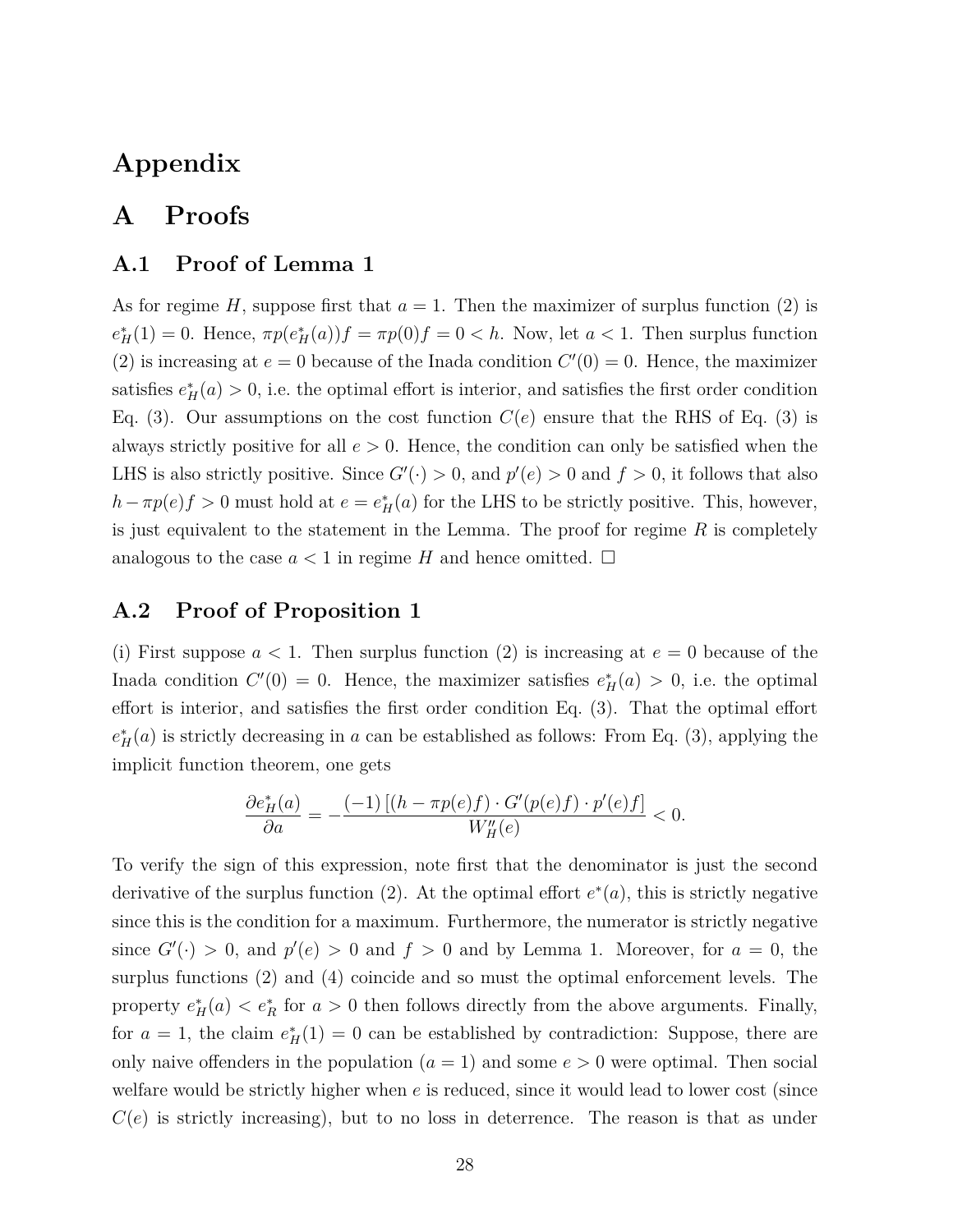regime  $H$ , the deterrence of naïves only works through  $\hat{e}$ , while the actual enforcement effort *e* has no impact.

(ii) Using the envelope theorem and taking the derivative of  $W^*_{H}(a, \hat{e})$  w.r.t.  $\hat{e}$  yields

$$
\frac{\partial W_H^*}{\partial \hat{e}} = -a(\pi p(\hat{e})f - h) \cdot G'(p(\hat{e})f) \cdot p'(\hat{e})f
$$

which is strictly positive under Assumption [1.](#page-11-2)

(iii) and (iv): Using the envelope theorem and taking the derivative of  $W^*_{H}(a, \hat{e})$  w.r.t. *a* yields

$$
\frac{\partial W_H^*}{\partial a} = -\int_{p(e_H^*(a))f}^{\infty} (\pi g - h)G'(g)dg + \int_{p(\hat{e})f}^{\infty} (\pi g - h)G'(g)dg,
$$

the sign of which is solely determined by comparing the two respective lower bounds of the integrals. By Lemma [1,](#page-11-1) we have  $\pi p(e_H^*(a))f - h < 0$  and by Assumption [1](#page-11-2) we have  $\pi p(\hat{e})f - h < 0$  such that the first integral is bigger (in absolute terms) than the second one if and only if  $p(e_H^*(a))f < p(\hat{e})f$ . Hence,  $W_H^*(a, \hat{e})$  is increasing in *a* if and only if  $e^*_{H}(a) < \hat{e}$ , and they are identical for  $e^*_{H}(a) = \hat{e}$ . Part (iii) supposes that  $\hat{e} > e^*_{H}(0)$ . Proposition [1](#page-12-0) above shows that  $e^*_{H}(a)$  is decreasing. Hence, we have  $\hat{e} > e^*_{H}(a)$  for all  $a \in [0,1]$ . Thus,  $W^*_{H}(a,\hat{e})$  is strictly monotone increasing in *a*. Part (iv) supposes that  $0 < \hat{e} < e^*_{H}(0)$ . Proposition [1](#page-12-0) above shows that since  $e^*_{H}(a)$  is decreasing with  $e^*_{H}(1) = 0$ . Together, we have  $e^*_{H}(0) > \hat{e} > e^*_{H}(1)$ , and there must be a threshold  $\hat{a}(\hat{e})$  such that  $e^*_{H}(\hat{a}) = \hat{e}$ . Hence,  $W^*_{H}(a, \hat{e})$  is strictly decreasing in *a* for  $a < \hat{a}(\hat{e})$  and strictly increasing when the inequality is reversed.  $\Box$ 

#### **A.3 Proof of Proposition [2](#page-13-0)**

Part (i): Recall first that the two regimes coincide for  $a = 0$ , i.e. when there are no naïve offenders  $(W_H^*(0, \hat{e}) = W_R^*)$ . As shown in Proposition [1,](#page-12-0) when  $\hat{e} > e_H^*(0)$ ,  $W_H^*(a, \hat{e})$ is strictly increasing in *a* for all  $a \in [0,1]$  and hence it is optimal for the enforcement authority to hide its enforcement effort.

Parts (ii) and (iii): When  $0 < \hat{e} < e^*_H(0)$ , then as shown in Proposition [1](#page-12-0) above,  $W_H^*(a, \hat{e})$  is U-shaped and strictly decreasing in the interval  $[0, \hat{a})$  and increasing for  $a > \hat{a}$ . Hence, there must exist a (second) point of intersection between  $W^*_{H}(a, \hat{e})$  and  $W^*_{R}$  at some point  $\tilde{a}(\hat{e}) > 0$ . The condition  $W^*_{H}(1, \hat{e}) > W^*_{R}$  is a necessary and sufficient condition for  $\tilde{a}(\hat{e})$  to lie in the relevant range  $(0,1)$ , which is also illustrated in Figure [1.](#page-15-0) When it is satisfied, as assumed in part (ii), then  $W_H^*(a, \hat{e}) < (>)W_R^*$  for all  $a < (>)\tilde{a}(\hat{e})$ . When it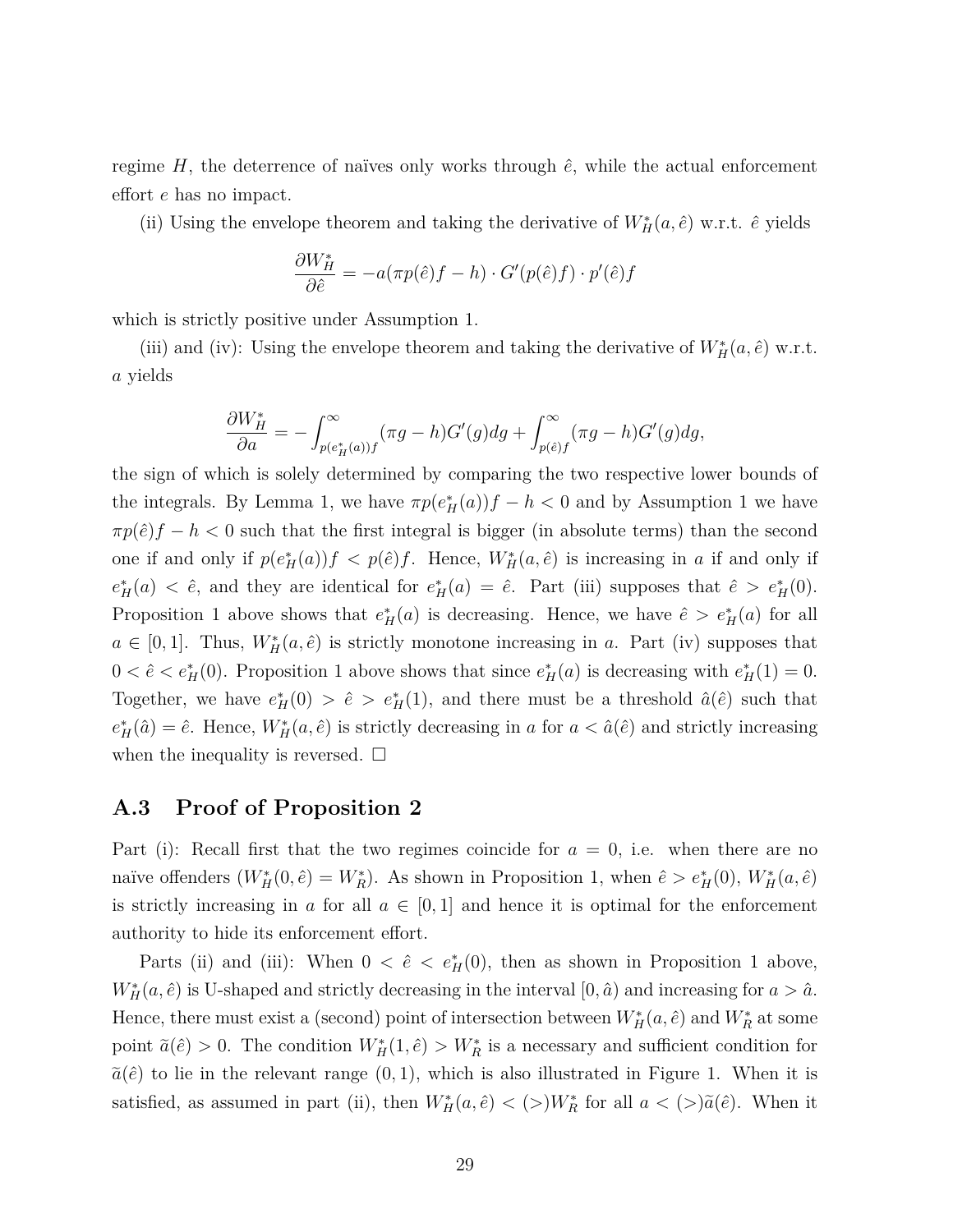is not satisfied, as assumed in part (iii), then  $W^*_H(a, \hat{e}) < W^*_R$  for all  $a \in (0, 1]$ . For the special case  $\hat{e} = 0$ ,  $W^*_{H}(a, \hat{e})$  is strictly decreasing in [0,1], starting at  $W^*_{H}(0, \hat{e}) = W^*_{R}$ . Hence, this case is treated in part (iii).  $\Box$ 

#### **A.4 Proof of Lemma [2](#page-18-0)**

In the model with reduced effectiveness, consider first optimal welfare:

$$
\widetilde{W}_R^* = \int_{\widetilde{p}_R(\widetilde{e}_R^*)f}^{\infty} (\pi g - h)G'(g)dg - C(\widetilde{e}_R^*).
$$
\n(A.1)

Now, we construct effort  $e'$  in the baseline model that leads to the same probability of apprehension as the optimal effort  $\tilde{e}_R^*$  under reduced effectiveness, i.e.  $p(e') = \tilde{p}(\tilde{e}_R^*)$ . This is possible because  $p(0) = 0 < \tilde{p}(\tilde{e}_R^*) < 1 = \lim_{e \to \infty} p(e)$ . Evaluating  $W_R(e)$  from the surplus function [\(4\)](#page-10-4) at  $e = e'$  yields

$$
W_R(e') = \int_{p(e')}^{\infty} (\pi g - h) G'(g) dg - C(e').
$$
 (A.2)

Taking the difference  $W_R(e') - W_R^*$  yields  $-C(e') + C(\tilde{e}_R^*)$  (because  $\tilde{p}_R(\tilde{e}_R^*)f = p(e')f$  by construction). Since  $\tilde{p}_R(e) < p(e)$   $\forall e > 0$  and both functions are strictly increasing, we have  $e' < \tilde{e}_R^*$ . This implies that  $-C(e') + C(\tilde{e}_R^*) > 0$ .

As a final step, since we have shown that  $W_R(e') > \widetilde{W}_R^*$  holds, this must a fortiori be true for the maximum surplus under revealed enforcement effort in the basic model  $(W_R^*),$ i.e. we have

$$
W_R^* \ge W_R(e') > \widetilde{W}_R^*.
$$

 $\Box$ 

#### **A.5 Proof of Proposition [3](#page-18-1)**

Part (i): From Proposition [1,](#page-12-0) when  $\hat{e} > e^*_{H}(0)$ ,  $W^*_{H}(a, \hat{e})$  is strictly increasing in *a* for all  $a \in [0,1]$ . Moreover, as shown in Lemma [2,](#page-18-0)  $W_R^* > W_R^*$  holds, so that we have  $W_H^*(a, \hat{e}) \geq W_R^* > W_R^*$  for all  $a \in [0, 1]$  and hence it is always optimal for the enforcement authority to hide its enforcement effort.

Part (ii): When  $0 < \hat{e} < e^*_{H}(0)$ , then from Proposition [1,](#page-12-0)  $W^*_{H}(a, \hat{e})$  is U-shaped in a, and it takes its minimum value at  $a = \hat{a}$ . When this minimum value still exceeds  $\widetilde{W}_{R}^{*}$  (i.e. when  $W_H^*(\hat{a}, \hat{e}) > \widetilde{W}_R^*$ , then hiding the enforcement effort is again globally optimal. For the special case  $\hat{e} = 0$ ,  $W^*_{H}(a, \hat{e})$  is decreasing in *a* and  $e^*_{H}(1) = \hat{e} = 0$ , i.e.  $\hat{a} = 1$ . Thus, the statement also holds.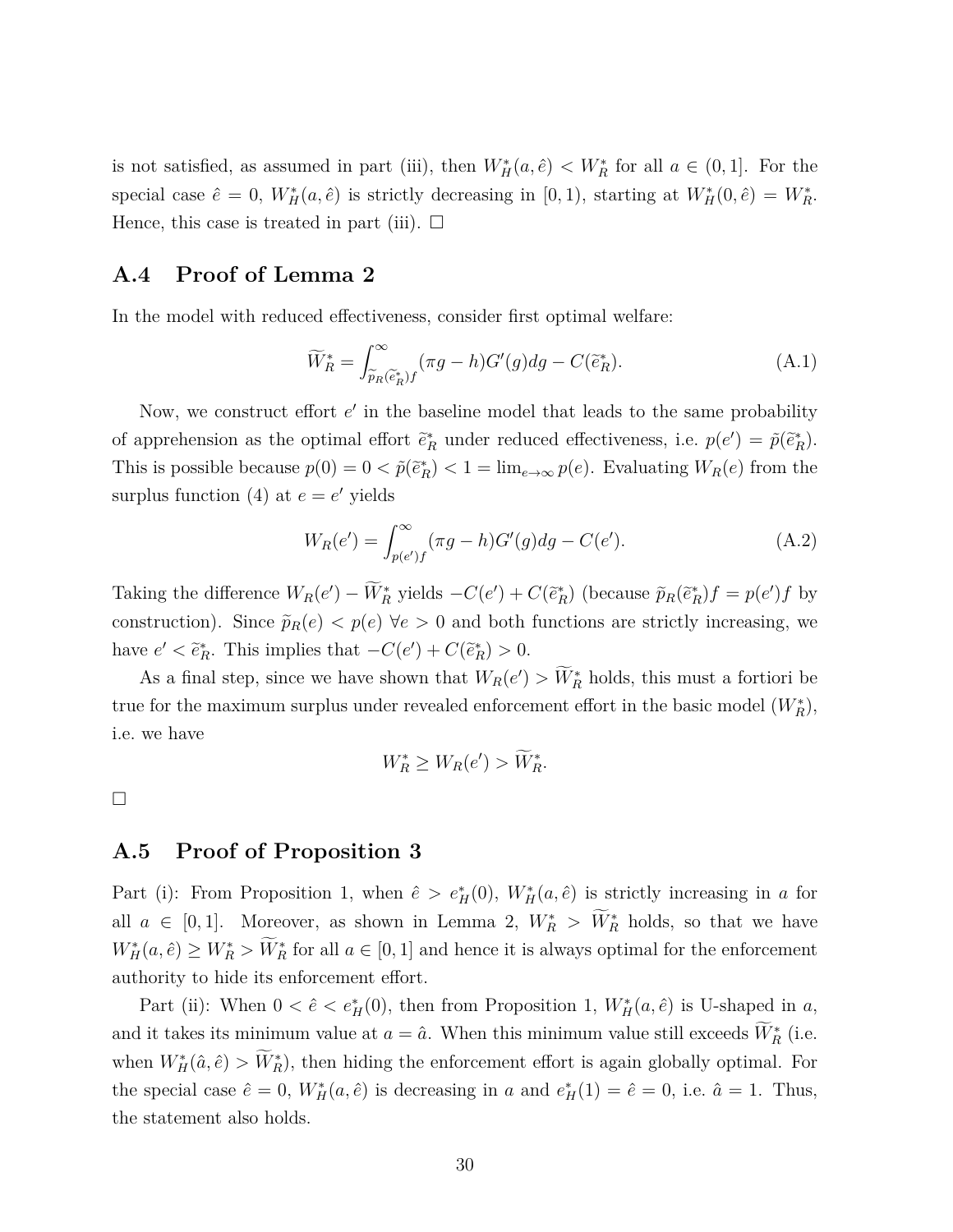Part (iii): When  $0 < \hat{e} < e_H^*(0)$  (so that  $W_H^*(a, \hat{e})$  is U-shaped in a, but  $W_H^*(\hat{a}, \hat{e}) <$  $W_R^*$ , then there must exist a threshold  $a_1 > 0$  such that  $W_H^*(a, \hat{e}) > W_R^*$  for all  $a \in [0, a_1)$  $\text{(recall that } W_H^*(0, \hat{e}) = W_R^* > \widetilde{W}_R^*$ . Moreover, if also the condition  $W_H^*(1, \hat{e}) > \widetilde{W}_R^*$  is satisfied, then there must exist a second threshold  $a_2$  with  $a_1 < a_2 < 1$  such that hiding the effort is also optimal for all  $a \in (a_2, 1]$ , and revealing it is optimal in the intermediate range  $(a_1, a_2)$ .<sup>[33](#page-31-0)</sup>

Part (iv): This part refers to the setting of part (iii), but where the condition  $W^*_{H}(1, \hat{e})$  >  $W_R^*$  does not hold, i.e. we have  $W_H^*(1, \hat{e}) < W_R^*$ . Then a range where hiding the enforcement effort is again optimal for sufficiently large *a* does not exist (i.e.  $a_2 > 1$ ), so that hiding is optimal (only) for  $a \in [0, a_1)$  and revealing is optimal for  $a > a_1$ . This also holds for the special case  $\hat{e} = 0$  (given that  $W_H^*(1, \hat{e}) < \widetilde{W}_R^*$ ).  $\Box$ 

#### **A.6 Proof of Proposition [4](#page-21-3)**

Before we prove the parts of the proposition, we formally state the optimization problem and the conditions for its solution.

$$
\max_{\substack{e \geq 0, f \geq 0 \\ T \in \{H, R\}}} W_T(e) := (1 - a) \cdot \left[ \int_{p(e) \cdot f}^{\infty} (\pi g - h) G'(g) dg \right] + a \cdot \left[ \int_{g_T^n}^{\infty} (\pi g - h) G'(g) dg \right] - C(e),
$$
\nsubject to  $f \leq F$ .

Recall that the lower bound of the second interval  $g_T^n$  stands for the gain of the indifferent naïve offender, which is  $g_R^n = p(e)f$  in regime *R* and  $g_H^n = p(\hat{e})f$  in regime *H*, respectively. Formally, we have a constrained optimization problem with three constraints,  $e \geq 0$ ,  $f \geq 0$ , and  $f \leq F$ . In our setting, however, the first and the second constraint are never binding. Due to the Inada condition on the cost function, zero effort is not optimal for any positive fine. Similarly, a fine of zero is not optimal for any positive effort since a slightly higher fine increases deterrence at zero cost. Finally, the case of  $e = f = 0$ can be excluded since a simultaneous slight increase of both variables *e* and *f* increases deterrence. Therefore, we can focus the analysis on the crucial constraint  $f \leq F$ , which might or might not be binding in the optimum.[34](#page-31-1)

The Lagrangian function then is  $\partial L(e, f, \lambda) = W_T(e, f) + \lambda[F - f]$ . The Kuhn-Tucker

<span id="page-31-0"></span><sup>&</sup>lt;sup>33</sup>This cannot occur in the special case  $\hat{e} = 0$  since for  $\hat{a} = 1$ , we cannot have  $W_H^*(\hat{a}, \hat{e}) < W_R^*$  and  $W_{\tilde{H}}^*(1, \hat{e}) > W_{R}^*$  at the same time.

<span id="page-31-1"></span> $34$ This leads to a simpler exposition but to the same results as the constrained optimization problem that includes all three constraints explicitly.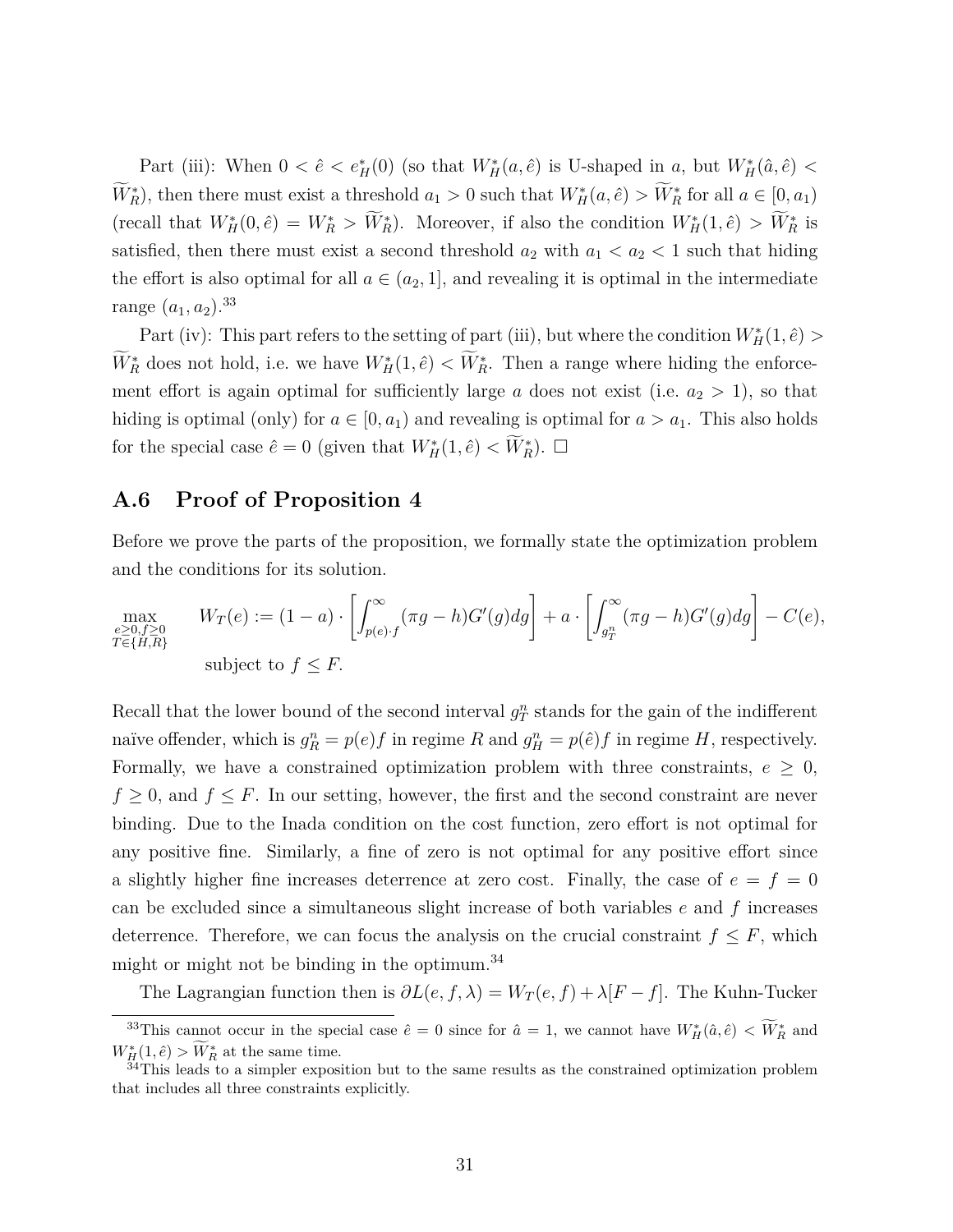conditions are

<span id="page-32-0"></span>
$$
\frac{\partial L(e, f, \lambda)}{\partial e} = \frac{\partial W_T(e, f)}{\partial e} = 0 \tag{A.3}
$$

$$
\frac{\partial L(e, f, \lambda)}{\partial f} = \frac{\partial W_T(e, f)}{\partial f} - \lambda = 0 \tag{A.4}
$$

$$
\lambda[F - f] = 0 \tag{A.5}
$$

$$
\lambda \geq 0 \tag{A.6}
$$

$$
F - f \geq 0 \tag{A.7}
$$

We distinguish two cases: Either  $f < F$  (case 1: interior fine) or  $f = F$  (case 2: maximum fine).

Case 1 (interior fine): We first search for a solution  $(e^*, f^*, \lambda^*)$  that satisfies  $f^* < F$ . By [\(A.5\)](#page-32-0) this implies  $\lambda^* = 0$ . Using this in [\(A.4\)](#page-32-0) yields the condition  $\frac{\partial W_T(e,f)}{\partial f} = 0$ , which together with [\(A.3\)](#page-32-0) yields the first order conditions of the maximization problem if it were unconstrained. Since no constraint is binding, the optimal point  $(e^*, f^*)$  is the same as it would be in an unconstrained optimization problem. The Hessian matrix is

$$
H = \begin{pmatrix} \frac{\partial^2 W_T(e,f)}{\partial e \partial e} & \frac{\partial^2 W_T(e,f)}{\partial e \partial f} \\ \frac{\partial^2 W_T(e,f)}{\partial f \partial e} & \frac{\partial^2 W_T(e,f)}{\partial f \partial f} \end{pmatrix}.
$$

A well-known sufficient condition for a local maximum at the point  $(e^*, f^*)$  is that principal minors of the Hessian matrix at this point alternate in sign, beginning with a negative sign (see e.g. Jehle and Reny, 2001, pp. 480). The first principal minor of the Hessian is  $D_1 = \left| \frac{\partial^2 W_T(e,f)}{\partial^2 e} \right|$  $\left|\frac{\partial \psi_T(e,t)}{\partial^2 e}\right| < 0$ , which is local concavity at the optimal effort.

The second (and final) principal minor is  $D_2 = |H| = \frac{\partial^2 W_T(e,f)}{\partial^2 e}$  $\frac{\partial^2 W_T(e,f)}{\partial^2 e}$ .  $\frac{\partial^2 W_T(e,f)}{\partial^2 f}$  $\frac{W_T(e,f)}{\partial^2 f} - \left(\frac{\partial^2 W_T(e,f)}{\partial e f}\right)^2 > 0$ 0. For this to hold, we need first of all  $\frac{\partial^2 W_T(e,f)}{\partial^2 e}$  $\frac{W_T(e,f)}{\partial^2 e}$  < 0 and  $\frac{\partial^2 W_T(e,f)}{\partial^2 f}$  $\frac{\partial \Psi_T(e,t)}{\partial^2 f}$  < 0, which means local concavity in *e* and *f*, and furthermore the standard requirement that the direct effect (i.e. the first two terms) dominates the indirect effect (i.e. the third term).

Case 2 (maximal fine): We now search for a solution  $(e^*, f^*, \lambda^*)$  with  $f^* = F$ . The first order conditions are given by Eq.  $(A.3)$ – $(A.5)$ . For the second order conditions, we consider the bordered Hessian matrix *H*.

$$
\bar{H} = \begin{pmatrix}\n0 & 0 & -1 \\
0 & \frac{\partial^2 W_T(e,f)}{\partial e \partial e} & \frac{\partial^2 W_T(e,f)}{\partial e \partial f} \\
-1 & \frac{\partial^2 W_T(e,f)}{\partial f \partial e} & \frac{\partial^2 W_T(e,f)}{\partial f \partial f}\n\end{pmatrix}
$$

Since we have only two variables and one binding constraint, a sufficient condition for a local maximum is that the determinant of the bordered Hessian is positive, i.e.  $|H| > 0$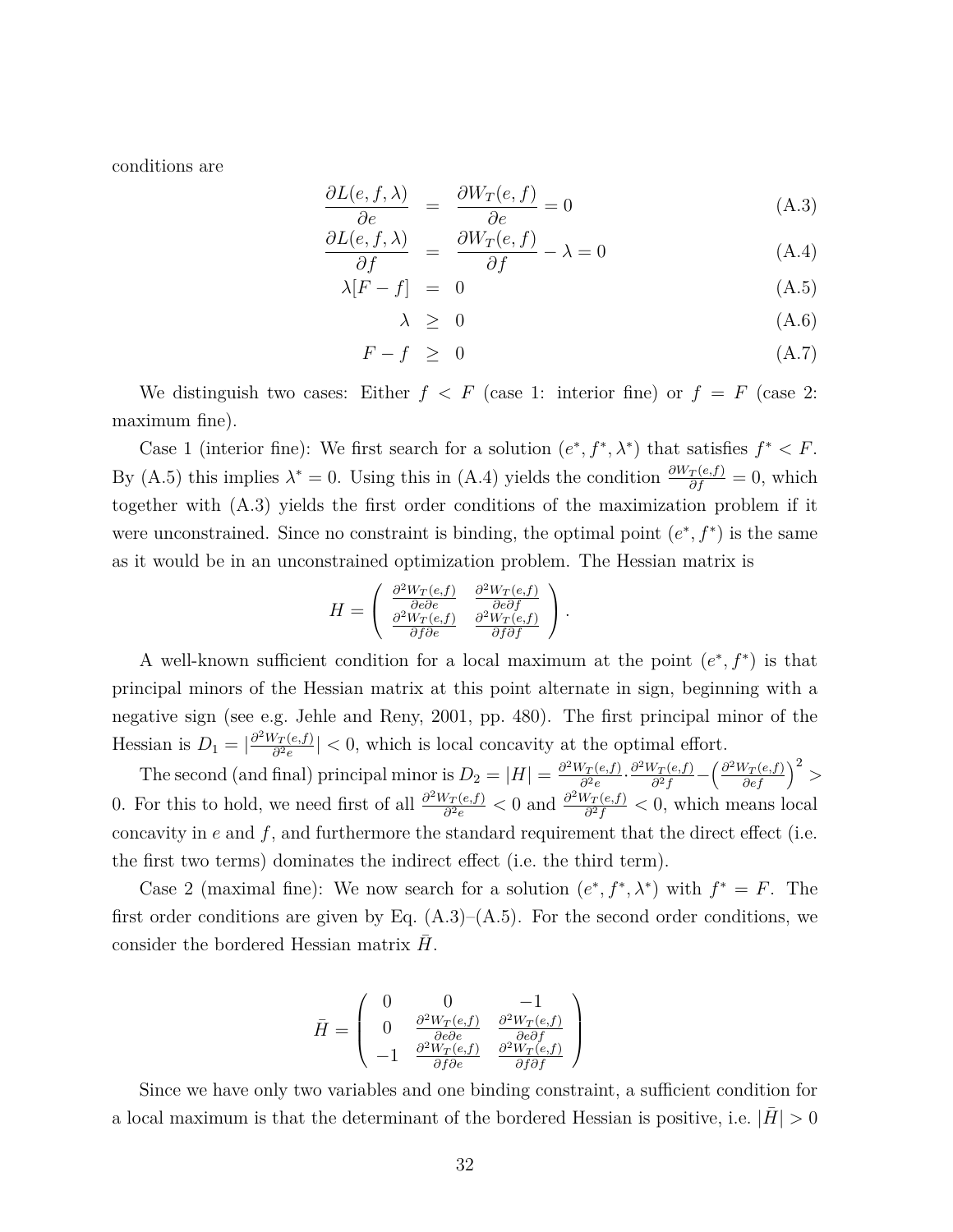must hold at  $(e^*, f^*, \lambda^*)$  (see e.g. Jehle and Reny, 2001, pp. 496). In our optimization problem, this yields  $|\bar{H}| = -\frac{\partial^2 W_T(e,f)}{\partial^2 e}$  $\frac{\partial \Psi(\mathbf{r}(e, t))}{\partial^2 e} > 0$ . Hence, the second order conditions boil down to local concavity of the surplus function at the optimal effort.

Now, we turn to the parts of the proposition, which are to prove.

Part (i): In regime *R*, the optimization problem is

$$
\max_{e \ge 0, f \in [0, F]} W_R(e, f) = \int_{p(e)f}^{\infty} (\pi g - h) G'(g) dg - C(e).
$$
 (A.8)

We first observe that there is no over-enforcement in the optimum, i.e.  $\pi p(e^*)f^* < h$ . Suppose to the contrary that  $\pi p(e^*)f^* \geq h$ . Then a slight reduction of  $e^*$ , while keeping *f*<sup>∗</sup> constant, would weakly increase social benefits and strictly decrease the costs.

This observation, together with Equation [\(A.4\)](#page-32-0) yields for any candidate equilibrium  $(e^*, f^*, \lambda^*),$ 

$$
\lambda^* = \frac{\partial W_R(e, f)}{\partial f} = [(h - \pi p(e)f) \cdot G'(p(e)f) \cdot p(e)] > 0.
$$

Furthermore,  $\lambda^* > 0$  implies  $f^* = F$  by equation [\(A.5\)](#page-32-0). Hence, in regime R the maximal fine is optimal. The optimal effort is determined by  $(A.3)$ , which yields

$$
[(h - \pi p(e)F) \cdot G'(p(e)F) \cdot p'(e)F] = C'(e).
$$
 (A.9)

Finally, observe that this condition coincides with Eq. [\(5\)](#page-10-6) that determines the optimal effort in regime *R* of the baseline model, when we set  $\bar{f} \equiv F$ .

Part (ii): In regime *H*, the optimization problem is

<span id="page-33-1"></span>
$$
\max_{e \ge 0, f \in [0, F]} W_H(e, f) = (1 - a) \cdot \left[ \int_{p(e)f}^{\infty} (\pi g - h) G'(g) dg \right] + a \cdot \left[ \int_{p(e)f}^{\infty} (\pi g - h) G'(g) dg \right] - C(e). \tag{A.10}
$$

Eq. [\(A.4\)](#page-32-0) yields for any candidate equilibrium  $(e^*, f^*, \lambda^*)$ ,

<span id="page-33-0"></span>
$$
\lambda^* = (1 - a) [(h - \pi p(e)f) \cdot G'(p(e)f) \cdot p(e)] + a [(h - \pi p(\hat{e})f) \cdot G'(p(\hat{e})f) \cdot p(\hat{e})].
$$
 (A.11)

Observe that the RHS of Eq.  $(A.11)$  is strictly positive for  $f = 0$  and, by continuity, it remains strictly positive for *f* small enough. Hence supposing that the maximal fine *F* is not too large, yields  $\lambda^* > 0$ . Further,  $\lambda^* > 0$  implies  $f^* = F$  by Eq. [\(A.5\)](#page-32-0). Hence, the maximal fine is optimal. The optimal effort  $e_H^*$  is then implicitly given by condition  $(A.3)$ which yields

$$
(1-a) [(h - \pi p(e)F) \cdot G'(p(e)F) \cdot p'(e)F] = C'(e).
$$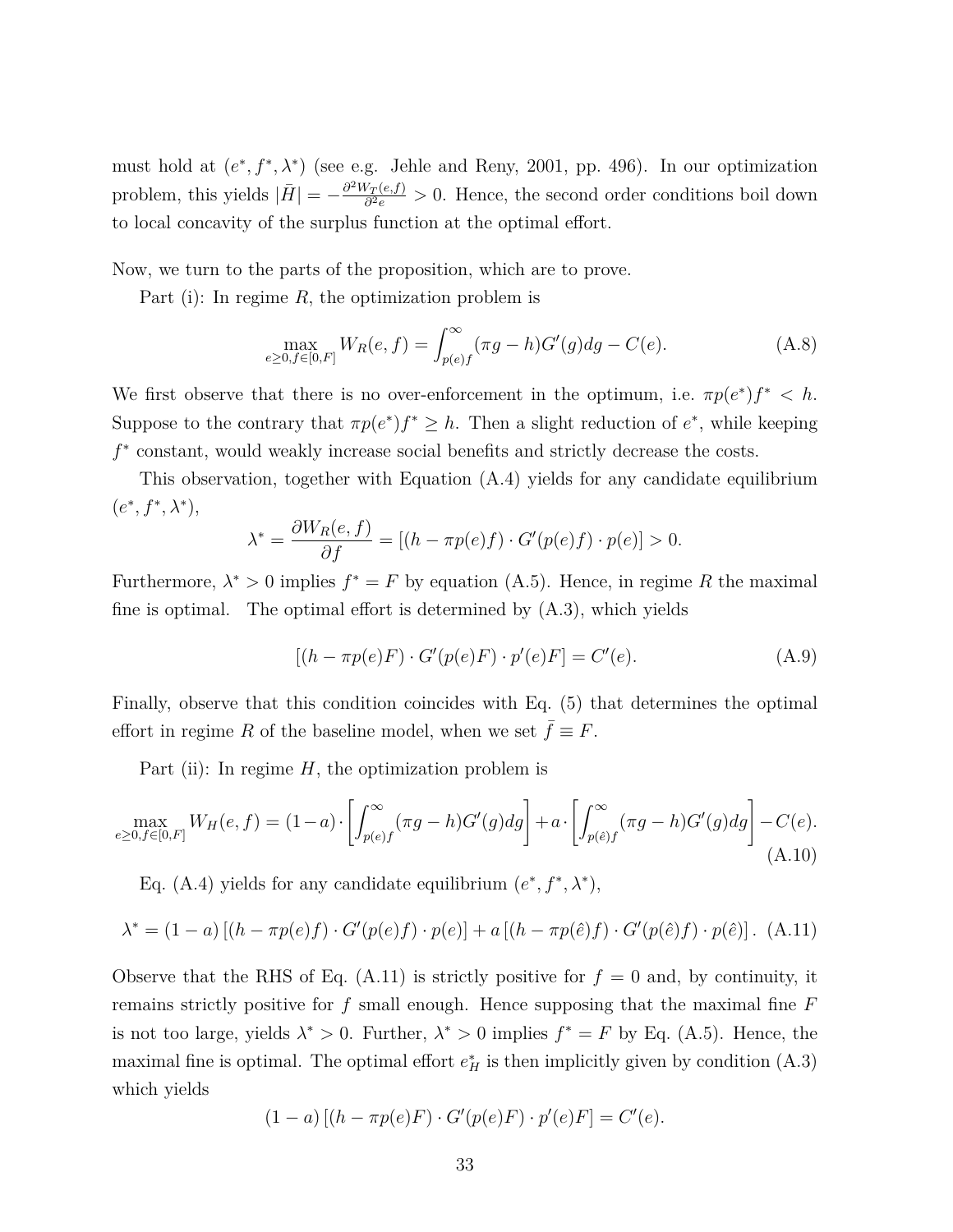Finally, observe that this condition coincides with Eq. [\(3\)](#page-10-5) that determines the optimal effort in regime *H* of the baseline model, when we set  $\bar{f} \equiv F$ .

Part (iii). Suppose now that the maximal fine *F* is large enough. Observe that the RHS of Eq. [\(A.11\)](#page-33-0) becomes negative for *f* sufficiently large. (Indeed the first summand of [\(A.11\)](#page-33-0) is bounded from above by  $(1-0)(h-0) \cdot G'(\cdot) \cdot 1$  by  $G'(\cdot) < \infty$ ; while the second summand becomes negative and arbitrarily large in absolute terms for large *f* as the term  $-\pi p(\hat{e})f < 0$  dominates then.) Hence,  $f = F$  would imply  $\lambda < 0$  by Eq. [\(A.11\)](#page-33-0) and thus contradict condition  $(A.6)$ . Thus, there is no solution where the maximal fine is chosen in this case.

Searching for a solution with  $f^* < F$  means searching for a solution with  $\lambda^* = 0$  by [\(A.5\)](#page-32-0). Hence, the RHS of of Eq. [\(A.11\)](#page-33-0) has to be zero. Indeed, for *F* sufficiently large, there exists a combination of *f* and *e* that renders it zero, as we show next. For small *f* both summands on the RHS are positive. For any level of deterrence of sophisticates, *p*(*e*)*f*, we can now simultaneously increase *f* and decrease *e* such that their level of deterrence stays constant. Thereby, the first summand of [\(A.11\)](#page-33-0) continuously decreases by this move, but stays positive since  $(h - \pi p(e)f)$  and  $G'(p(e)f)$  have not changed, while  $p(e)$  has decreased. The second summand, also continuously decreases by simultaneously increasing f and decreasing e. It becomes negative at some point (precisely at  $f = \frac{h}{\pi n}$  $\frac{h}{\pi p(\hat{e})}$ and at some further point equals the first summand in absolute terms such that  $\lambda = 0$ .

Therefore, the candidate solution  $(e^*, f^*, \lambda^*)$  to the maximization problem  $(A.10)$  satisfies  $\lambda^* = 0$  and the two first order conditions [\(A.3\)](#page-32-0) and [\(A.4\)](#page-32-0), which by Leibniz' rule become:

<span id="page-34-0"></span>
$$
(1-a) [(h - \pi p(e)f) \cdot G'(p(e)f) \cdot p'(e)f] = C'(e), \tag{A.12}
$$

<span id="page-34-1"></span>
$$
(1-a)\left[(h-\pi p(e)f)\cdot G'(p(e)f)\cdot p(e)\right] = a\left[(\pi p(\hat{e})f-h)\cdot G'(p(\hat{e})f)\cdot p(\hat{e})\right].\tag{A.13}
$$

The RHS of Eq. [\(A.12\)](#page-34-0),  $C'(e)$ , is positive for  $e = e_H^* > 0$ . Hence its LHS must also be positive. The LHS of Eq. [\(A.12\)](#page-34-0) is only positive if  $\pi p(e)f < h$ . Now, observe that  $\pi p(e)f < h$  implies that the LHS of Eq. [\(A.13\)](#page-34-1) is also positive. In turn, the RHS of Eq. [\(A.13\)](#page-34-1) must also be positive, which implies that  $(\pi p(\hat{e})f - h) > 0$ . Hence, for the optimal effort  $e^*$  and the optimal fine  $f^*$ , the two first order conditions imply  $\pi p(e^*)f^*$  $h < \pi p(\hat{e}) f^*$ . And finally,  $e^* < \hat{e}$ .

Part (iv): For the baseline model, let us denote by  $e_R^b$  and  $e_H^b$  the respective optimal efforts in regime *R* and in regime *H*. By assumption,  $W_R(e_R^b, \bar{f}) < W_H(e_H^b, \bar{f})$  for the fixed fine  $\bar{f}$ . By part (i) of this proposition, the optimal fine in regime R is maximal,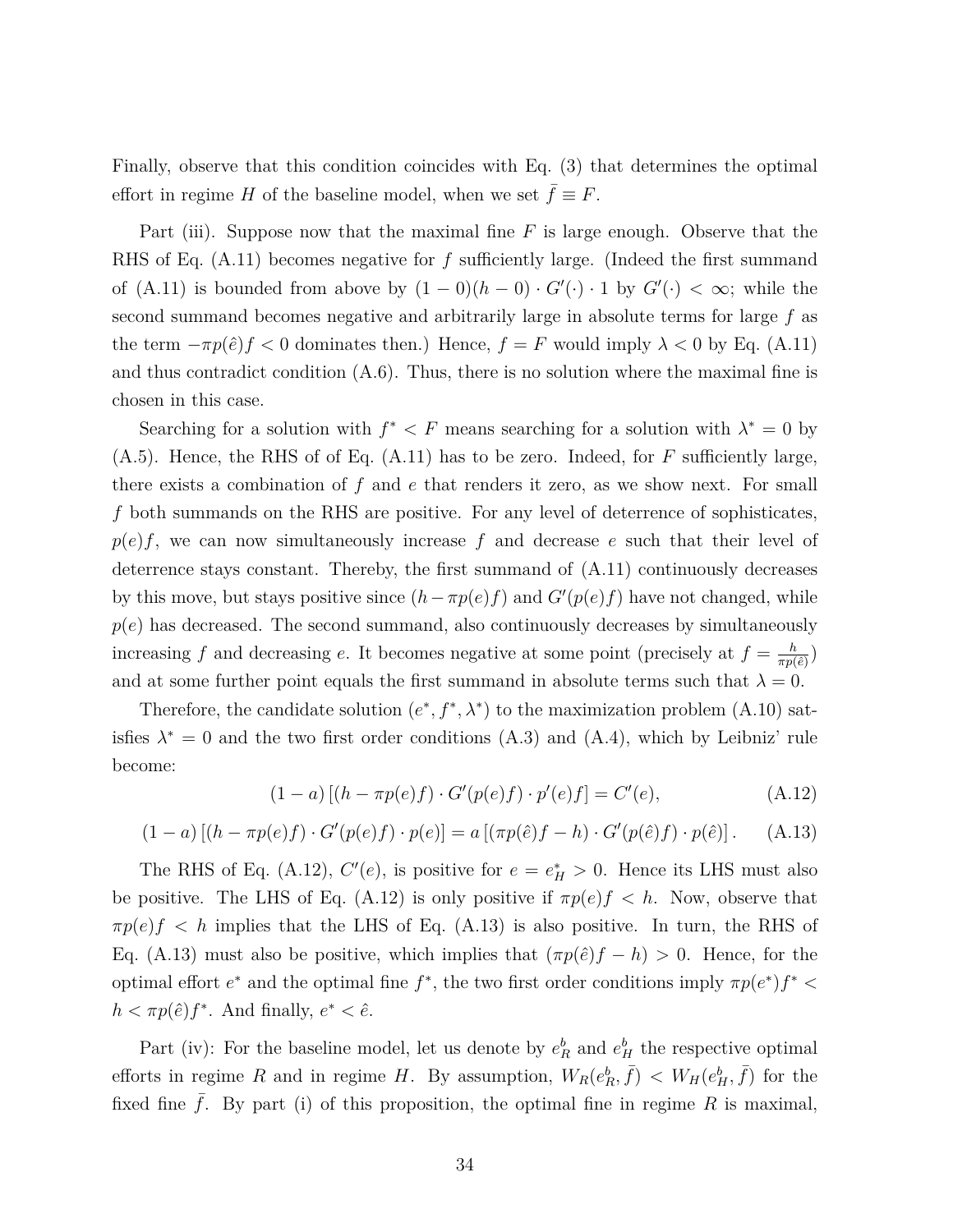i.e. equal to *F*. Together with  $F = \bar{f}$ , this yields  $\max_{e>0, f \in [0, F = \bar{f}]} W_R(e, f) = W_R(e_R^b, \bar{f}).$ Hence,

$$
\max_{e>0,f\in[0,\bar{f}]} W_R(e,f) = W_R(e_R^b, \bar{f}) < W_H(e_H^b, \bar{f}) \le \max_{e>0,f\in[0,\bar{f}]} W_H(e,f). \quad \Box
$$

#### **A.7 Proof of Proposition [5](#page-23-2)**

Welfare  $W_R(e)$  under regime R is unaffected from heterogeneity of perceptions and hence neither is optimal welfare  $W_R(e_R^*) = W_R^*$  in this case. Welfare under regime *H* is given by Eq. [\(2\)](#page-10-2) in the baseline model and by Eq. [\(9\)](#page-23-3) in the heterogeneity extension. Observe that the optimal effort in both Eq. [\(2\)](#page-10-2) and Eq. [\(9\)](#page-23-3) then only depends on the first and on the last term, which coincide in both equations for  $1 - a = 1 - \sum_{l=1}^{L} a_l$ . Thus, optimal effort  $e_H^*$  is the same in both scenarios. For  $a = \sum_{l=1}^L a_l$ , the difference between the two becomes

$$
(9) - (2) = \sum_{l=1}^{L} a_l \cdot \left[ \int_{p(\hat{e}_l)f}^{\infty} (\pi g - h)G'(g)dg \right] - a \cdot \left[ \int_{p(\hat{e})f}^{\infty} (\pi g - h)G'(g)dg \right].
$$

Observe that this difference is independent of the actual effort *e*. By assumption on the exogenous perceptions  $\hat{e}$  and  $\hat{e}_l$ , both expressions in brackets are negative (cf. Assump-tion [1\)](#page-11-2). For  $\hat{e} \equiv 0 \langle \langle \min{\{\hat{e}_1, ..., \hat{e}_L\}} \rangle$ , the left term is larger in absolute terms than the right one such that the difference is positive. For  $\hat{e} \equiv e^{max}(>\max{\{\hat{e}_1, ..., \hat{e}_L\}})$ , the difference is negative. Since the difference is a continuously decreasing function in  $\hat{e}$ , there must exist a unique level  $\hat{e} \equiv \tilde{e}$  that satisfies that the difference is just zero.

We have thus constructed a model with homogeneous perceptions  $\tilde{e}$  that is welfare equivalent to the given model with heterogeneous perceptions.  $\Box$ 

#### **A.8 Proof of Proposition [6](#page-24-0)**

Welfare under regime *H* is given by the surplus function [\(9\)](#page-23-3), which for two groups becomes

$$
W_H(e) = (1 - a_1 - a_2) \cdot \left[ \int_{p(e)f}^{\infty} (\pi g - h)G'(g)dg \right] + \sum_{l=1}^{2} a_l \cdot \left[ \int_{p(\hat{e}_l)f}^{\infty} (\pi g - h)G'(g)dg \right] - C(e).
$$

Setting  $\hat{e}_1 = \hat{e} - \sigma$  and  $\hat{e}_2 = \hat{e} + \sigma$  and applying Leibniz's rule yields  $\frac{\partial W_H(e)}{\partial \sigma} =$ 

$$
a_1 \cdot \left[ -[\pi p(\hat{e} - \sigma)f - h]G'(p(\hat{e} - \sigma)f) \frac{\partial p(\hat{e} - \sigma)f}{\partial \sigma} \right] + a_2 \cdot \left[ -[\pi p(\hat{e} + \sigma)f - h]G'(p(\hat{e} + \sigma)f) \frac{\partial p(\hat{e} + \sigma)f}{\partial \sigma} \right].
$$

Using  $a_1 = a_2$ , we get  $\frac{\partial W_H(e)}{\partial \sigma} < 0$  if and only if

$$
[h-\pi p(\hat{e}-\sigma)f]G'(p(\hat{e}-\sigma)f)f\frac{\partial p(\hat{e}-\sigma)}{\partial \sigma}+[h-\pi p(\hat{e}+\sigma)f]G'(p(\hat{e}+\sigma)f)f\frac{\partial p(\hat{e}+\sigma)}{\partial \sigma}<0,
$$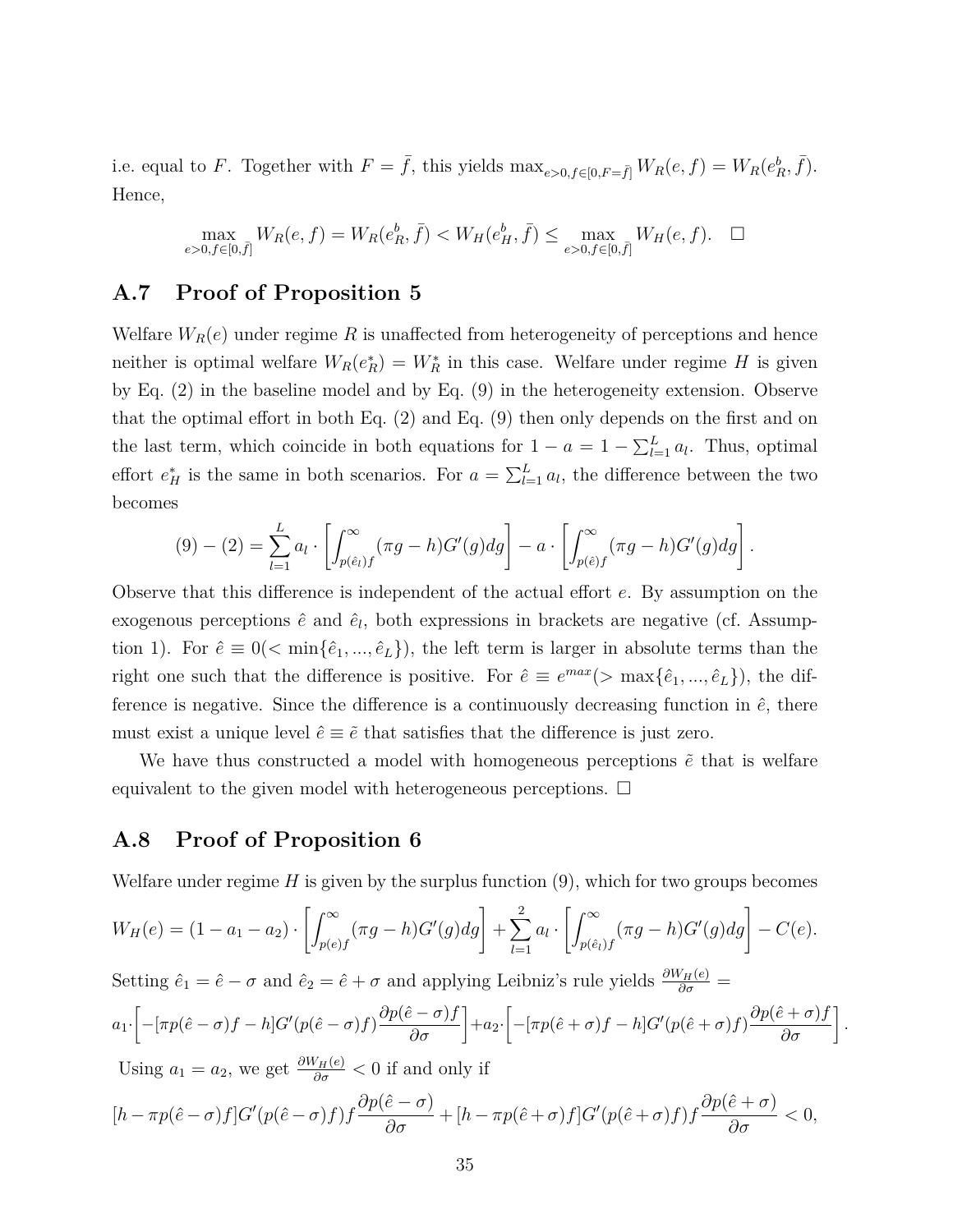which is (by rearranging such that every factor is positive)

$$
[h-\pi p(\hat{e}+\sigma)f]G'(p(\hat{e}+\sigma)f)\cdot\frac{\partial p(\hat{e}+\sigma)}{\partial\sigma}<[(h-\pi p(\hat{e}-\sigma)f]G'(p(\hat{e}-\sigma)f)\cdot(-\frac{\partial p(\hat{e}-\sigma)}{\partial\sigma}).
$$

The last inequality is equivalent to the condition stated in the proposition that *G* and *p*(*e*) are "not too convex." Hence, this condition implies that  $\frac{\partial W_H(e)}{\partial \sigma} < 0$  for any *e*. Since the optimal effort  $e_H^*$  is independent of  $\sigma$ , also the maximum welfare  $W_H^* = W_H(e_H^*)$  is decreasing in  $\sigma$ .  $\square$ 

## <span id="page-36-0"></span>**B Robustness: Endogenous Perceptions of Naïves**

The decision whether or not to commit an offense is one under uncertainty, as it involves the risk of being apprehended. In our model, sophisticated offenders are assumed to correctly assess this risk, as determined by the actual enforcement effort, and hence they behave as in the standard [Becker](#page-43-0) [\(1968\)](#page-43-0) approach. By contrast, when the actual enforcement effort remains hidden, the risk perception of naïves is not fully driven by this effort, but also depends on other factors. In this section we motivate our modeling assumptions of naïveté by a very common bias in probabilistic judgment: *Under-inference*. An individual with under-inference bias (also known as *conservatism bias*) does not update sufficiently from a new piece of information. In their classical survey, [Peterson and Beach](#page-45-11) [\(1967\)](#page-45-11) describe this bias as follows: "when statistical man and subjects start with the same prior probabilities for two population proportions, subjects revise their probabilities in the same direction but not as much as statistical man does[.]"

From an empirical point of view, it is well known that not all people draw the right inferences when it comes to handling probabilities (see e.g. [Tversky and Kahneman,](#page-46-9) [1974\)](#page-46-9). In this respect, under-inference is a particularly common and strong deviation from Bayesian updating. For example, when summarizing the empirical literature on how real people update probabilities, [Benjamin](#page-43-5) [\(2019\)](#page-43-5) concludes as "Stylized Fact 1. Underinference is by far the dominant direction of bias" and documents it by conducting a meta-analysis of several experiments and also by surveying additional experiments. In our context, an offender that exhibits under-inference bias will not fully respond to the actually chosen effort and its implied probability of apprehension, but rather will put too much weight on his prior belief about it. In the main text, we have made the simplifying assumption that naïves rely fully on their prior beliefs, so that their perceived risk of apprehension is independent of the actual enforcement effort. In this section, we show that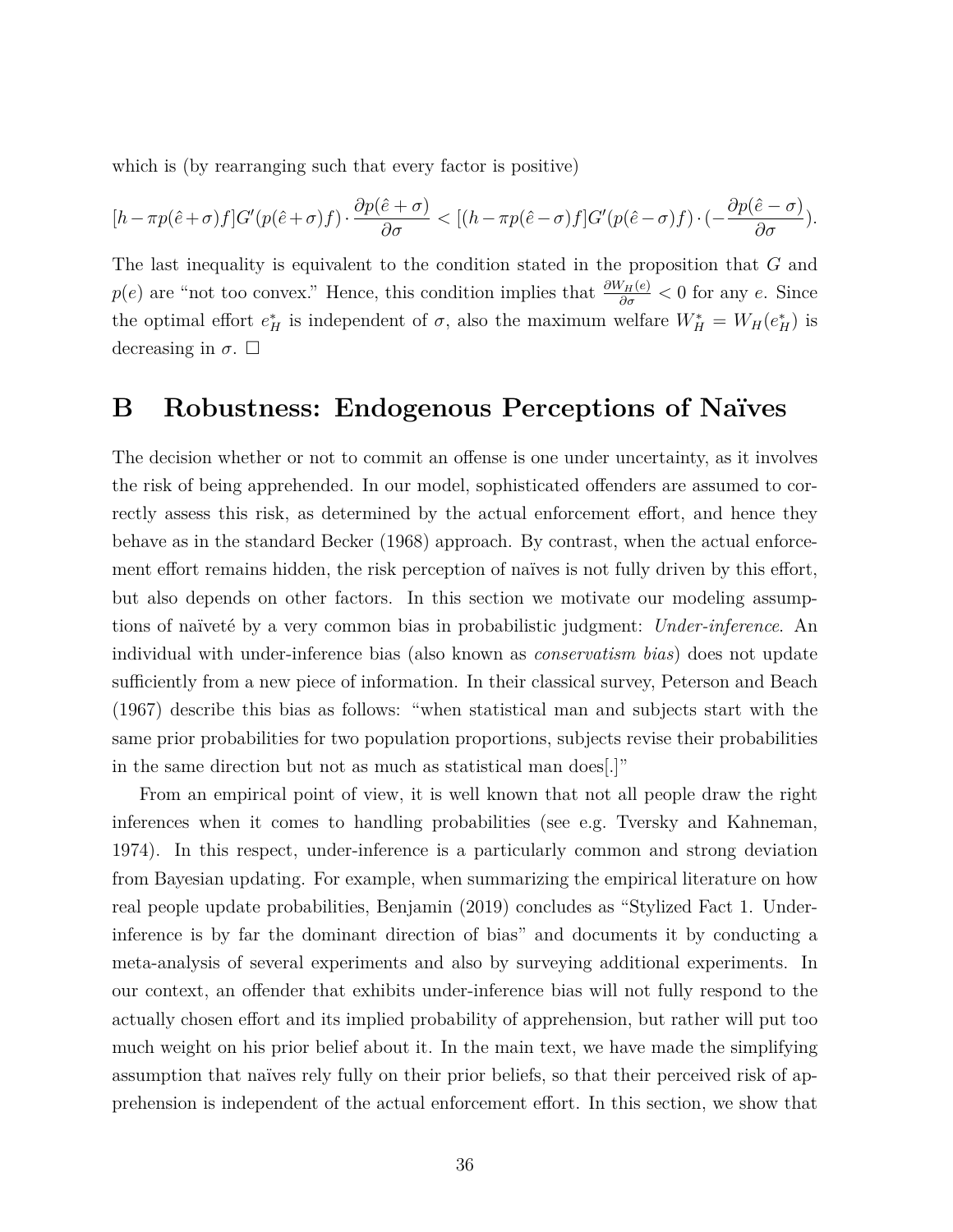our results also extend to the case where the actual effort does affect the risk perceptions of naïves, as long as this effect is not too strong.

Assuming that some agents suffer from this error in probabilistic judgment, motivates our assumptions on the difference between naïves and sophisticates and in particular on the behavior of naïves. In our model, a "statistical man" has an accurate (posterior) belief about the probability of apprehension  $p(e)$  and is called *sophisticated*. By contrast, a *naive* agent's posterior belief, denoted by  $\hat{p}(e)$ , is a convex combination between the (exogenous) prior belief  $\bar{p} \in [0, 1]$  and the actual probability of apprehension  $p(e)$ , i.e.

$$
\hat{p}(e) := \delta p(e) + (1 - \delta)\bar{p},\tag{B.1}
$$

where  $\delta \in [0, 1)$  is the weight placed on the actual probability  $p(e)$ . Hence, under-inference is here expressed by  $\delta$  < 1 and it means that a naïve agent will not fully learn the actual detection probability.<sup>[35](#page-37-0)</sup> The stronger the bias, the smaller the parameter  $\delta$ . For  $\delta = 0$ , our baseline model is nested in this more general specification simply by setting the prior belief equal to the naïves' perceived probability of apprehension, i.e.  $\bar{p} = p(\hat{e})$ . It now remains to show that our results extend to this more general model, as long as under-inference is sufficiently strong.<sup>[36](#page-37-1)</sup>

As the perceptions of naïves matter only for regime *H*, the analysis for regime *R* remains unaffected. If appropriate for consistency, the subsequent formal statements also refer to regime *R* but the proofs confine attention to regime *H*. In full analogy to Assumption [1](#page-11-2) above, we now assume:

#### <span id="page-37-3"></span>**Assumption B.1.** *The prior belief*  $\bar{p}$  *satisfies*  $\pi \bar{p} f < h$ .

The problem of the enforcement authority in regime *H* is then to choose effort *e* such that the following surplus function is maximized:

<span id="page-37-2"></span>
$$
W_H(e) := (1-a) \cdot \left[ \int_{p(e)f}^{\infty} (\pi g - h)G'(g)dg \right] + a \cdot \left[ \int_{\hat{p}(e)f}^{\infty} (\pi g - h)G'(g)dg \right] - C(e), \quad (B.2)
$$

<span id="page-37-0"></span><sup>35</sup>[Anwar and Loughran](#page-43-3) [\(2011\)](#page-43-3) also use a Bayesian approach to predict the perceived probability of apprehension of criminals. In their data, they find belief updating that is consistent with Bayesian learning, in particular, the direction of revision of the belief is as predicted. Note that these findings are consistent with both our model of sophisticates who are Bayesian and our model of naïves who update in the same direction as Bayesian, but not as far as sophisticates.

<span id="page-37-1"></span><sup>&</sup>lt;sup>36</sup>Similarly, we could assume that the perceived effort  $\hat{e}$  is a convex combination between some exogenous component  $\bar{e}$  and the actual effort  $e$ . As we have shown in an earlier working paper version, our results do extend to such a generalization, given that the weight on the exogenous component is sufficiently large.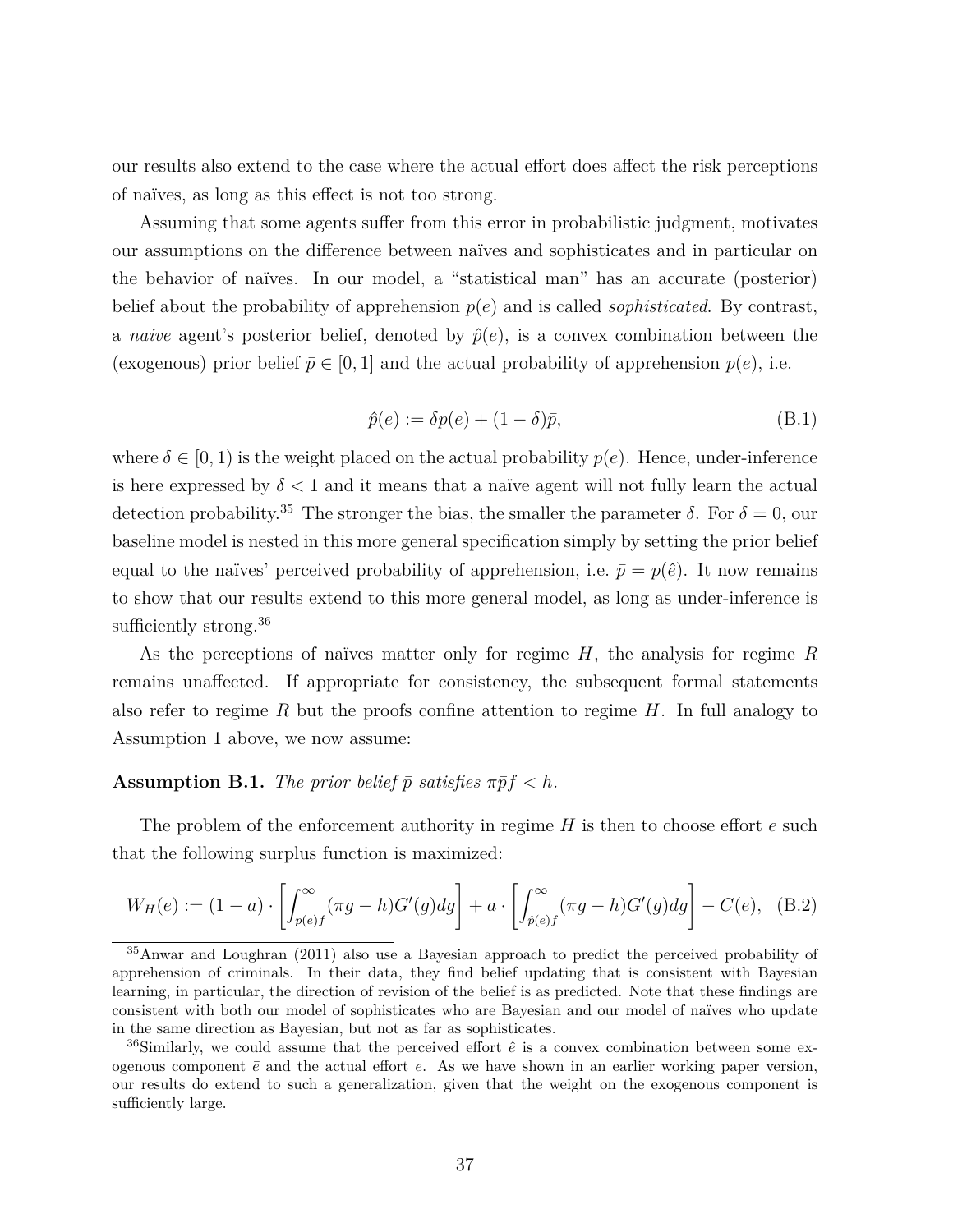with  $\hat{p}(e) = \delta p(e) + (1 - \delta)\bar{p}$ . We denote the maximizer of surplus function [\(B.2\)](#page-37-2) by  $e^*_{H}(a)$ and the resulting maximum surplus by  $W^*_{H}(a, \bar{p})$ . Importantly, the difference to the basic model (see Eq. [2\)](#page-10-2) is that the actual enforcement effort now also affects the behavior of naïves, such that the second integral term also depends on *e*. Focusing again on interior solutions for the optimal effort  $e_H^*(a)$ , the respective first order condition is

<span id="page-38-0"></span>
$$
(1-a)\cdot [(h-\pi p(e)f)\cdot G'(p(e)f)\cdot p'(e)\cdot f]
$$
  
+
$$
a\cdot [(h-\pi \hat{p}(e)f)\cdot G'(\hat{p}(e)f)\cdot \hat{p}'(e)\cdot f] = C'(e).
$$
 (B.3)

Intuitively,  $e_H^*(a)$  equates the marginal benefit of deterring more sophisticates *and* naïves (LHS) with the marginal cost of deterrence (RHS). Observe that deterrence of naïves is less effective than deterrence of sophisticates in the sense that  $\hat{p}'(e) = \delta p'(e) < p'(e)$ . For further reference, this first order condition can be rewritten as

<span id="page-38-1"></span>
$$
(1 - a) \cdot [(h - \pi p(e)f) \cdot G'(p(e)f) \cdot p'(e) \cdot f] = C'(e) - a \cdot b(\delta), \tag{B.4}
$$

where  $b(\delta) := (h - \pi(\delta p(e) + (1 - \delta)\bar{p})f) \cdot G'(\delta p(e) + (1 - \delta)\bar{p}f) \cdot \delta \cdot p'(e) \cdot f$ .

We can now show under which conditions the optimal enforcement effort  $e^*$ <sup> $\mu$ </sup>(*a*), will over-deter neither naïves nor sophisticates:

<span id="page-38-2"></span>**Lemma B.1.** *(No Over-Deterrence) If under-inferrence is sufficiently strong, i.e. δ sufficiently small, then the (weighed) gain of the indifferent sophisticated and naïve offender resulting under the optimal enforcement effort is below the social harm, i.e.*  $\pi p(e_H^*(a))f < h$  *and*  $\pi \hat{p}(e_H^*(a))f < h$ *, as well as*  $\pi p(e_R^*)f < h$ *.* 

*Proof.* Our assumptions on the cost function  $C(e)$  still ensure that the maximizer of  $(B.2)$ ,  $e^*_H(a)$ , is indeed interior, hence satisfying the first order condition [\(B.3\)](#page-38-0). Moreover, the RHS of Eq. [\(B.3\)](#page-38-0) is always strictly positive for all *e >* 0. Hence, condition [\(B.3\)](#page-38-0) can only be satisfied when the LHS is also strictly positive. Since  $G'(\cdot) > 0$ , and  $p'(e) > 0$  and  $f > 0$ , it follows that either (i)  $h - \pi p(e)f > 0$  (i.e. sophisticates are not over-deterred) or (ii)  $h - \pi \hat{p}(e)f > 0$  (i.e. naïves are not over-deterred) or (iii) both. Hence, it cannot occur that both groups are over-deterred under the optimal policy  $e_H^*(a)$ . It remains to show that indeed case (iii) is the relevant one.

*No over-deterrence of naïves.* Naïves were weakly over-deterred if  $\pi \hat{p}(e)f \geq h$ . By definition of  $\hat{p}(e)$ , this is equivalent to  $\pi \delta p(e)f + \pi (1 - \delta)\bar{p}f \geq h$ . Recalling that  $\pi \bar{p}f < h$ by Assumption [B.1](#page-37-3) and that  $\delta \in [0, 1)$  for naïves, a necessary condition for  $\pi \hat{p}(e)f \geq h$ (i.e. over-deterrence of naïves) is  $\pi p(e)f > h$  (i.e. over-deterrence of sophisticates as well).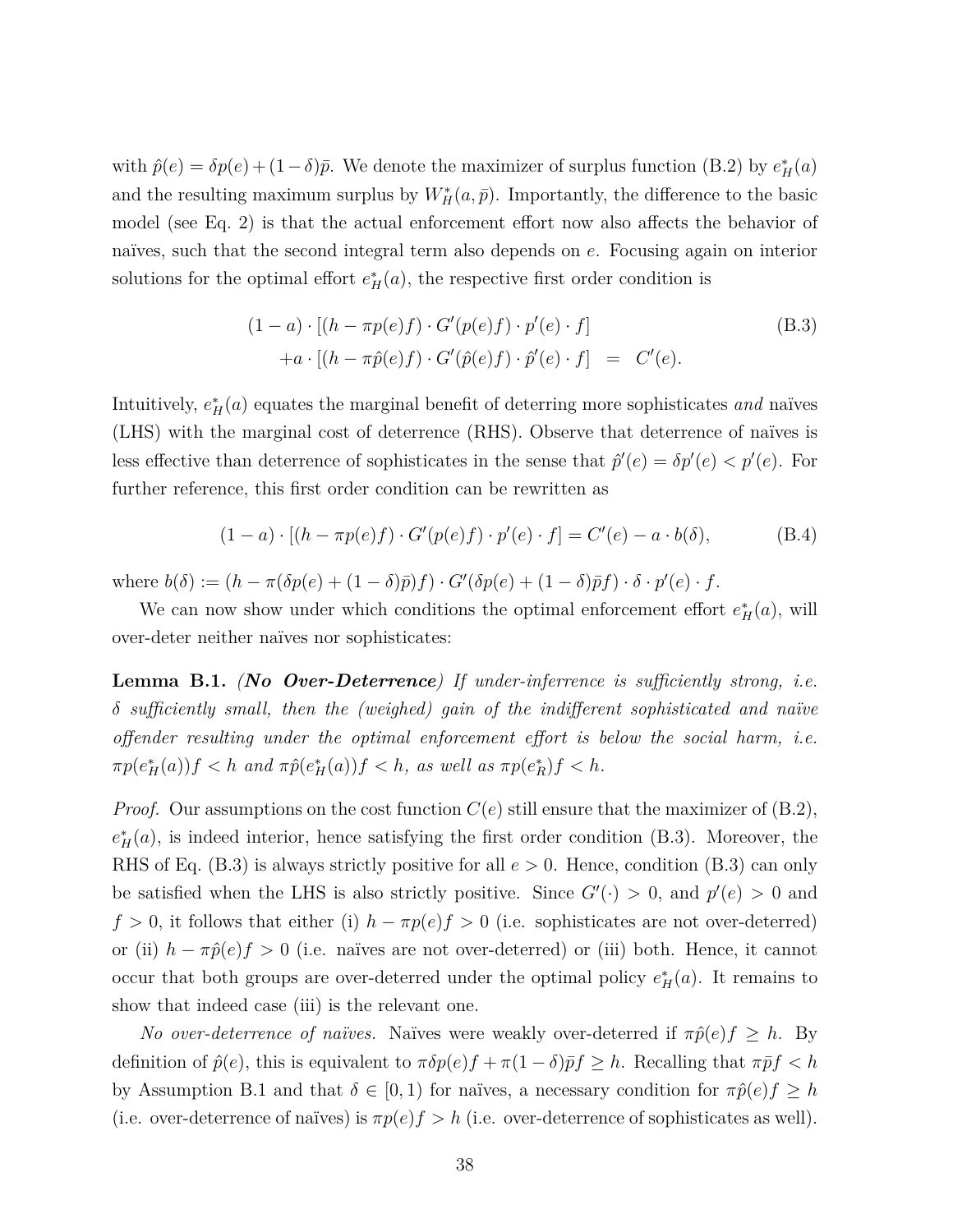But this case has been shown to be inconsistent with condition [\(B.3\)](#page-38-0) above. Hence, it follows that Assumption [B.1](#page-37-3) is sufficient to ensure that  $\pi \hat{p}(e)f < h$ . must hold, i.e. naïves are not over-deterred.

*No over-deterrence of sophisticates.* To rule out that sophisticates are over-deterred, consider the function  $b(\delta)$  as introduced in condition [\(B.4\)](#page-38-1) above. Note first that no over-deterrence of naïves (i.e.  $\pi \hat{p}(e_H^*(a))f < h$ ) implies that  $b(\delta) \geq 0$  for all  $\delta \in [0,1]$ . Moreover, for shrinking  $\delta$  it converges to zero:  $\lim_{\delta \to 0} b(\delta) = (h - \pi \bar{p}f) \cdot G'(\bar{p}f) \cdot \delta \cdot p'(e) \cdot f = 0$ (since  $G'(\cdot) < \infty$  and  $p'(\cdot) < \infty$ ). Hence, in condition [\(B.4\)](#page-38-1), since  $C'(e) > 0$ , there always exist some  $\bar{\delta} > 0$  such that the RHS is strictly positive for all  $\delta \in [0, \bar{\delta}]$ . This implies that for all  $\delta \in [0, \bar{\delta}]$ , the LHS must also be positive and hence  $h - \pi p(e_H^*(a))f > 0$  must hold, i.e. sophisticates are not over-deterred as claimed.  $\Box$ 

Lemma [B.1](#page-38-2) establishes that the property of no over-deterrence of neither offender type is preserved also for the augmented model where the naïve offenders under-infer the actual probability of apprehension. Lemma [B.1](#page-38-2) uses Assumption [B.1,](#page-37-3) which is analogous to Assumption [1](#page-11-2) in the basic model, and additionally assumes that the weight  $\delta$  on the actual probability is not too large. To see why an additional restriction is needed, suppose that  $\bar{p}$  is low, so that substantial deterrence of naïves requires large effort  $e$ , and that such an effort is affordable at relatively low costs  $C(e)$ . When the share of naïves *a* is high, the authority may then choose a very high effort and even tolerate that sophisticates are over-deterred. This is excluded if the weight on the prior belief is sufficiently large as the optimal effort is then mainly driven by the deterrence of sophisticates.

In a next step we can restate Proposition [1,](#page-12-0) the characterization of optimal enforcement effort in regime *H*. Again, with one minor exception, the results from the basic model also hold for the augmented model, provided that the prior belief  $(\bar{p})$  gets sufficient weight in the determination of the posterior belief of naïves:

<span id="page-39-1"></span>**Proposition B.1.** *(Optimal Policy under Regime H) Let Assumption [B.1](#page-37-3) hold and let the naïves' under-inference be sufficiently strong, i.e. δ sufficiently small.*

*(i)* The optimal (interior) effort level  $e^*_{H}(a)$  is strictly decreasing in the share of naïves *a and satisfies*  $e_H^*(0) = e_R^*$ *,*  $e_H^*(a) < e_R^*$  for all  $a \in (0,1]$ *, and when*  $\delta = 0$ *, then*  $e_H^*(1) = 0.37$  $e_H^*(1) = 0.37$ 

<span id="page-39-0"></span><sup>&</sup>lt;sup>37</sup>Only the last piece differs from the baseline model, where we always had  $e^*$ <sub>*H*</sub>(1) = 0, while we now need the additional condition  $\delta = 0$ . For  $\delta > 0$ , we have  $e^*_{H}(a) > 0$  even if  $a = 1$ .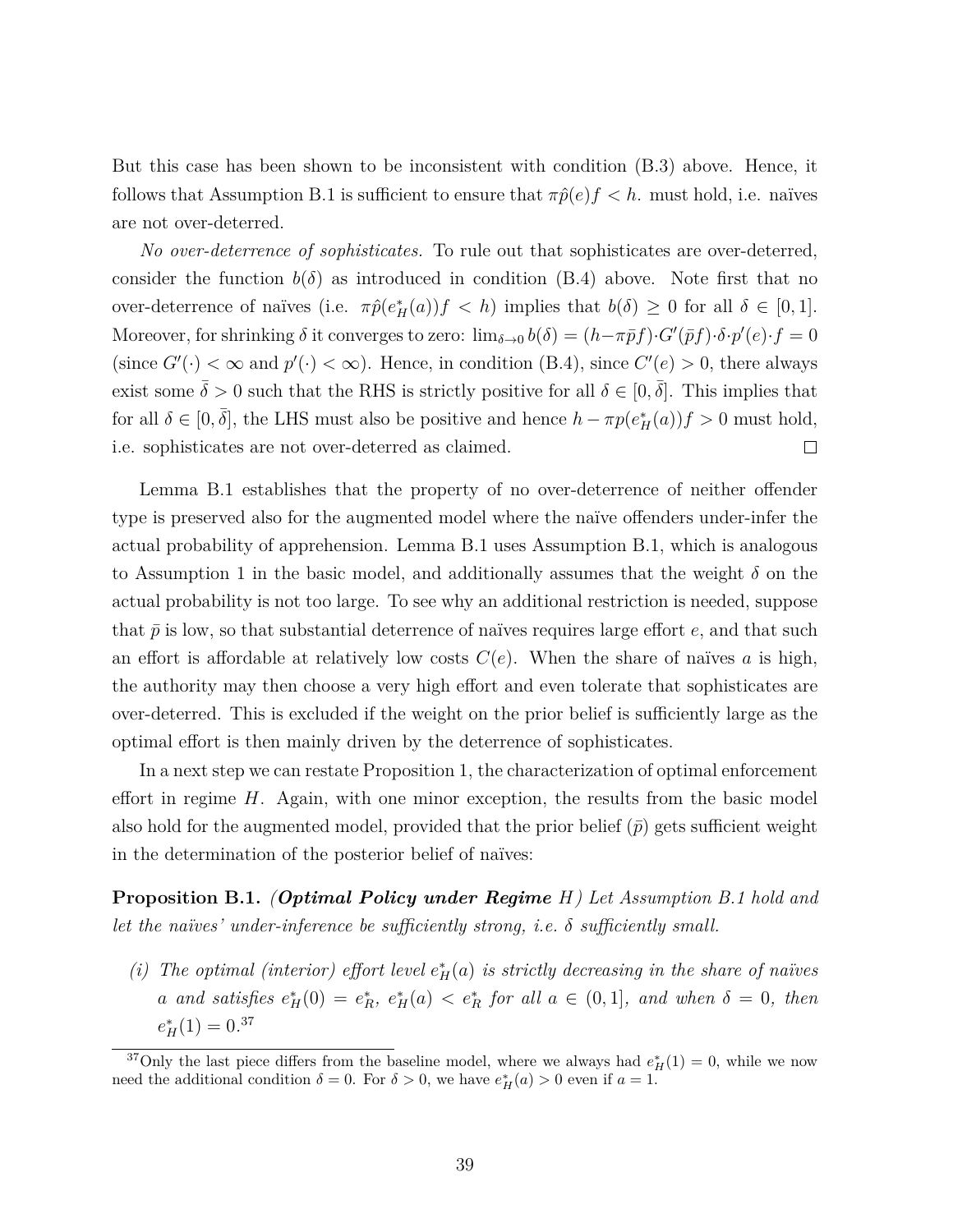- *(ii)* For any given share of naïves  $a > 0$ , the resulting maximum surplus  $W^*_{H}(a, \bar{p})$  *is strictly increasing in the naïves' prior belief*  $\bar{p}$ *.*
- *(iii)* When the prior belief  $\bar{p}$  is sufficiently large, i.e.  $\bar{p} > p(e^*_H(0))$ , the social welfare *under hiding*  $W^*_{H}(a, \bar{p})$  *is strictly increasing in the share of naïves a for all*  $a \in [0, 1]$ *.*
- *(iv)* When the prior belief  $\bar{p}$  is in the intermediate range, i.e.  $p(e_H^*(1)) < \bar{p} < p(e_H^*(0))$ , *there exists a threshold for the share of naïves*  $\hat{a} \in (0,1)$ *, implicitly defined by*  $p(e^*_H(\hat{a})) = \bar{p}$ *, such that*  $W^*_H(a, \bar{p})$  *is strictly decreasing (increasing) in a for all*  $a < (>)\hat{a}$ .
- *(v)* When the prior belief  $\bar{p}$  is sufficiently small, i.e.  $\bar{p}$  <  $p(e_H^*(1))$ , the social welfare *under hiding*  $W^*_{H}(a, \bar{p})$  *is strictly decreasing in the share of naïves a for all*  $a \in [0, 1]$ *.*

*Proof.* The crucial part of the proposition is part (i). Once this is established, the proofs for parts (ii), (iii) and (iv) are analogous to the proof of Proposition [1](#page-12-0) and part  $(v)$  will follow immediately.

(i) As shown in the proof of Lemma [B.1](#page-38-2) above, the optimal enforcement policy under regime  $H$ ,  $e^*_{H}(a)$ , is interior and satisfies the first order condition [\(B.3\)](#page-38-0). As for the comparative static properties with respect to the share of naïves *a*, applying the implicit function theorem yields

$$
\frac{\partial e_H^*(a)}{\partial a} = -\frac{(-1) \left[ (h - \pi p(e_H^*(a)) \cdot f) \cdot G'(p(e_H^*(a)) f) \cdot p'(e_H^*(a)) \cdot f \right]}{W_H^{\prime\prime}(e_H^*(a))}
$$

$$
- \frac{\left[ (h - \pi \hat{p}(e_H^*(a)) f) \cdot G'(\hat{p}(e_H^*(a)) f) \cdot \hat{p}'(e_H^*(a)) \cdot f \right]}{W_H^{\prime\prime}(e_H^*(a))}
$$

which is claimed to be negative. To verify this claim, note first that the denominator in each term is just the second derivative of the surplus function [\(B.2\)](#page-37-2). At the optimal effort  $e^*_{H}(a)$ , this must be negative for  $e^*_{H}(a)$  to be a local optimum. It remains to show that the sum of the two numerator terms is negative (such that they become positive when applying the negative sign that is before them). This is the case if and only if only if

<span id="page-40-0"></span>
$$
(h - \pi p(e_H^*(a)) \cdot f) \cdot G'(p(e_H^*(a))f) \cdot p'(e_H^*(a)) \cdot f > (h - \pi \hat{p}(e_H^*(a))f) \cdot G'(\hat{p}(e_H^*(a))f) \cdot \delta \cdot p'(e_H^*(a)) \cdot f,
$$
(B.5)

where we have used  $\hat{p}'(e_H^*(a)) = \delta \cdot p'(e_H^*(a))$ . The RHS of inequality [\(B.5\)](#page-40-0) can be substituted by  $b(\delta)$  (see condition [B.4](#page-38-1) above). As shown in the proof of Lemma [B.1,](#page-38-2)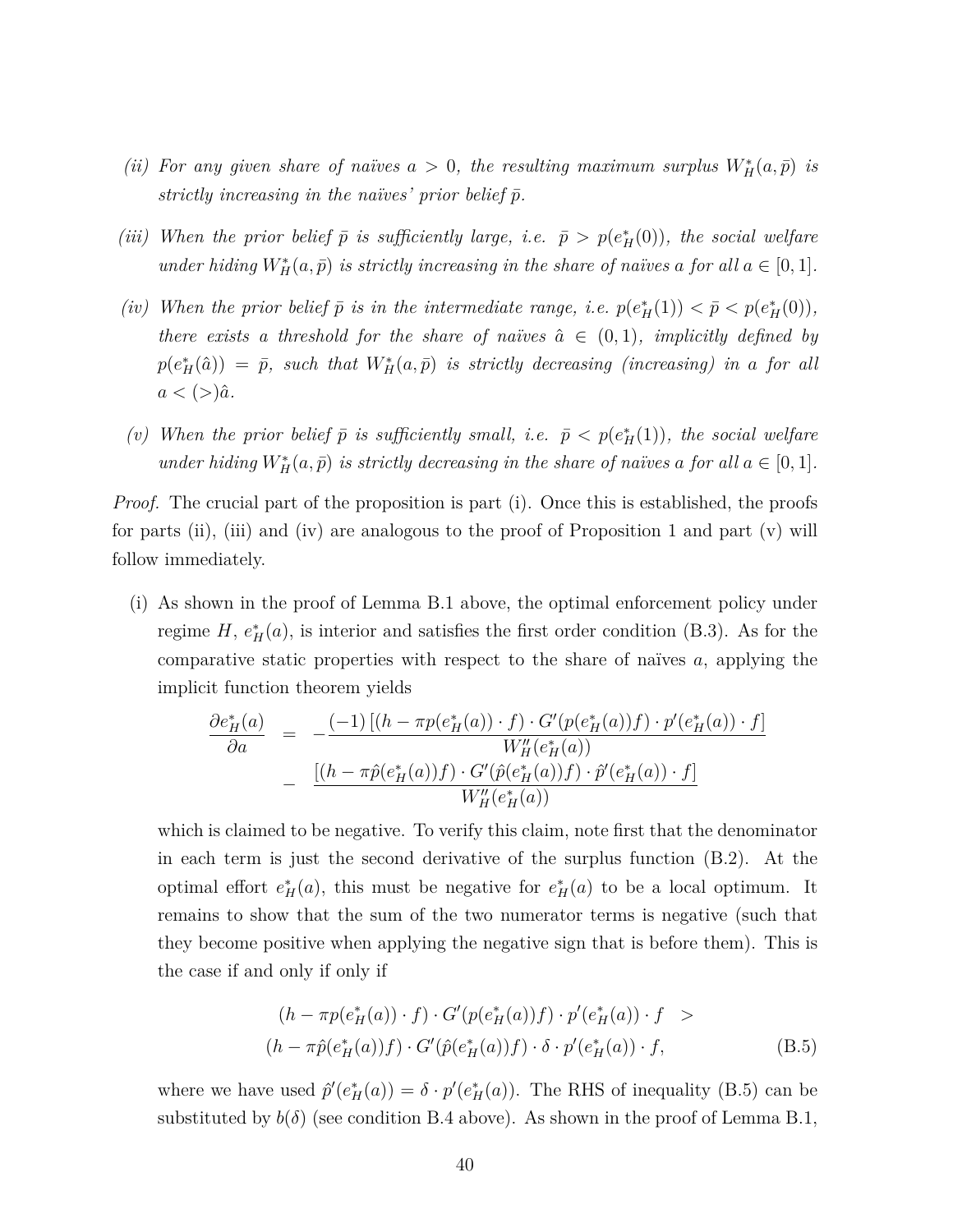lim<sub> $\delta \to 0$ </sub>  $b(\delta) = 0$ . Moreover, Lemma [B.1](#page-38-2) establishes that  $\pi p(e)f < h$ , which makes the LHS of [\(B.5\)](#page-40-0) strictly positive. Hence, the inequality must hold for  $\delta$  sufficiently small.

Moreover, for  $a = 0$ , the surplus functions  $W_H(a)$  and  $W_R$  coincide and so must the optimal enforcement levels. The property  $e_H^*(a) < e_R^*$  for  $a > 0$  then follows directly from the above arguments.

Finally, we consider the case  $a = 1$  and  $\delta = 0$  (such that there are only naïves and their posterior belief is unaffected by the chosen effort). In this special case, any positive effort  $e > 0$  is suboptimal since there is no benefit but only costs of enforcement; thus, we have  $e_H^*(1) = 0$ .

(ii) Using the envelope theorem and taking the derivative of  $W^*_{H}(a, \bar{p})$  w.r.t.  $\bar{p}$  yields

$$
\frac{\partial W_H^*}{\partial \bar{p}} = -a(\pi(\delta p(e) + (1 - \delta)\bar{p})f - h) \cdot G'((\delta p(e) + (1 - \delta)\bar{p})f) \cdot (1 - \delta) \cdot f
$$
  
=  $a(h - \pi \hat{p}(e)f) \cdot G'(\hat{p}(e)f) \cdot \hat{p}'(e) \cdot f$ 

which is strictly positive by Lemma [B.1.](#page-38-2)

(iii-v) Using the envelope theorem and taking the derivative of  $W^*_{H}(a, \bar{p})$  w.r.t. *a* yields

$$
\frac{\partial W_H^*}{\partial a}=-\int_{p(e_H^*(a))f}^\infty (\pi g-h)G'(g)dg+\int_{\hat{p}(e_H^*(a))f}^\infty (\pi g-h)G'(g)dg,
$$

the sign of which is solely determined by comparing the two respective lower bounds of the integrals. By Lemma [B.1,](#page-38-2) we have  $\pi p(e_H^*(a))f - h < 0$  and  $\pi \hat{p}(e_H^*(a))f - h < 0$ such that the first integral is bigger (in absolute terms) than the second one if and only if  $p(e_H^*(a))f < \hat{p}(e_H^*(a))f$ . Hence,  $W_H^*(a, \bar{p})$  is increasing in *a* if and only if  $p(e^*_{H}(a)) < \bar{p}$ , and they are identical for  $p(e^*_{H}(a)) = \bar{p}$ .

Part (iii) supposes that  $\bar{p} > p(e_H^*(0))$ . Proposition [B.1](#page-39-1) above shows that  $e_H^*(a)$ is decreasing. Hence, we have  $\bar{p} > p(e_H^*(a))$  for all  $a \in [0,1]$  in this case. Thus,  $W^*_{H}(a, \bar{p})$  is strictly monotone increasing in *a*. Part (iv) supposes that  $p(e_H^*(1))$  <  $\bar{p}$  < *p*( $e_H^*(0)$ ). Since *p*( $e_H^*(a)$ ) is continuously decreasing in *a*, there must be a threshold  $\hat{a}(\bar{p})$  such that  $p(e_H^*(\hat{a})) = \bar{p}$ .  $W_H^*(a, \bar{p})$  is strictly decreasing in *a* for  $a < \hat{a}(\bar{p})$  and strictly increasing when the inequality is reversed. Part (v) finally supposes that  $\bar{p} < p(e_H^*(1))$ . Since  $p(e_H^*(a))$  is decreasing in *a*, we have  $\bar{p} < p(e_H^*(a))$ for all  $a \in [0, 1]$ . Thus,  $W^*_{H}(a, \bar{p})$  is strictly monotone decreasing in a.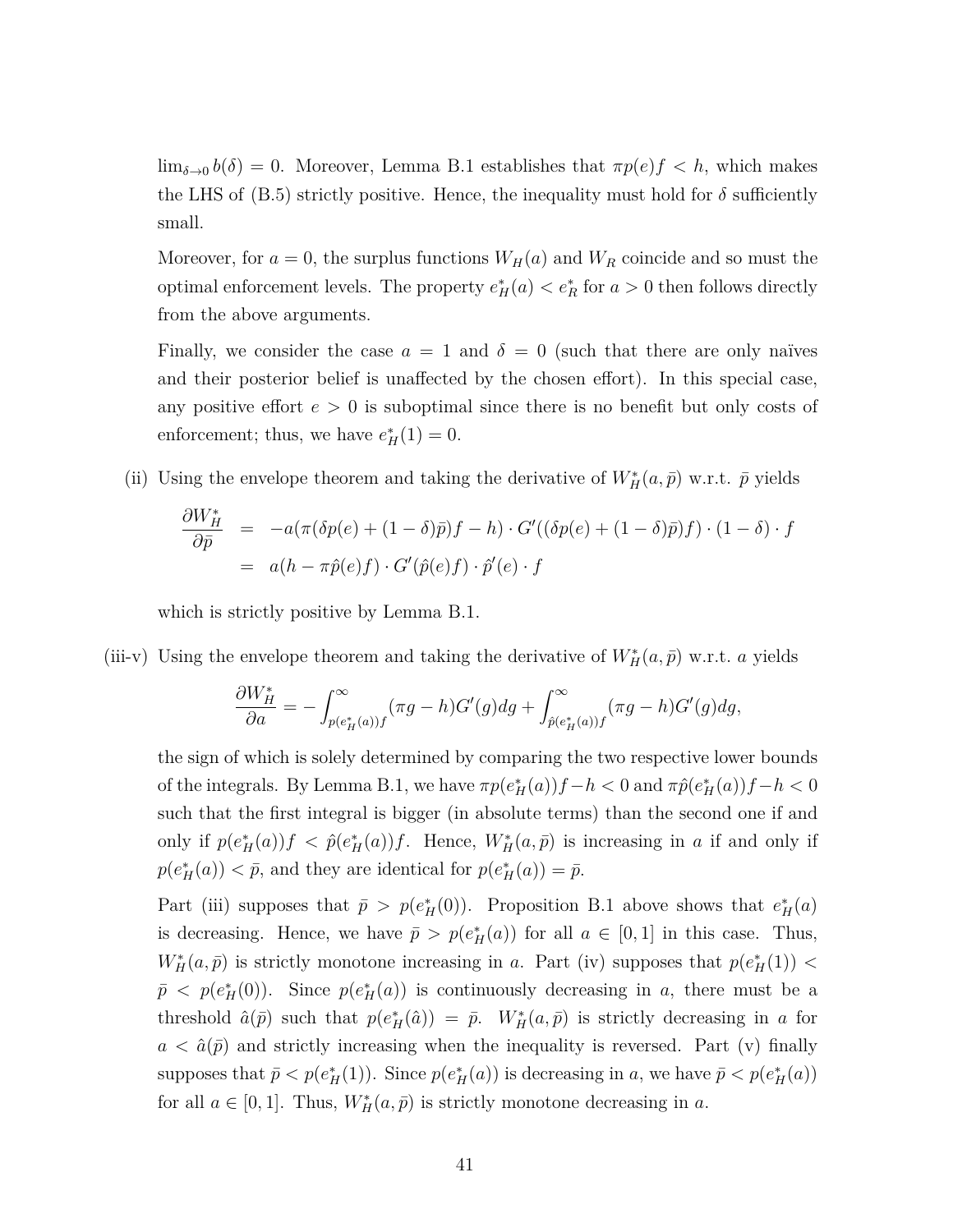Hence, as long as *δ* is not too large, Proposition [B.1](#page-39-1) is basically a restatement of Proposition [1](#page-12-0) from the basic model, and there is only one difference: When there are only naïves  $(a = 1)$ , the optimal effort was zero in the baseline model, but it is now strictly positive in the extended model for  $\delta > 0$ . The reason is that in the extended model there is some benefit from effort even when there are only naïves, because unlike the basic model it does affect their deterrence. As a consequence, the optimal probability of apprehension  $p(e_H^*(a))$  might always lie below the naïves' posterior belief  $\hat{p}(e_H^*(a))$ , or, equivalently, below their prior belief  $\bar{p}$ . This leads to the new part (v) of Proposition [B.1.](#page-39-1) However, as shown next, this difference has no effect on the optimal regime choice.

<span id="page-42-0"></span>**Proposition B.2.** *(Optimal Regime Choice) Let Assumption [B.1](#page-37-3) hold and let the naïves' under-inference be sufficiently strong, i.e. δ sufficiently small.*

- *(i)* When the prior belief of naïve offenders is sufficiently large, i.e.  $\bar{p} > p(e_H^*(0))$ , then *it is always optimal to hide the effort, i.e.*  $W_H^*(a, \bar{p}) > W_R^* \ \forall a \in (0, 1].$
- *(ii) Otherwise (i.e, for*  $\bar{p} < p(e_H^*(0))$ *), either regime can be optimal. For*  $W_H^*(1, \bar{p}) > W_R^*$ , *there exists a threshold*  $\tilde{a}(\bar{p}) \in (0,1)$  *implicitly defined by*  $W^*_{H}(\tilde{a}(\bar{p}), \bar{p}) = W^*_{R}$  *such that it is optimal to hide (reveal) the effort when the share of naïves is sufficiently large (small), i.e.*  $W_H^*(a, \bar{p}) > (<)W_R^* \ \forall a > (<) \tilde{a}(\bar{p})$ .
- *(iii)* If  $\bar{p} < p(e_H^*(0))$  and  $W_H^*(1, \bar{p}) < W_R^*$  hold, then revealing the effort is always optimal, *i.e.*  $W_H^*(a, \hat{e}) < W_R^* \ \forall a \in (0, 1].$

The proof is fully analogous to Proposition [2](#page-13-0) and hence omitted.

Proposition [B.2](#page-42-0) mirrors Proposition [2,](#page-13-0) which characterizes the regime comparison in the baseline model, in all three parts. The difference between the two settings is hidden behind part (iii) of Proposition [B.2.](#page-42-0) This part includes the (standard) case, in which welfare in regime *H* is U-shaped in the share of naïves *a*. This occurs when the prior belief  $\bar{p}$  is in the intermediate range, i.e.  $p(e_H^*(1)) < \bar{p} < p(e_H^*(0))$ . And it also accommodates the new case, in which welfare in regime *H* is decreasing for any share of naïves *a* (see Proposition [B.1](#page-39-1) part (v)). The latter occurs when the prior belief  $\bar{p}$  is sufficiently small, i.e.  $\bar{p} < p(e_H^*(1)).$ 

To summarize, when the naïves' under-inference is strong enough, the results for the regime comparison of the baseline model fully extend to the more general model.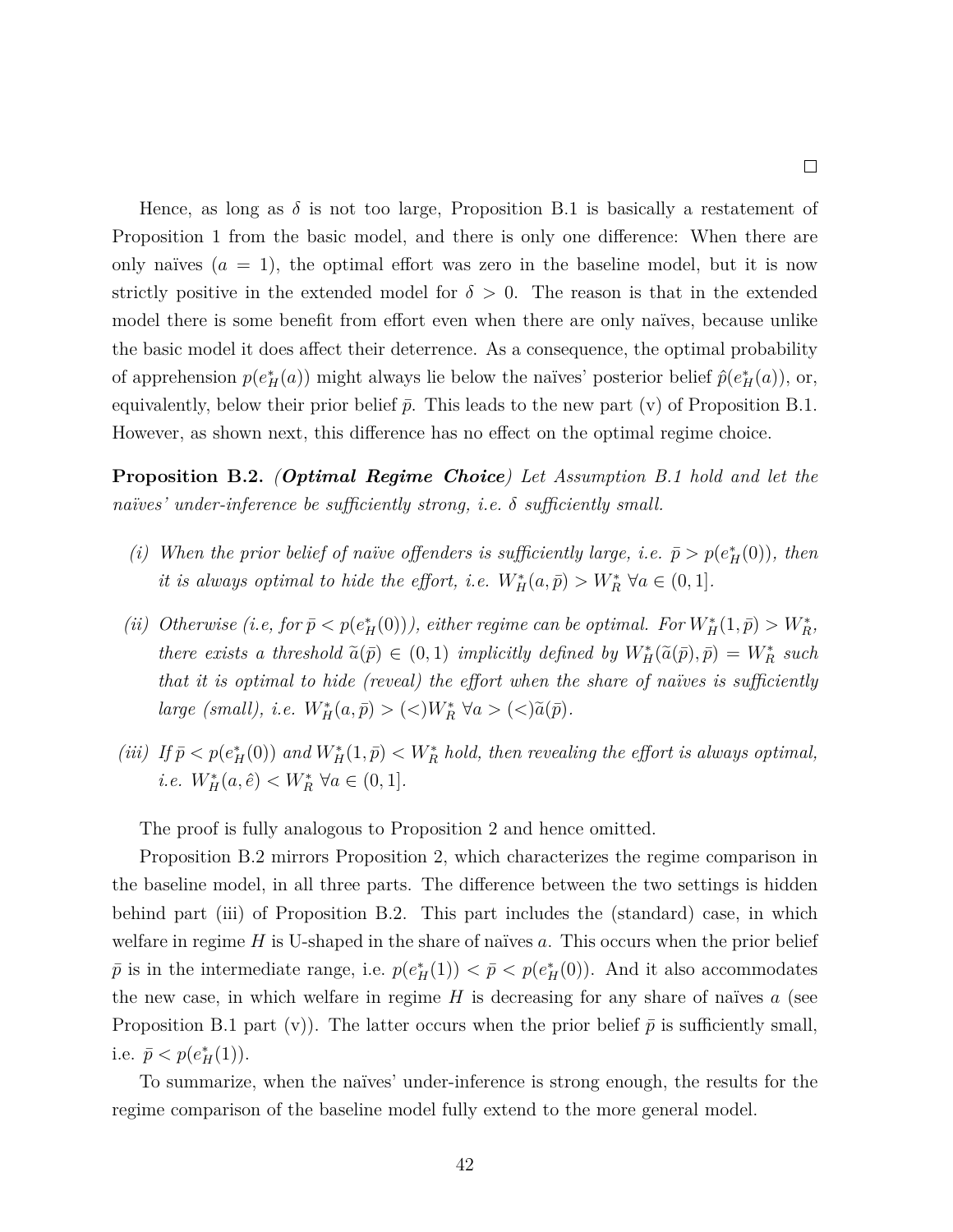# **References**

- <span id="page-43-3"></span>ANWAR, S. AND T. LOUGHRAN (2011): "Testing a Bayesian learning theory of deterrence among serious juvenile offenders," *Criminology*, 49, 667–698.
- <span id="page-43-6"></span>Apel, R. (2013): "Sanctions, perceptions, and crime: Implications for criminal deterrence," *Journal of Quantitative Criminology*, 29, 67–101.
- <span id="page-43-2"></span>Apel, R. and D. Nagin (2011): "General deterrence: A review of recent evidence," in *Crime and Public Policy*, ed. by J. Wilson and J. Petersilia, Oxford University Press, 41–436.
- <span id="page-43-4"></span>Armstrong, M. and J. Vickers (2012): "Consumer protection and contingent charges," *Journal of Economic Literature*, 50, 477–493.
- <span id="page-43-9"></span>Baumann, F. and T. Friehe (2013): "Cheap talk about the detection probability," *International Game Theory Review*, 15, 52–67.
- <span id="page-43-1"></span>BEBCHUK, L. A. AND L. KAPLOW (1992): "Optimal sanctions when individuals are imperfectly informed about the probability of apprehension," *The Journal of Legal Studies*, 21, 365–370.
- <span id="page-43-0"></span>Becker, G. S. (1968): "Crime and punishment: An economic approach," *Journal of Political Economy*, 76, 169–217.
- <span id="page-43-8"></span>Ben-Shahar, O. (1997): "Playing without a rulebook: Optimal enforcement when individuals learn the penalty only by committing the crime," *International Review of Law and Economics*, 17, 409–421.
- <span id="page-43-5"></span>Benjamin, D. J. (2019): "Errors in probabilistic reasoning and judgment biases," *Handbook of Behavioral Economics-Foundations and Applications 2*, 69.
- <span id="page-43-7"></span>Braga, A., D. Kennedy, E. Waring, and A. M. Piehl (2001): "Problem-oriented policing, deterrence, and youth violence: An evaluation of Boston's Operation Ceasefire," *Journal of Research in Crime and Delinquency*, 38, 195–225.
- <span id="page-43-10"></span>BROWN, J., T. HOSSAIN, AND J. MORGAN (2010): "Shrouded attributes and information suppression: Evidence from the field," *Quarterly Journal of Economics*, 125, 859–876.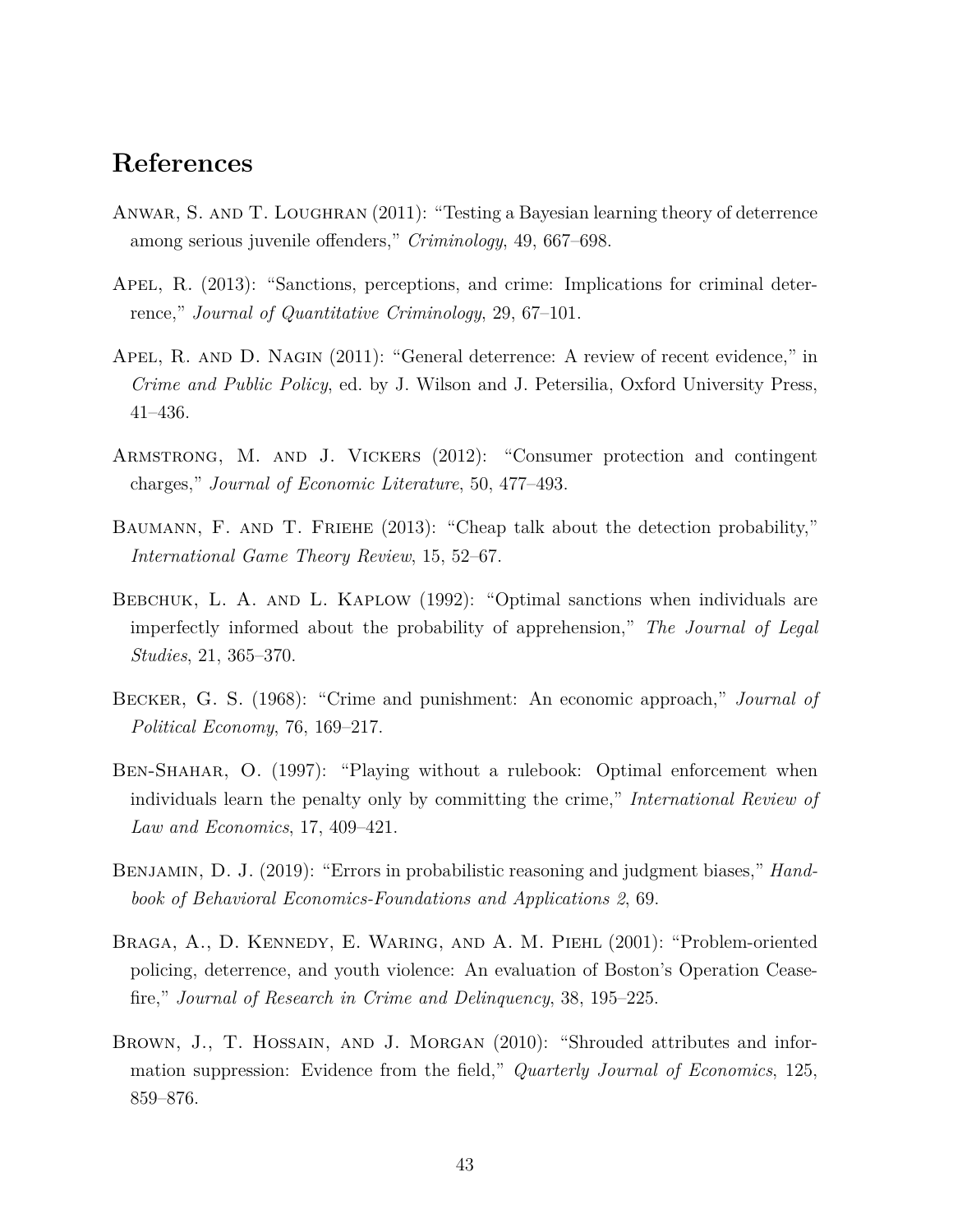- <span id="page-44-12"></span>BUECHEL, B. AND G. MUEHLHEUSSER (2016): "Black sheep or scapegoats? Implementable monitoring policies under unobservable levels of misbehavior," *The Journal of Legal Studies*, 45, 331–366.
- <span id="page-44-5"></span>CHALFIN, A. AND J. MCCRARY (2017): "Criminal deterrence: A review of the literature," *Journal of Economic Literature*, 55, 5–48.
- <span id="page-44-1"></span>Chamlin, M. and R. Langworthy (1996): "The police, crime, and economic theory: A replication and extension," *American Journal of Criminal Justice*, 20, 165–182.
- <span id="page-44-10"></span>CHETTY, R., A. LOONEY, AND K. KROFT (2009): "Salience and taxation: Theory and evidence," *American Economic Review*, 99, 1145–77.
- <span id="page-44-9"></span>Cronshaw, M. and J. Alm (1995): "Tax compliance with two-sided uncertainty," *Public Finance Quarterly*, 23, 139–166.
- <span id="page-44-6"></span>D'ANTONI, M. (2018): "Asymmetric Learning and Deterrence when the Probability of Sanctions is unknown," *mimeo*, University of Siena.
- <span id="page-44-8"></span>DUR, R. AND B. VOLLAARD (2019): "Salience of law enforcement: A field experiment," *Journal of Environmental Economics and Management*, 93, 208–220.
- <span id="page-44-7"></span>EECKHOUT, J., N. PERSICO, AND P. E. TODD  $(2010)$ : "A theory of optimal random crackdowns," *American Economic Review*, 100, 1104–35.
- <span id="page-44-11"></span>ENGLMAIER, F., A. ROIDER, AND U. SUNDE (2016): "The role of communication of performance schemes: Evidence from a field experiment," *Management Science*, 63, 4061–4080.
- <span id="page-44-2"></span>GABAIX, X. AND D. LAIBSON (2006): "Shrouded attributes, consumer myopia, and information suppression in competitive markets," *Quarterly Journal of Economics*, 121, 505–540.
- <span id="page-44-0"></span>GAROUPA, N. (1999): "Optimal law enforcement with dissemination of information," *European Journal of Law and Economics*, 7, 183–196.
- <span id="page-44-3"></span>HEIDHUES, P., B. KŐSZEGI, AND T. MUROOKA (2012): "Deception and consumer protection in competitive markets," *The Pros and Cons of Consumer Protection*, 44.

<span id="page-44-4"></span> $-(2017)$ : "Inferior products and profitable deception," *Review of Economic Studies*, 84, 323–356.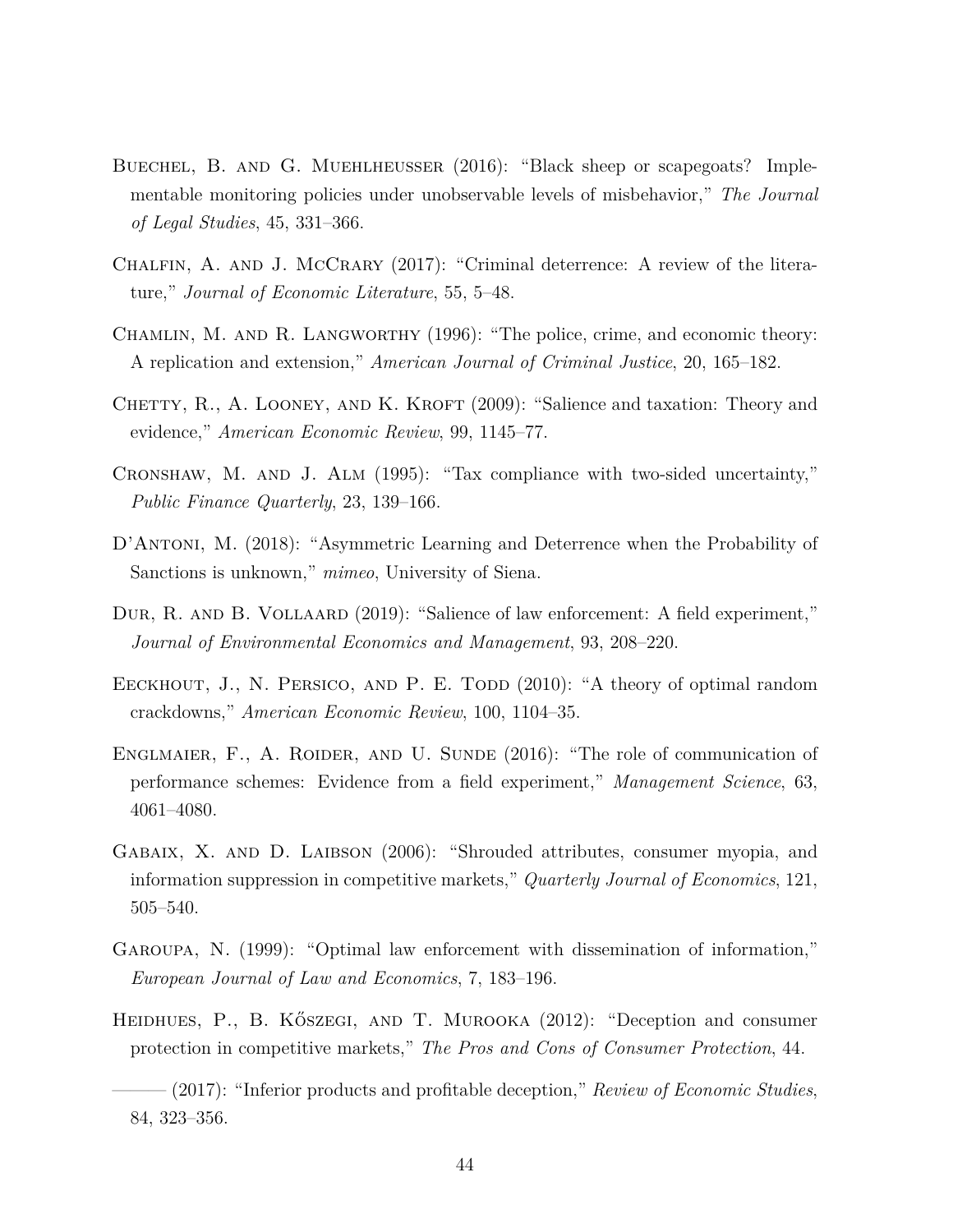- Jehle, G. and P. Reny (2001): *Advanced Microeconomic Theory (2nd Edition)*, Addison Wesley.
- <span id="page-45-1"></span>Kleck, G. and J. Barnes (2014): "Do more police lead to more crime deterrence?" *Crime & Delinquency*, 60, 716–738.
- <span id="page-45-0"></span>KLECK, G., B. SEVER, S. LI, AND M. GERTZ (2005): "The missing link in general deterrence research," *Criminology*, 43, 623–660.
- <span id="page-45-8"></span>Lang, M. (2017): "Legal uncertainty as a welfare enhancing screen," *European Economic Review*, 91, 274–289.
- <span id="page-45-10"></span>LANG, M. AND A. WAMBACH  $(2013)$ : "The fog of fraud – mitigating fraud by strategic ambiguity," *Games and Economic Behavior*, 81, 255–275.
- <span id="page-45-9"></span>Lazear, E. P. (2006): "Speeding, terrorism, and teaching to the test," *Quarterly Journal of Economics*, 121, 1029–1061.
- <span id="page-45-7"></span>LEVITT, S. D. AND T. J. MILES (2007): "Empirical study of criminal punishment," in *Handbook of Law and Economics*, ed. by A. M. Polinsky and S. Shavell, Elsevier, vol. 1, 455–495.
- <span id="page-45-5"></span>Lochner, L. (2007): "Individual perceptions of the criminal justice system," *American Economic Review*, 97, 444–460.
- <span id="page-45-2"></span>Matsueda, R., D. Kreager, and D. Huizinga (2006): "Deterring delinquents: A rational choice model of theft and violence," *American Sociological Review*, 71, 95–122.
- <span id="page-45-6"></span>Nagin, D. S. (2013): "Deterrence: A review of the evidence by a criminologist for economists," *Annual Review of Economics*, 5, 83–105.
- <span id="page-45-4"></span>Nussim, J. and A. D. Tabbach (2009): "Deterrence and avoidance," *International Review of Law and Economics*, 29, 314–323.
- <span id="page-45-3"></span>PATERNOSTER, R. AND A. PIQUERO (1995): "Reconceptualizing deterrence: An empirical test of personal and vicarious experiences," *Journal of Research in Crime and Delinquency*, 32, 251–286.
- <span id="page-45-11"></span>PETERSON, C. R. AND L. R. BEACH (1967): "Man as an intuitive statistician." *Psychological Bulletin*, 68, 29.